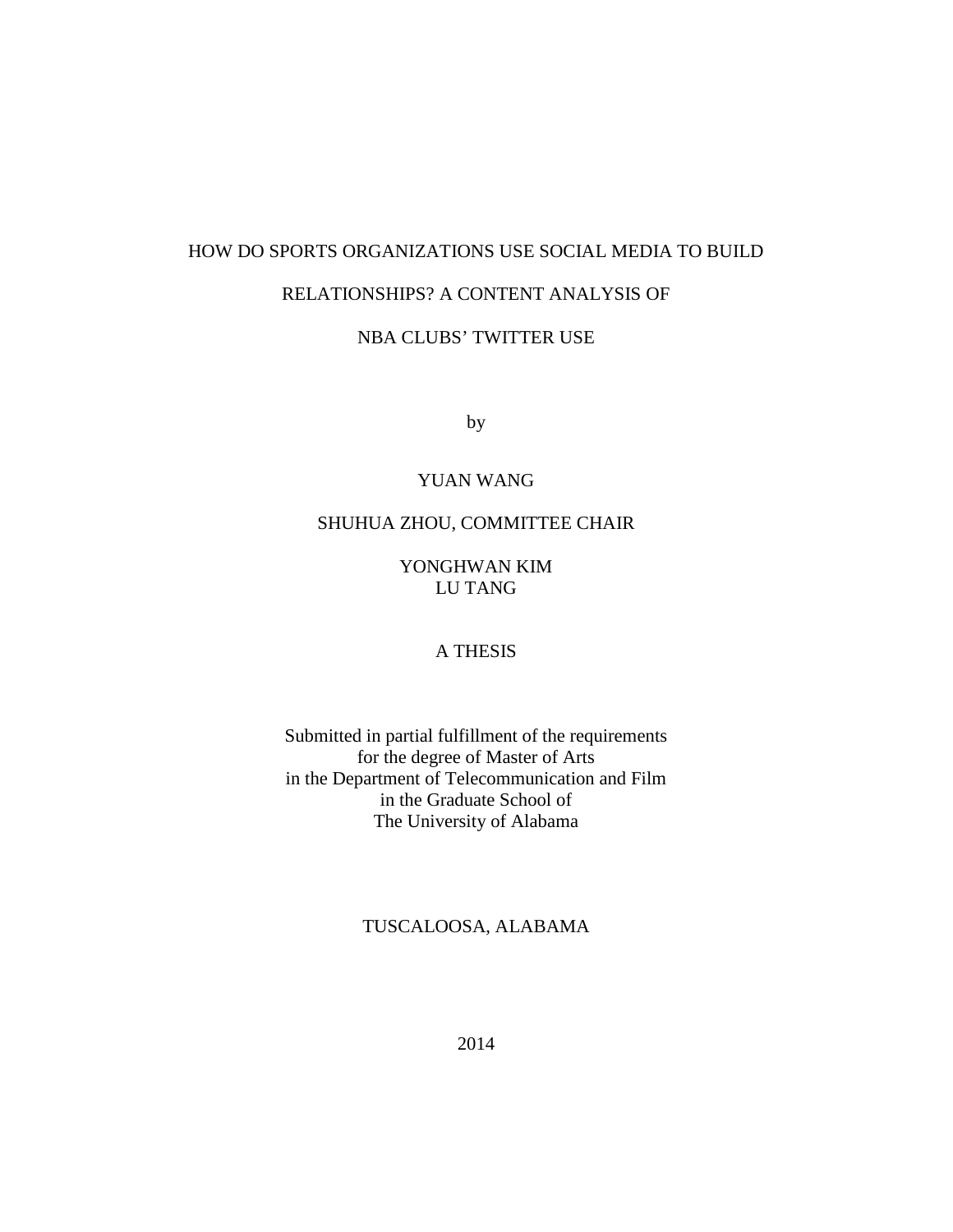Copyright Yuan Wang 2014 ALL RIGHTS RESERVED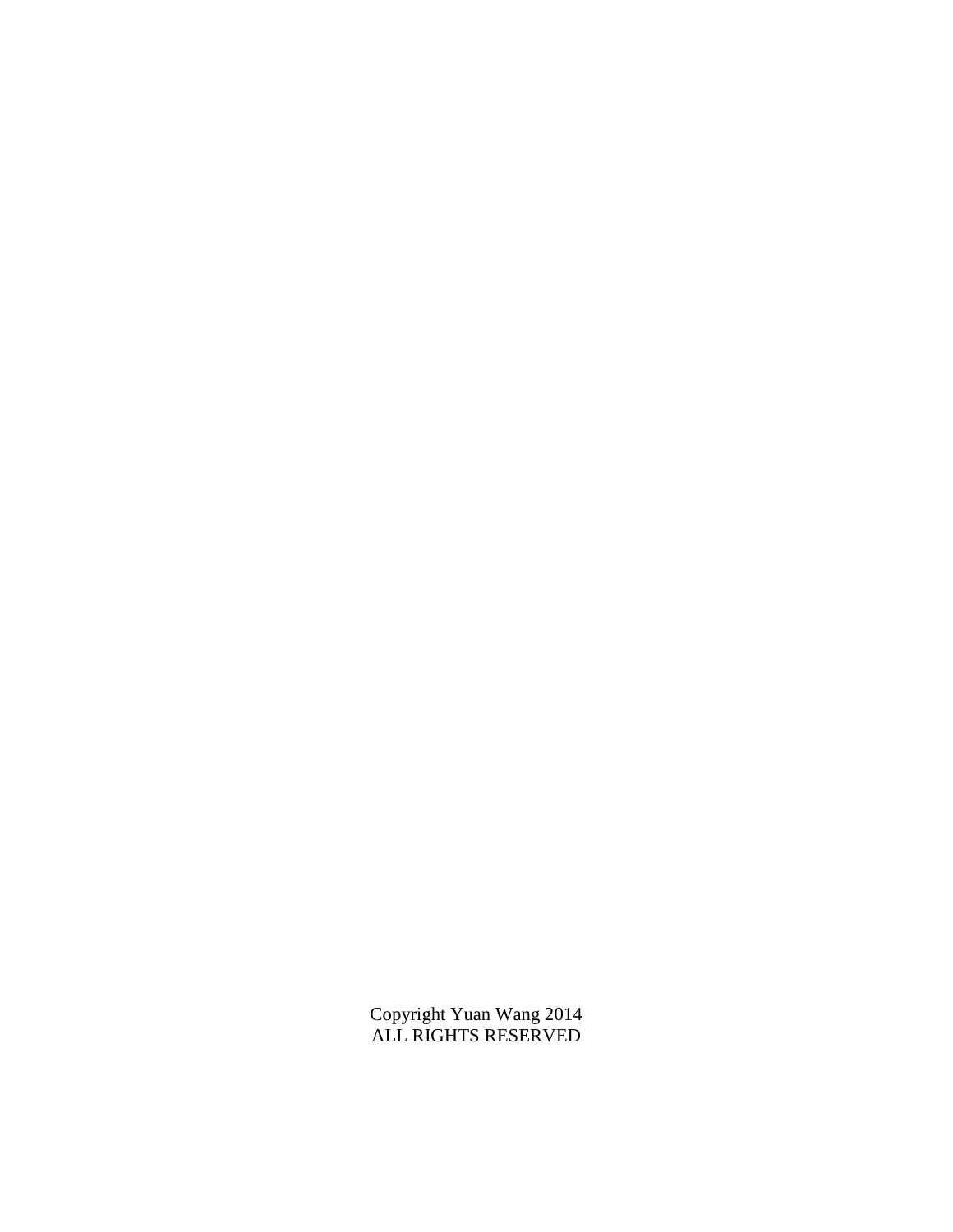### ABSTRACT

Social media have been increasingly used by sports organizations to establish relationships with the public. This study explored the Twitter using practices of NBA clubs ( $N =$ 30) in the United States in building relationships with their publics during the 2013-14 season. Specifically, it focused on how these clubs used Twitter as a communication tool to build professional, personal, and community relationships through a content analysis of 5561 tweets on their official Twitter sites. The results demonstrated that sports organizations tended to use social media to develop professional relationships with fans via sharing information and promoting products. They utilized several types of communication tools such as retweets, public messages, hyperlinks, and hashtags, among which hashtags were used most frequently. Professional relationships could benefit more from hyperlinks while there could be greater benefit to personal relationships from public messages and retweets and to community relationships from hashtags and hyperlinks. Sports organizations should use these tools effectively to strengthen the professional, personal and community relationship with their publics.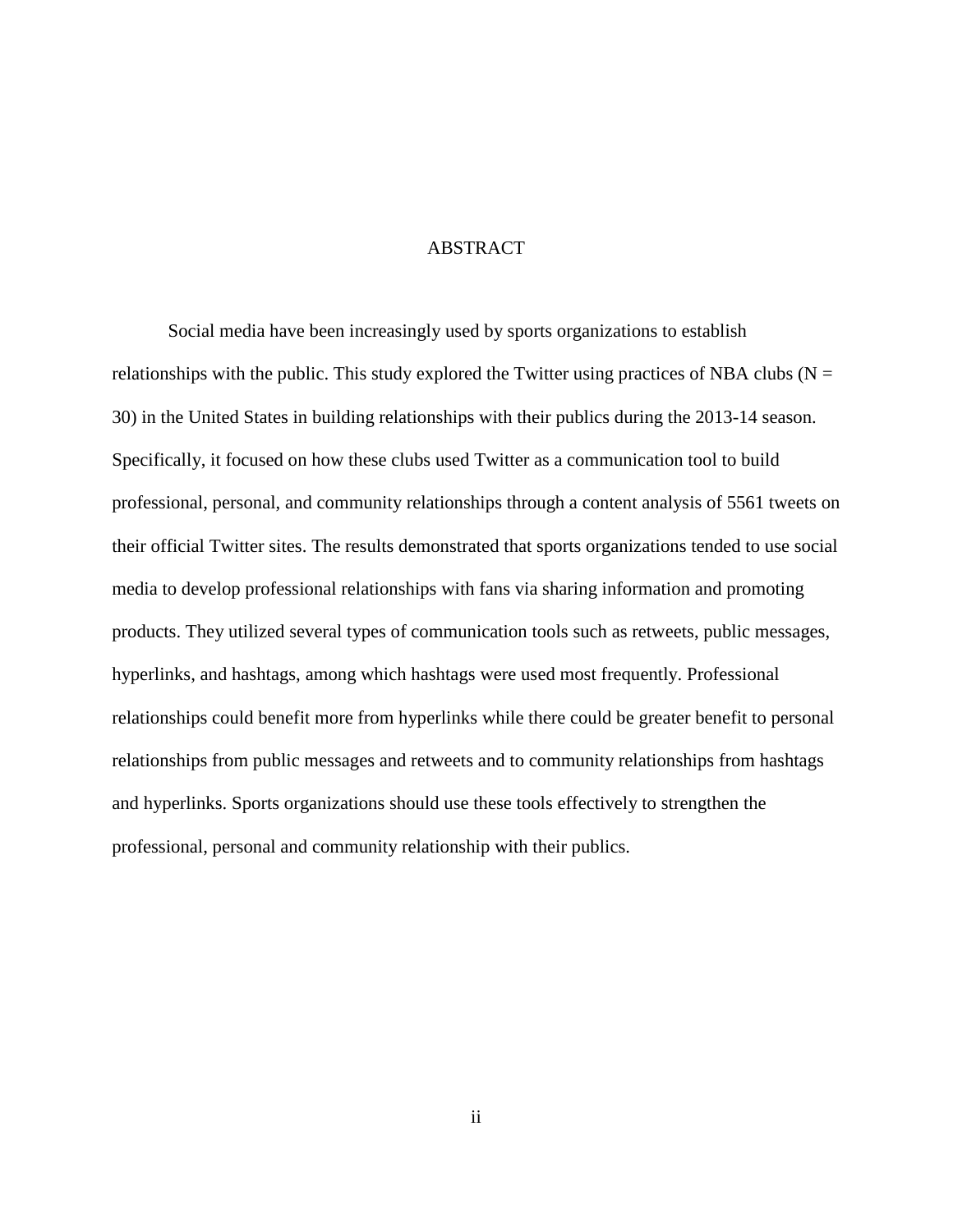#### DEDICATION

This thesis is dedicated to everyone who helped me and supported me through the trials and tribulations of creating this manuscript. In particular, Dr. Shuhua Zhou, Dr. Yonghwan Kim, and Dr. Lu Tang who guided me and helped me, and my parents who stood by me throughout the time taken to complete this masterpiece.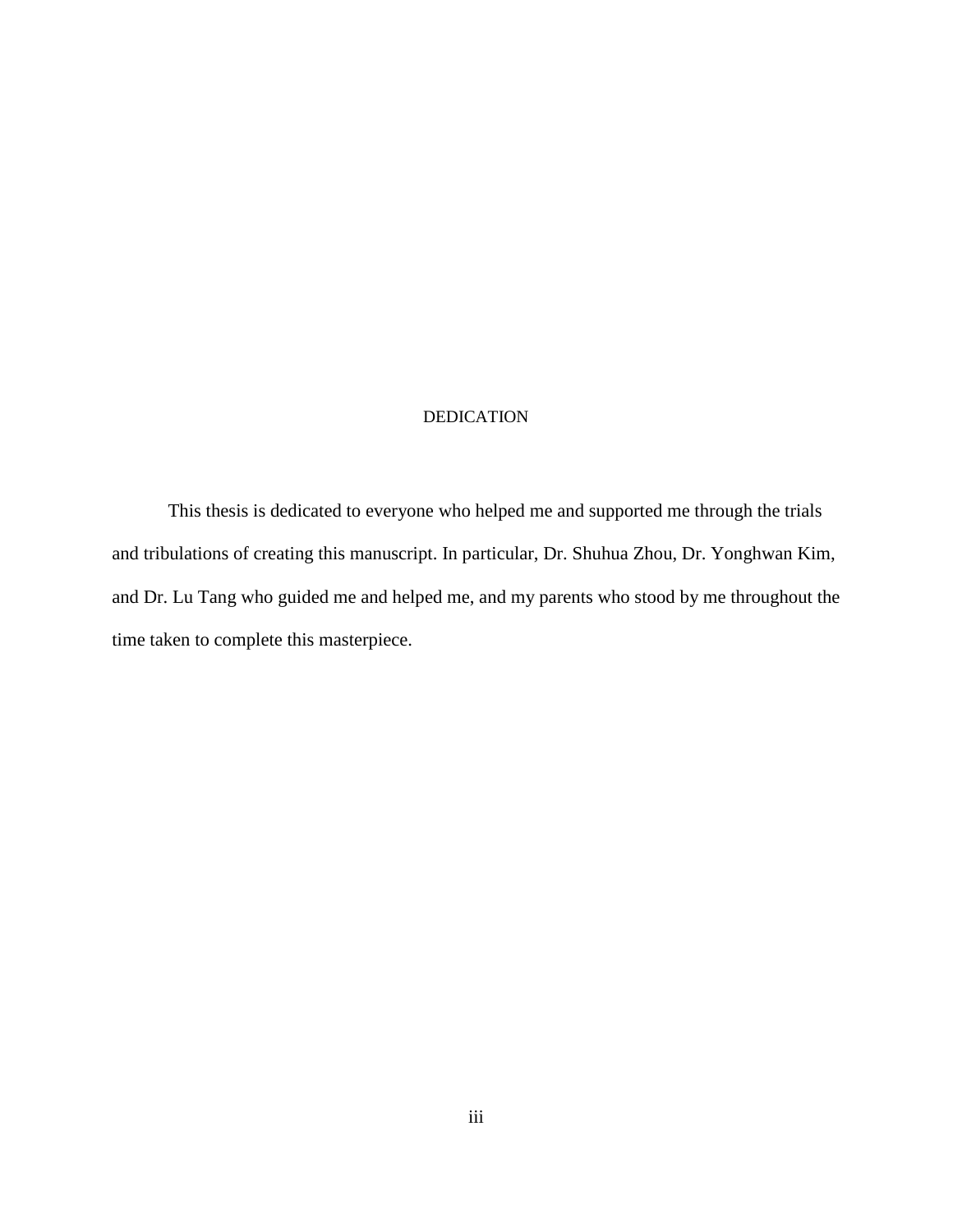### LIST OF ABBREVIATIONS AND SYMBOLS

*F* Fisher's *F* ratio: A ration of two variances

*Kappa* Cohen's index of intercoder agreement

- *M* Mean: the sum of a set of measurements divided by the number of measurements in the set
- *n* **Number:** the frequency of the variable
- *p* Probability associated with the occurrence under the null hypothesis of a value as extreme as or more extreme than the observed value
- *r* Pearson product-moment correlation
- *SD* Standard deviation: a measure of the variability or dispersion of a population
- $\chi^2$ 2 Chi-square: A value that shows the relationship between expected frequencies and observed frequencies
- *<* Less than
- *=* Equal to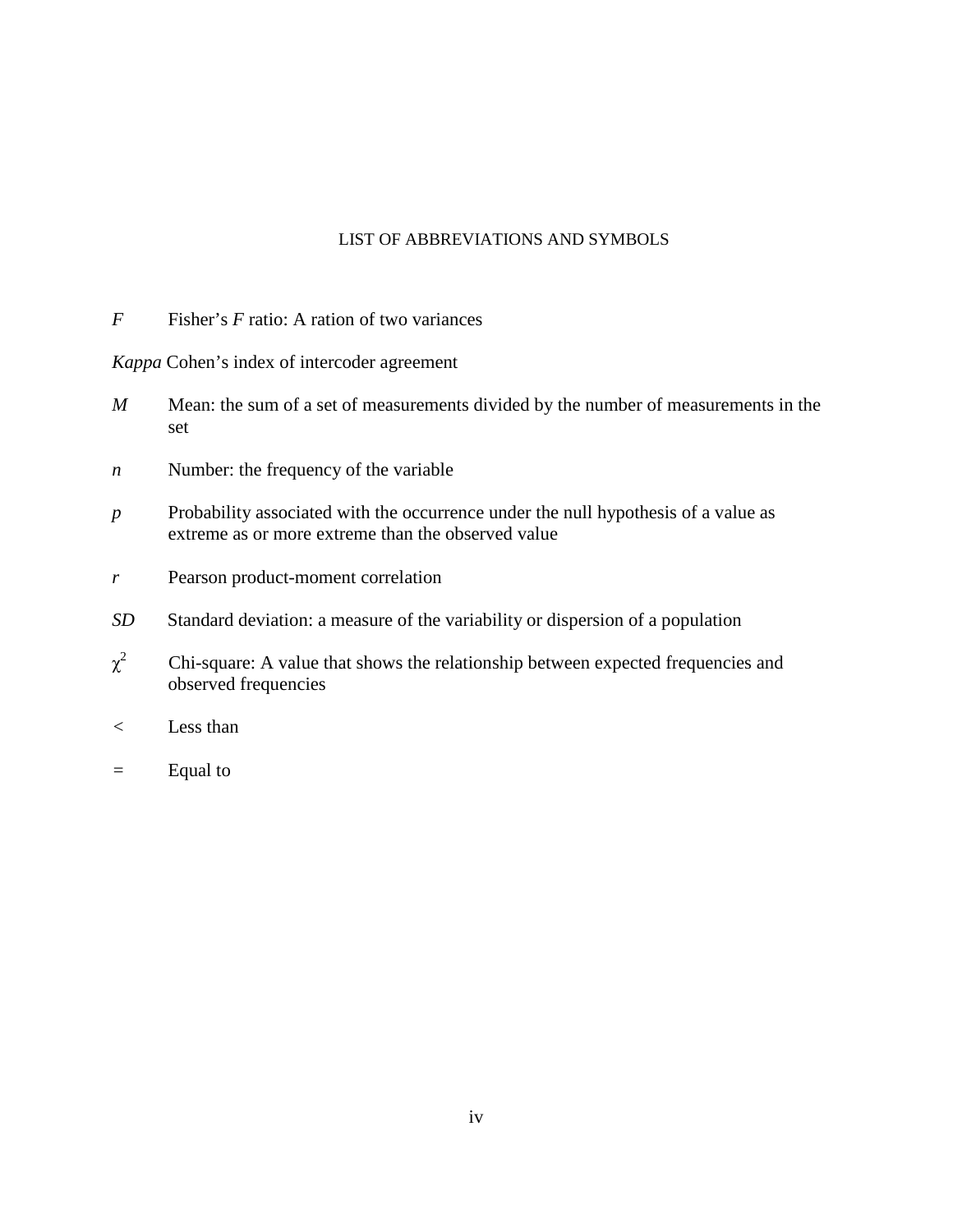### ACKNOWLEDGMENTS

I am pleased to have this opportunity to thank the many faculty members who have helped me with this research project. I am most indebted to Dr. Shuhua Zhou, the chair of my thesis committee, for sharing his research expertise and wisdom regarding my study and guiding me throughout my thesis. I would also like to thank all of my committee members, Dr. Yonghwan Kim and Dr. Lu Tang, for their invaluable input, inspiring comments and questions, and support of both the thesis and my academic progress.

This research would not have been possible without the support of my parents and friends who never stopped encouraging me to persist.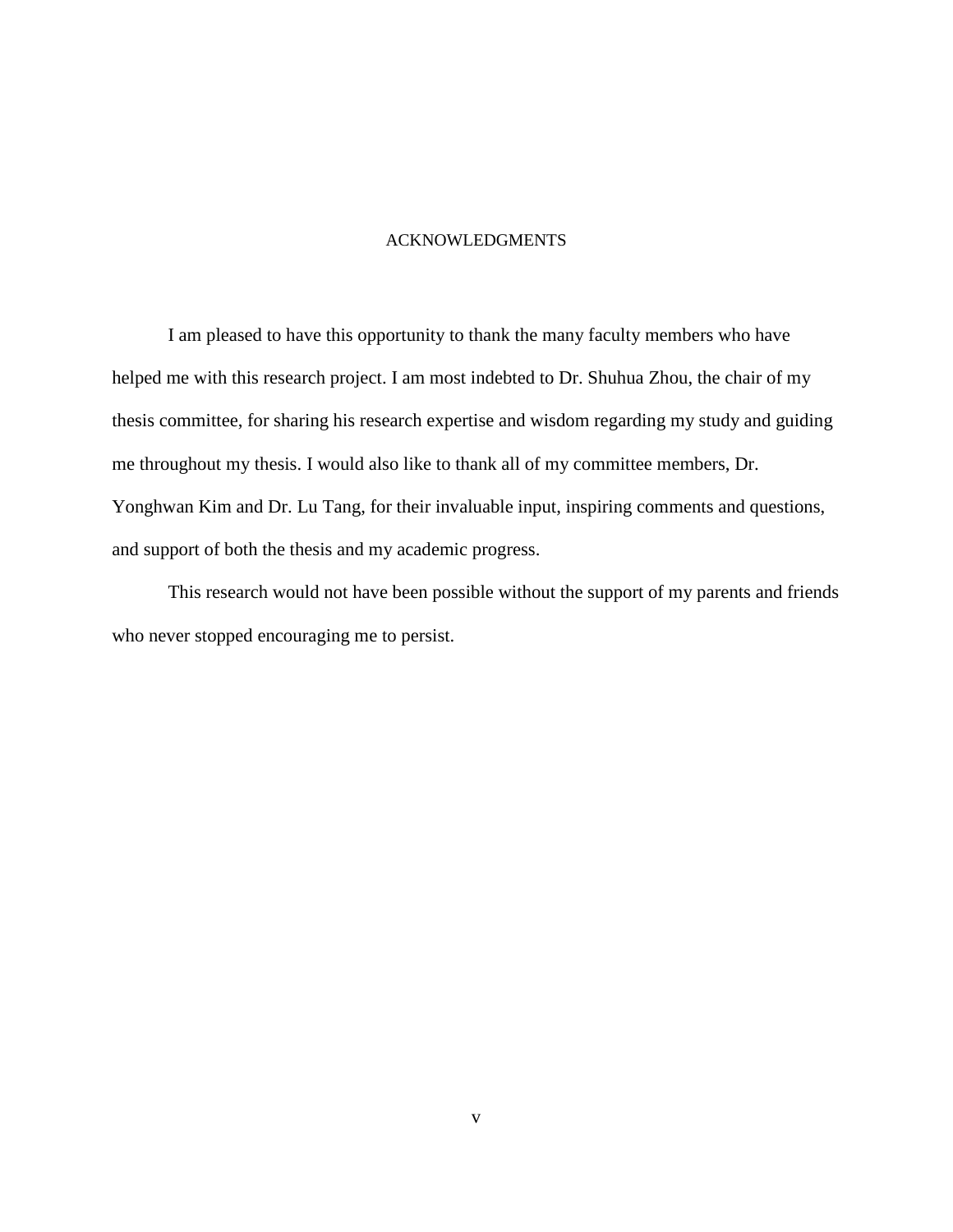# **CONTENTS**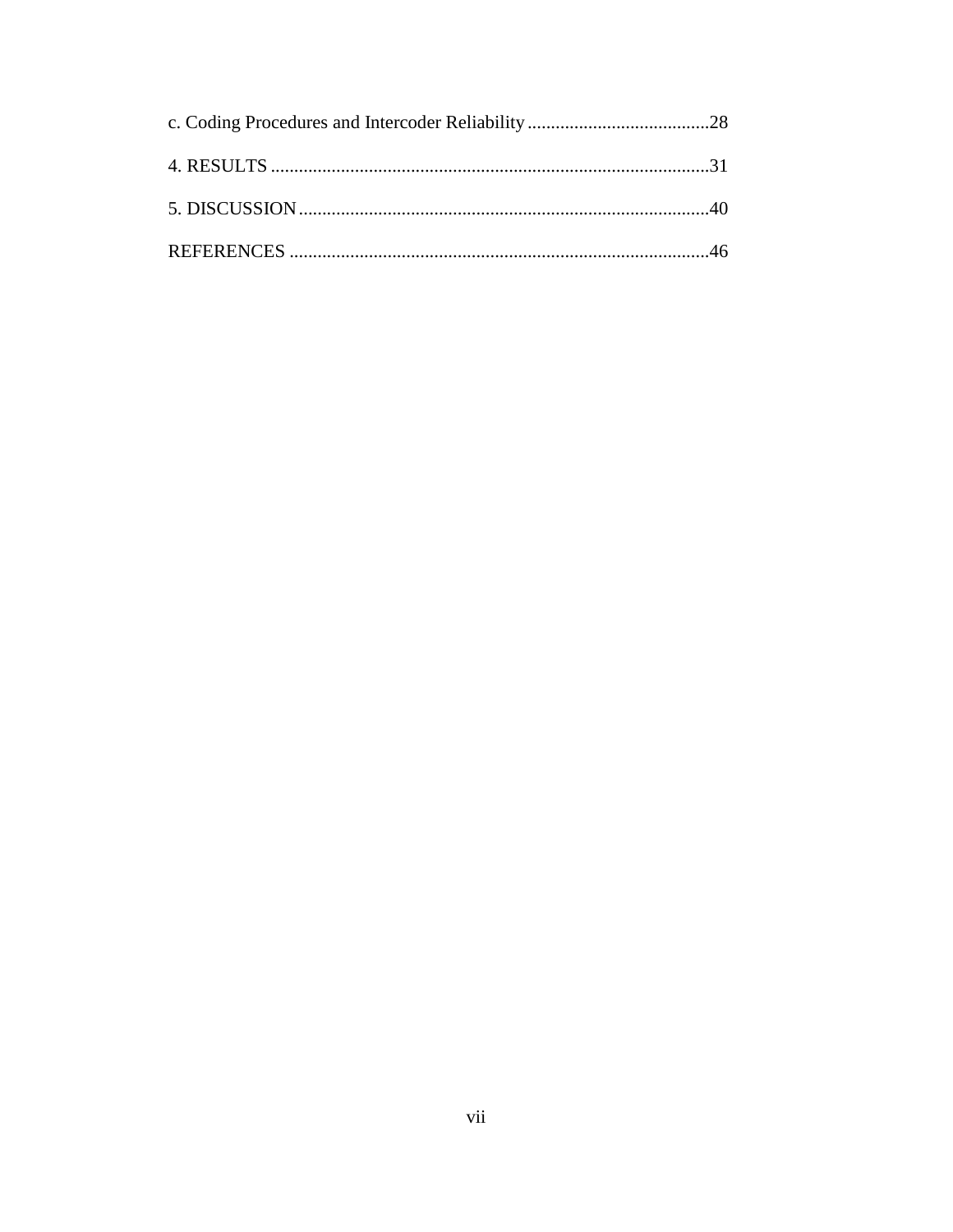# LIST OF TABLES

| Table 1. Categorization Scheme for Relationship Building 25       |  |
|-------------------------------------------------------------------|--|
|                                                                   |  |
|                                                                   |  |
| Table 4. Frequency Distribution of Relationship Categories32      |  |
| Table 5. Frequency Distribution of Twitter Communication Tools 35 |  |
| Table 6. Frequency of Communication Tools' Use by Each Category37 |  |
| Table 7. The Mean of Retweets and Favorites for Each Category38   |  |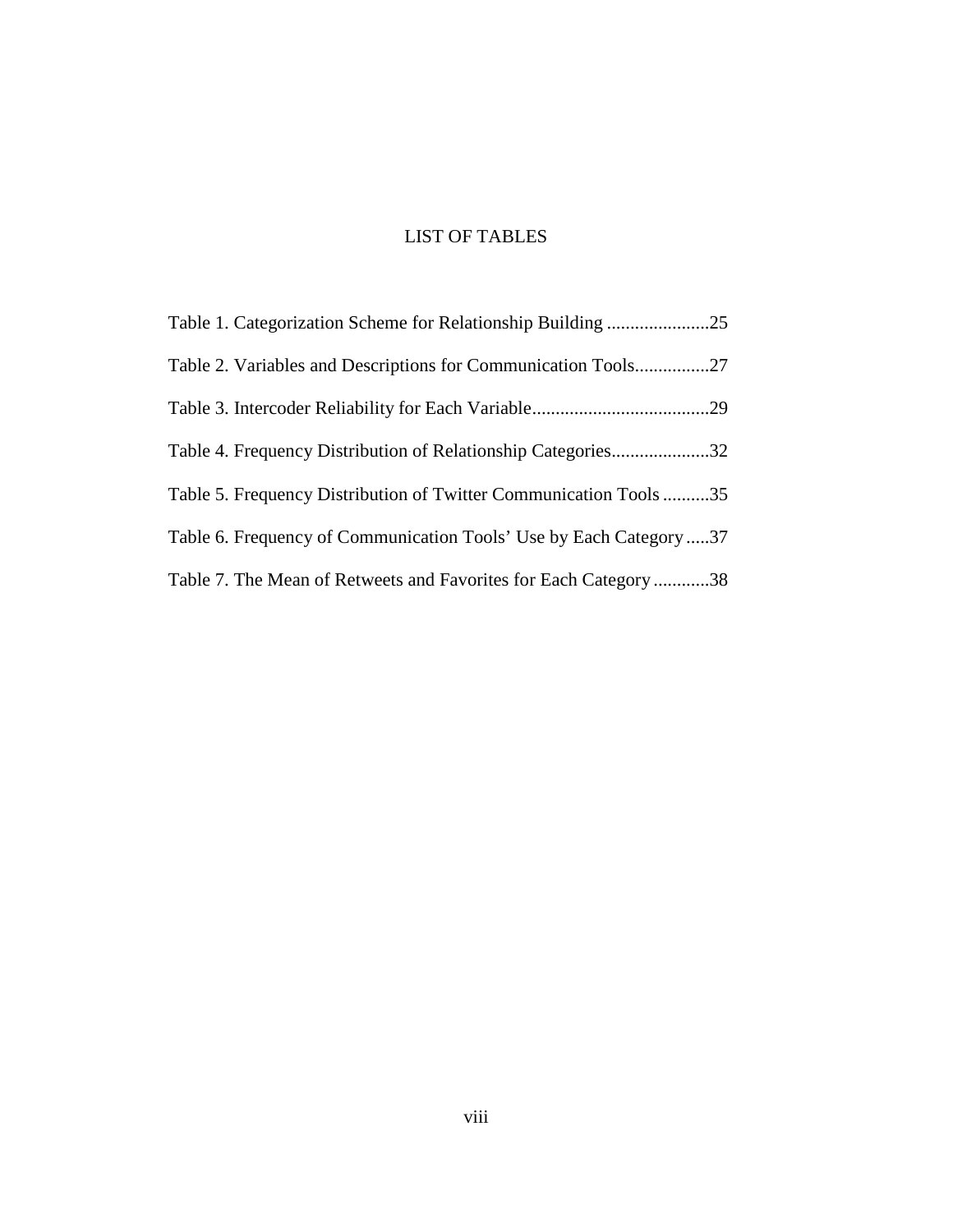### CHAPTER 1

### **INTRODUCTION**

Since their inception, social media have been playing a significant role throughout the world in all aspects of life. Both individuals and organizations are using social media to communicate with their interested parties. In particular, social media has been used increasingly by sports organizations as a tool to communicate with consumers (Pedersen, Parks, Quarterman, & Thibauh, 2010). Among others, clubs of the National Basketball Association (NBA), one of the most successful sports brands in the world (Mullin, Hardy, & Sutton, 2007), have been using social media to make connections with sports fans and to promote their teams.

Due to the competition from the increasing number of sports teams and other entertainment options, professional sports teams are using a variety of marketing techniques to increase game attendance (Burton & Cornilles, 1998). In particular, NBA clubs have utilized many marketing strategies and techniques, such as promotional premium, group sales with discounted pricing, referrals and word-of-mouth advertising, radio advertising, etc. (Dick & Turner, 2007). In recent years, social media has been used to nurture consumer relationships with sports organizations, especially with NBA clubs (Williams & Chinn, 2010).

The social media use of sports organizations has drawn attention from both academia and the sports industry. According to Witkemper, Lim, and Waldburger (2012), there are three primary social media forms most frequently employed by sports organization, Facebook, YouTube, and Twitter. Facebook has been used to post and share articles, pictures, and videos. YouTube has been used to share videos with consumers about the team or organization. Twitter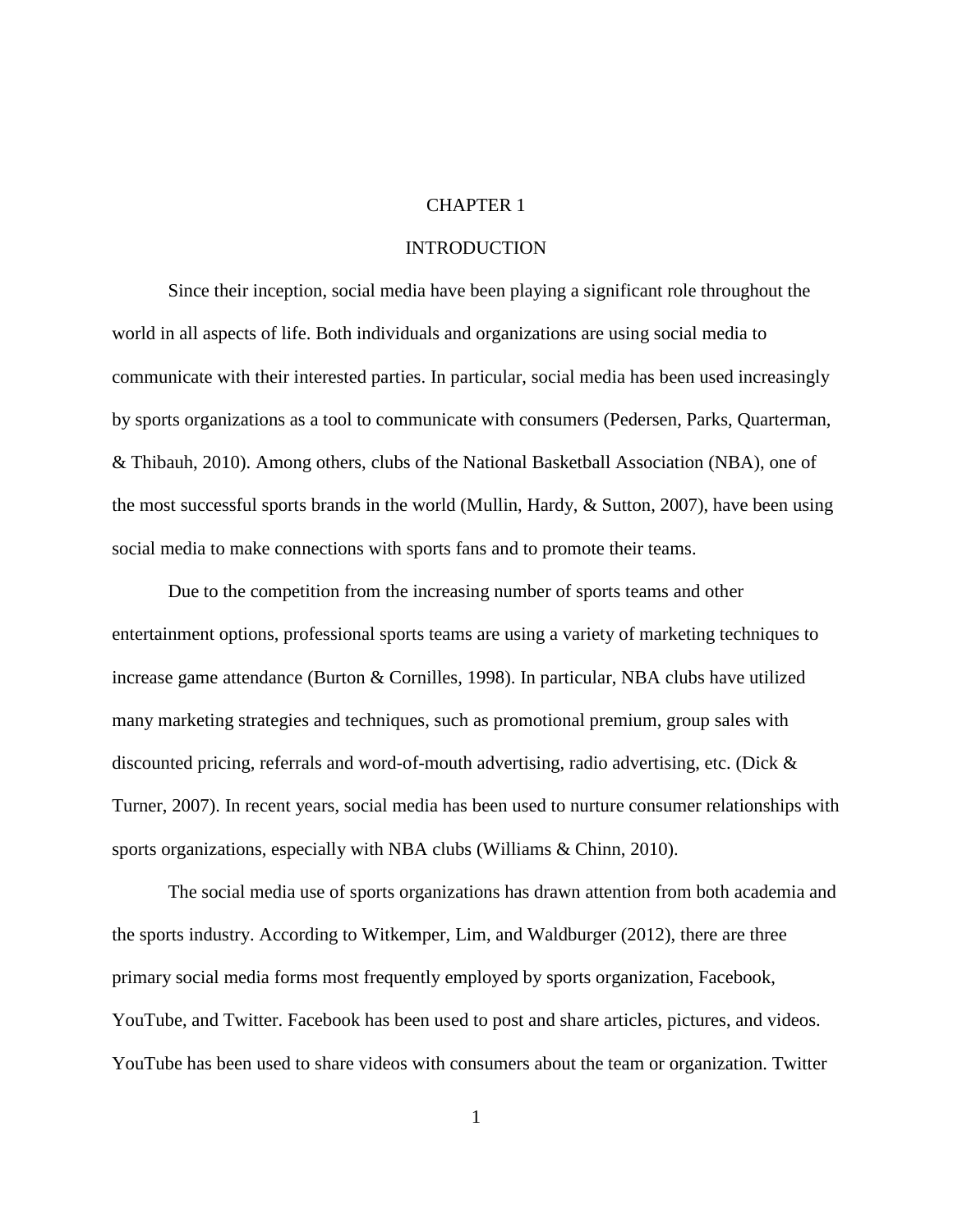can be utilized to disseminate information, interact with fans, and promote sporting products or events. Of these three, Twitter has become the most popular social media form in the sports industry (Witkemper et al., 2012). Throughout the major professional leagues in the United States such as National Basketball Association (NBA), National Football League (NFL), Major League Baseball (MLB), and Major League Soccer (MLS), each team employs Twitter in some manner (Witkemper et al., 2012).

Many scholars have explored the social media use of various sports organizations. For example, Waters, Burke, Jackson, and Buning (2010) examined how NFL teams used Facebook and their official websites to develop relationships with fans using stewardship strategies and found that greater endeavors were devoted to their own websites than to their Facebook pages. Wallace, Wilson, and Miloch (2011) examined the use of Facebook as a brand-management tool in the NCAA and the Big 12 Athletic Conference, demonstrating significant differences in content posted by season, communication tools, and fan interaction. Pronschinske, Groza, and Walker (2012) studied the relationship between the page attributes found on Facebook pages of professional sports teams and user (i.e., fan) participation. They found page attributes signaling authenticity and user engagement had the greatest effect on attracting and maintaining a Facebook fan base. However, there have been few studies focusing on the relationship between sports organizations and their publics. Though content analysis has been used by a handful of studies, few of them examined sports organizations' use of communication tools provided by Twitter, especially for relationship establishment.

The organization-public relationship (OPR) has become an important topic of study in public relations scholarship (Ferguson, 1984). It can be defined as "the degree that the organization and its public trust one another, agree on who has rightful power to influence,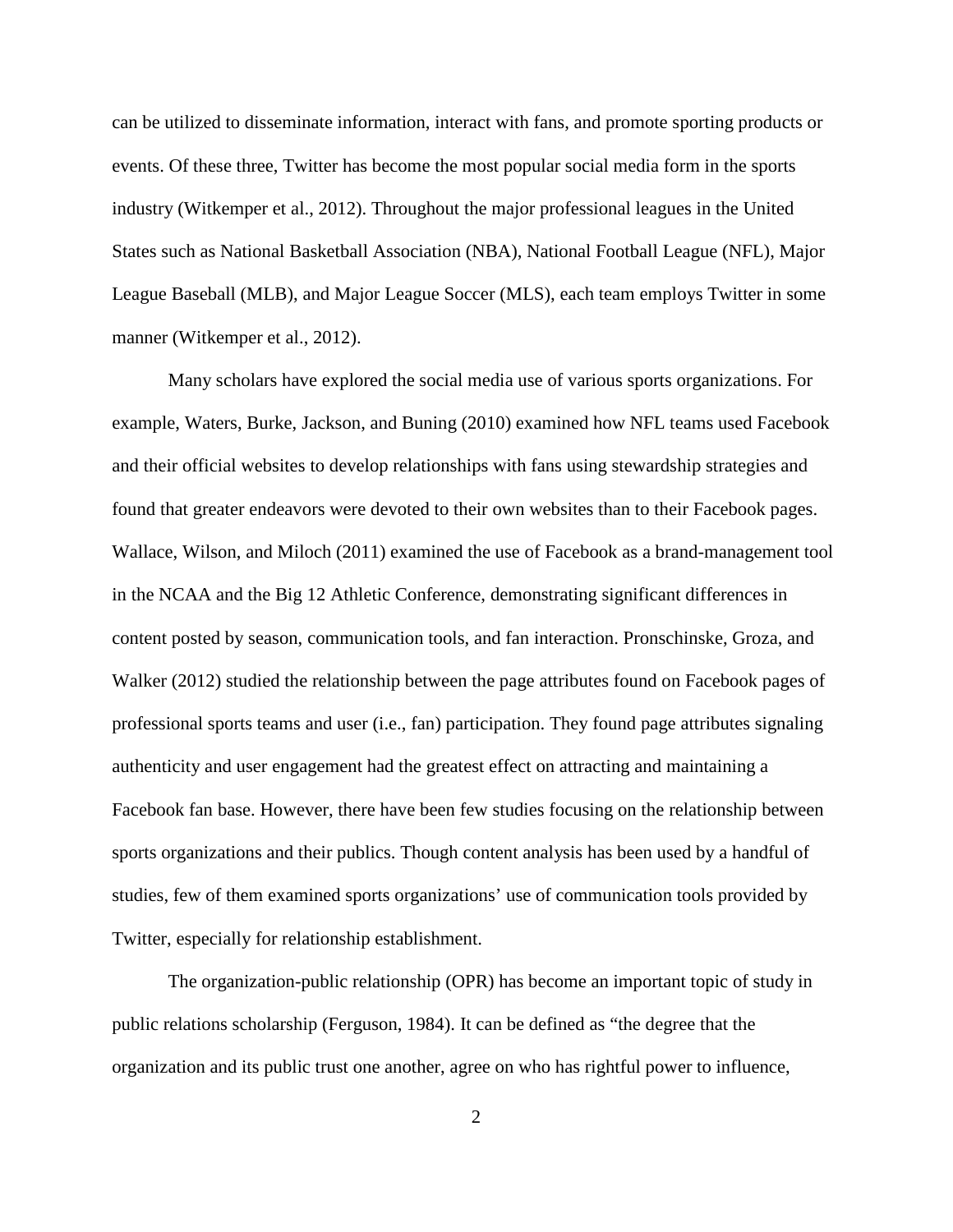experience satisfaction with each other, and commit oneself to one another" (Huang, 1998, p. 12). While many studies have focused on the OPR from the public's perspectives (Ki & Hon, 2007), there are only a handful of studies exploring OPR establishment from the organizations' perspective (i.e., Briones, Kuch, Liu, & Jin, 2011; Lovejoy, Waters, & Saxton, 2012; Nah & Saxton, 2013), especially for sports organizations (i.e., Waters et al., 2010). Furthermore, few studies have focused on how to apply traditional OPR scale to sports organizations' use of social media in managing relationships with the public, how sports organizations can utilize communication tools effectively to build relationships, and moreover, how sports organizations can incorporate relationship management into their use of communication tools.

This current study explored the social media use of sports organizations in building relationships with their publics mainly through the theoretical perspective of organization-public relationship. It conducted a content analysis of the official Twitter sites of all 30 NBA clubs in the United States. The main purpose of this study was to examine how sports organizations managed relationships through social media and how they used communication tools on social media. Grounded mainly in the organization-public relationship framework, this study examined how sports organizations used social media to establish relationships with the public, which involved professional relationships, personal relationships and community relationships. In addition, it examined their use of communication tools provided by Twitter, such as retweets, public messages, hyperlinks, and hashtags, etc. Furthermore, it incorporated the techniques of relationship management and the use of social media communication tools in order to find out how to use these tools to establish relationships.

This study could advance the literature on the organization-public relationship and sports communication by providing empirical evidence of sports organizations' social media use in

3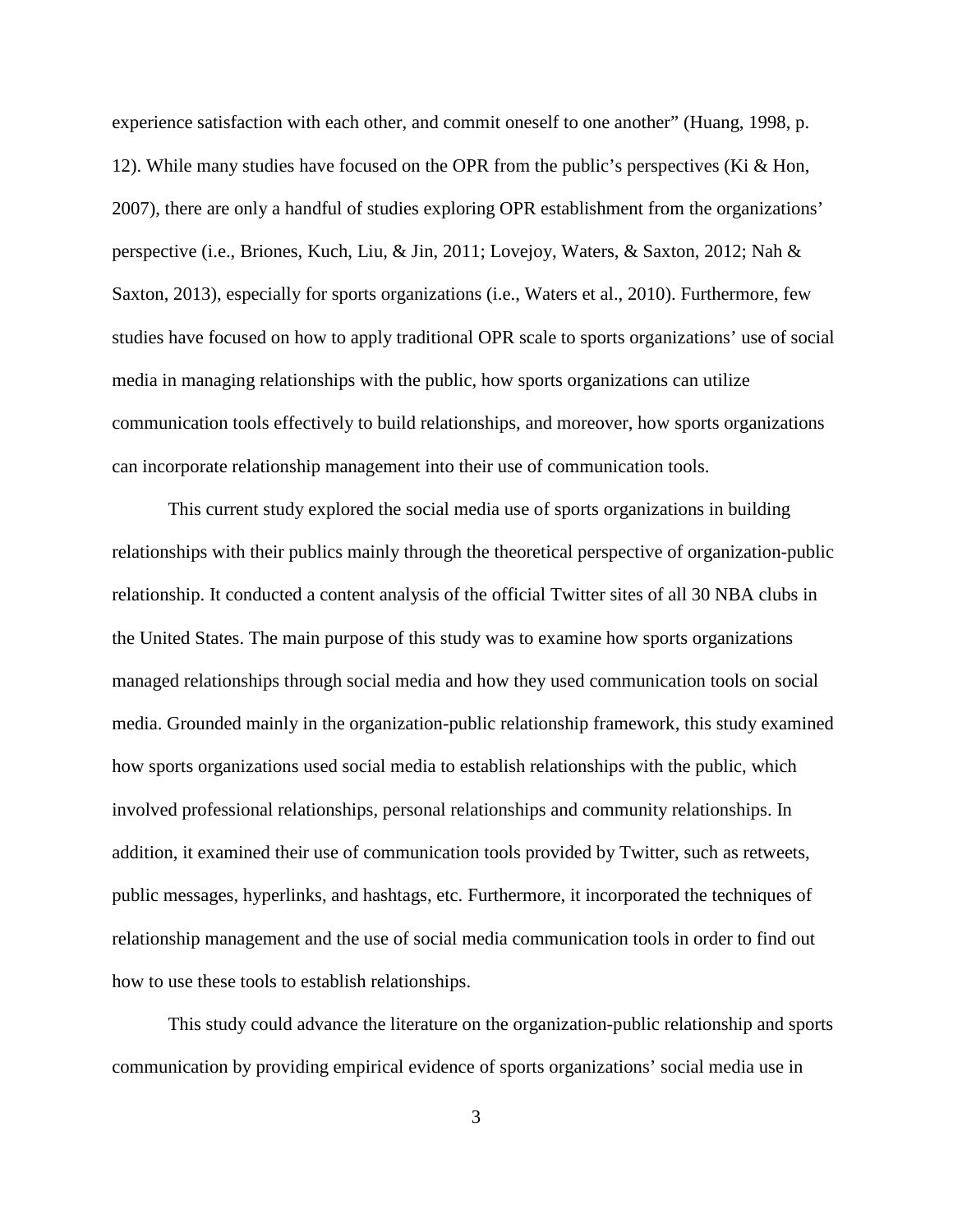relationship building and incorporating relationship typology between sports organizations and their fans with social media communication tools usage. It posed a relationship category scheme to examine how organizations used Twitter to manage each type of relationship. On the other hand, this study could make some practical contributions by providing communication strategies for sports organizations to use social media effectively to manage diversified relationships with their key publics.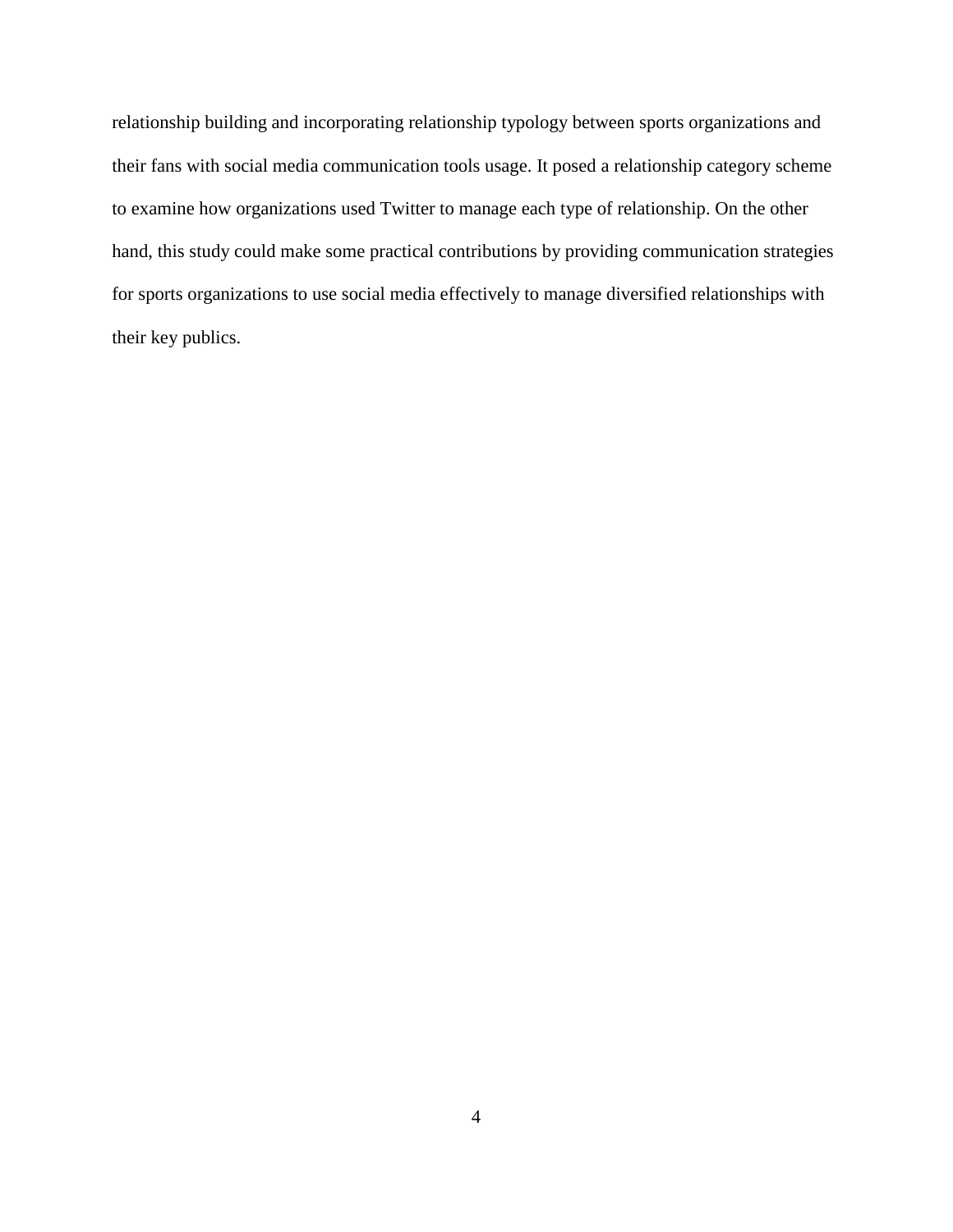### CHAPTER 2

### LITERATURE REVIEW

The review of literature was organized into two major sections. The first focused on the theoretical framework that could be used in this study, including organization-public relationship, relationship marketing, and uses and gratifications theory. The second section reviewed some research fields and studies related to this topic, such as social media applied to public relations, organizational communication, and sports communication, and its communication tools.

#### **Organization-Public Relationship (OPR)**

In order to examine the relationships typology between sports organizations and their publics and how they used social media to develop these relationships, I used organization-public relationship as the key theoretical framework.

Organization-public relationship can be defined as "the patterns of interaction, transaction, exchange, and linkage between an organization and its publics" (Broom, Casey, & Ritchey, 2000, p. 18). According to Ledingham and Bruning (1998), it is the state existing between an organization and its key publics, in which the actions of one party can affect the economic, social, cultural or political well-being of the other.

The relational perspective can identify the organizational function of public relations (Ledingham & Bruning, 1998), clarify the role of communication within that function (Ledingham & Bruning, 2000), and provide an approach to determine the impact of public relations on the attainment of organizational goals (Ledingham & Bruning, 1997). Some studies have examined OPR as the focal variable for public relations theory and practice (Broom et al.,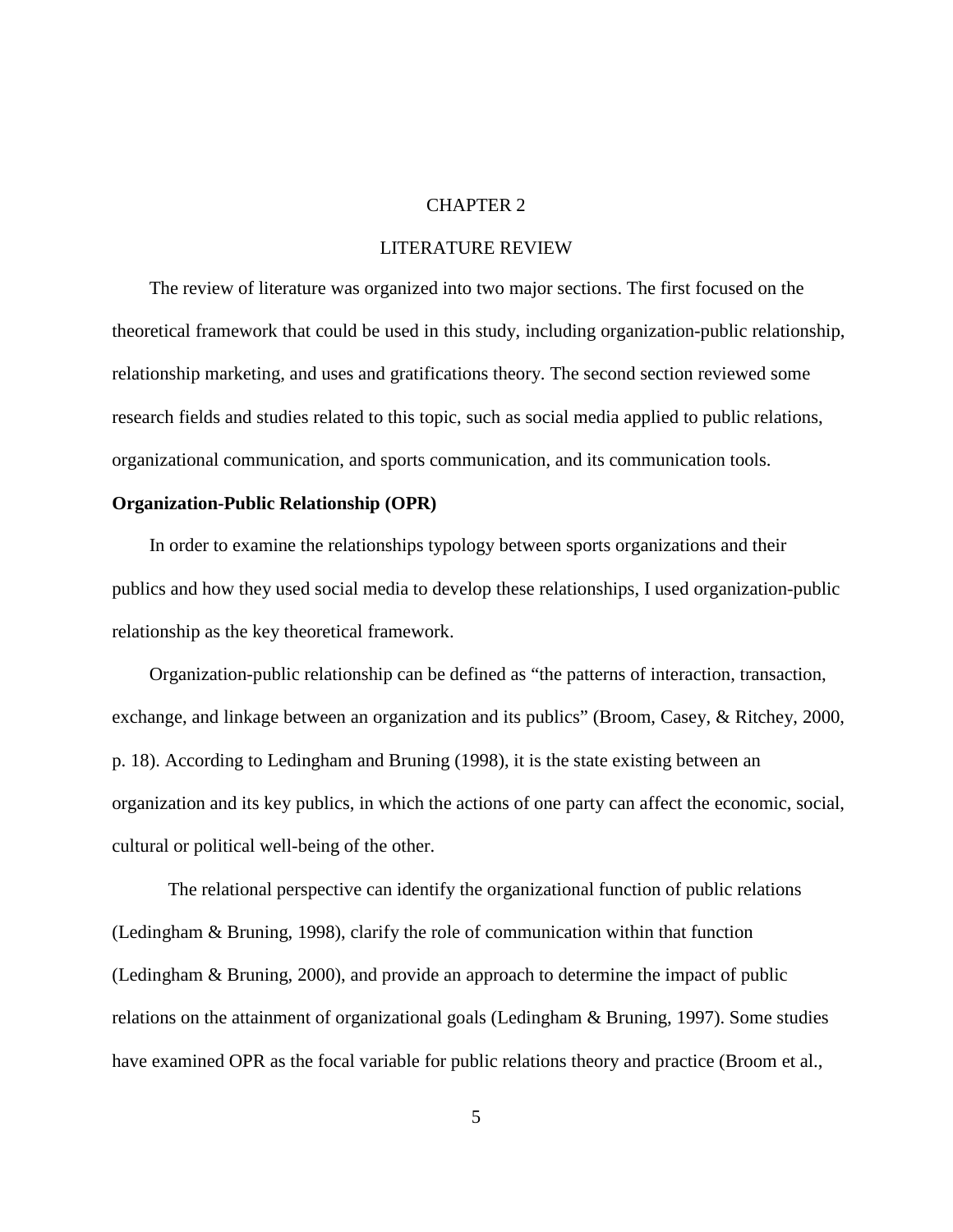2000; Taylor, Kent, & White, 2001; Ledingham, 2003; Ki & Hon, 2007). From the perspective of relationship management, the goal of public relations is to establish, nurture, and maintain OPRs rather than manipulate public opinion (Ehling, 1992). Ki and Hon (2007) argued for the important role of OPR outcomes on attitude and behavioral intentions toward the organization. According to Ledingham (2003), researchers have studied the linkage of organization-public relationships to public perceptions, attitudes, and behaviors.

Studies have also focused on some dimensions of OPR. L. Grunig, J. Grunig, and Ehling (1992) claimed that relationship state could be determined by the dimensions of reciprocity, trust, mutual legitimacy, openness, mutual satisfaction, and mutual understanding. Ledingham and Bruning (1998) operationalized five dimensions to examine organization-public relationships: trust, openness, involvement, investment, and commitment. In addition, Hon and Grunig (1999) posed several strategies for maintaining OPR, including access, positiveness, openness, assurance, networking, and the sharing of tasks. Some studies have demonstrated that two-way communication or interaction can positively influence relationship building/management. Jo and Kim (2003) have shown that interactivity characteristics of the Web had positive effects on relationship building between organizations and the public.

Some research has worked on measuring OPR (Hon & Grunig, 1999; Jo, Hon, & Brunner, 2004; Kim, 2001) or developing its scales or dimensions (Bruning & Galloway, 2003; Huang, 2001). Bruning and Galloway (2003) identified five factors of the organization-public relationship. Anthropomorphism described attributions that the organization embodies human characteristics such as trustworthiness and investment in people, professional behavior / expectations focused on perceptions that an organization meets the publics' expectations for social responsibility and promoting the general welfare, and community improvement addressed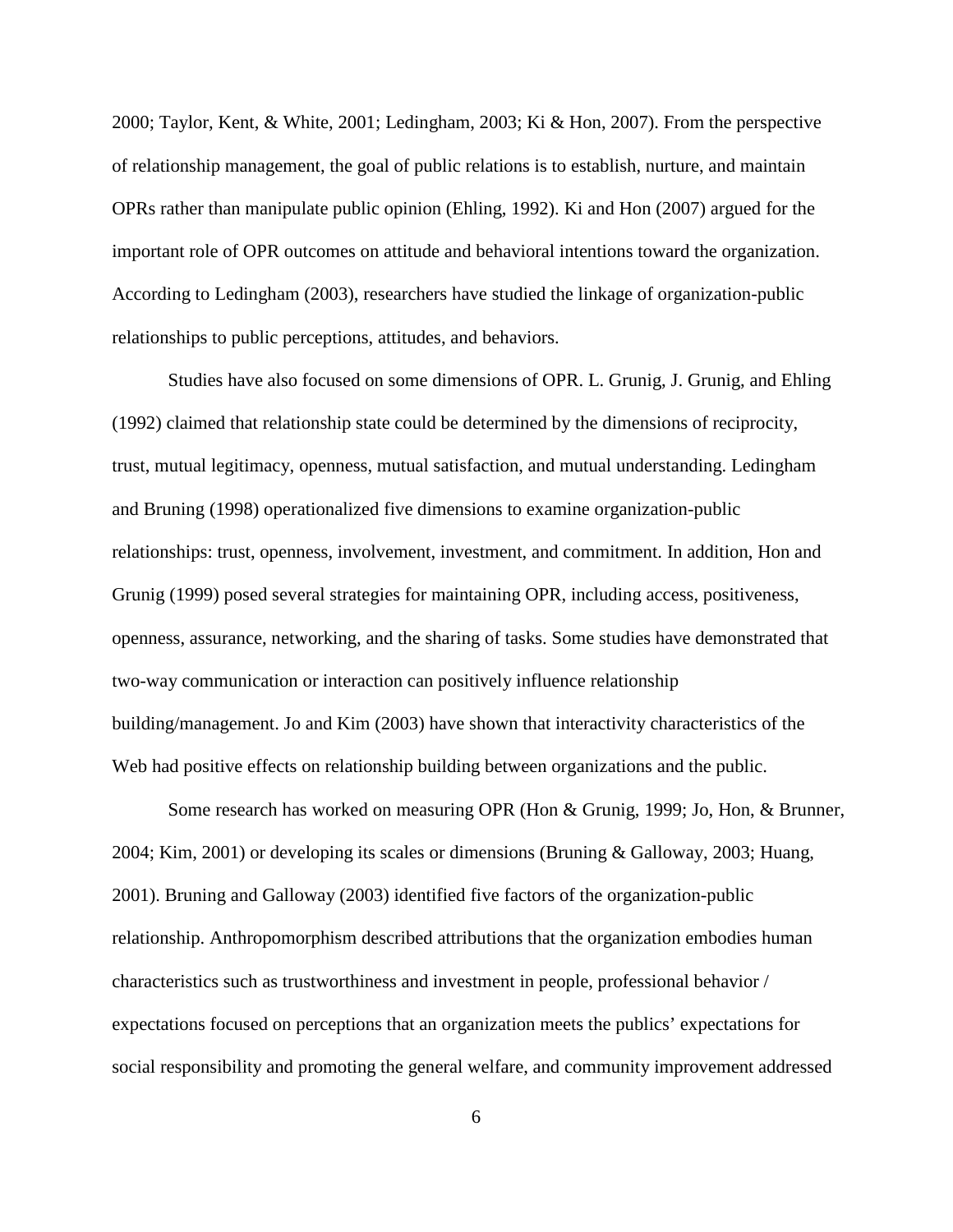public perceptions that the organization is involved in and committed to the local community (Bruning & Galloway, 2003). Personal commitment focused attention on how committed the member of the public is to maintaining a relationship with the organization, and comparison of alternatives addressed how appealing alternative service providers are (Bruning & Galloway, 2003). Building upon this five-factor framework, researchers have found support for all five factors as predictors of satisfaction with city government (Bruning, Langenhop, & Green, 2004) and with an electricity supplier (Bruning, Castle, & Schrepfer, 2004).

OPR can be categorized into three dimensions: professional relationship, personal relationship, and community relationship (Bruning & Ledingham, 1999). According to Bruning and Ledingham (1999), professional relationship can be determined through organizations adopting a professional role when dealing with key public members; personal relationship can be established through close connections and interactions between organizations and their individual stakeholders; and community relationship involves organizations' commitment to and interaction with the community they serve. Based on this OPR scale, Bruning (2000) examined the role of personal, professional, and community relationships in respondent relationship and intended behavior and found that key public members who considered themselves as being in a relationship with an organization were more likely to intend to stay with that organization rather than turning to its competitors. Bruning and Ledingham (1999) found that professional and personal relationship, but not community relationship, influenced public satisfaction with a regional banking institution.

Grounded in previous research (i.e., Bruning & Ledingham, 1999; Bruning, 2000; Jo  $\&$ Kim, 2003), this study focused specifically on how sports organizations used social media to build professional, personal, and community relationship with their publics.

7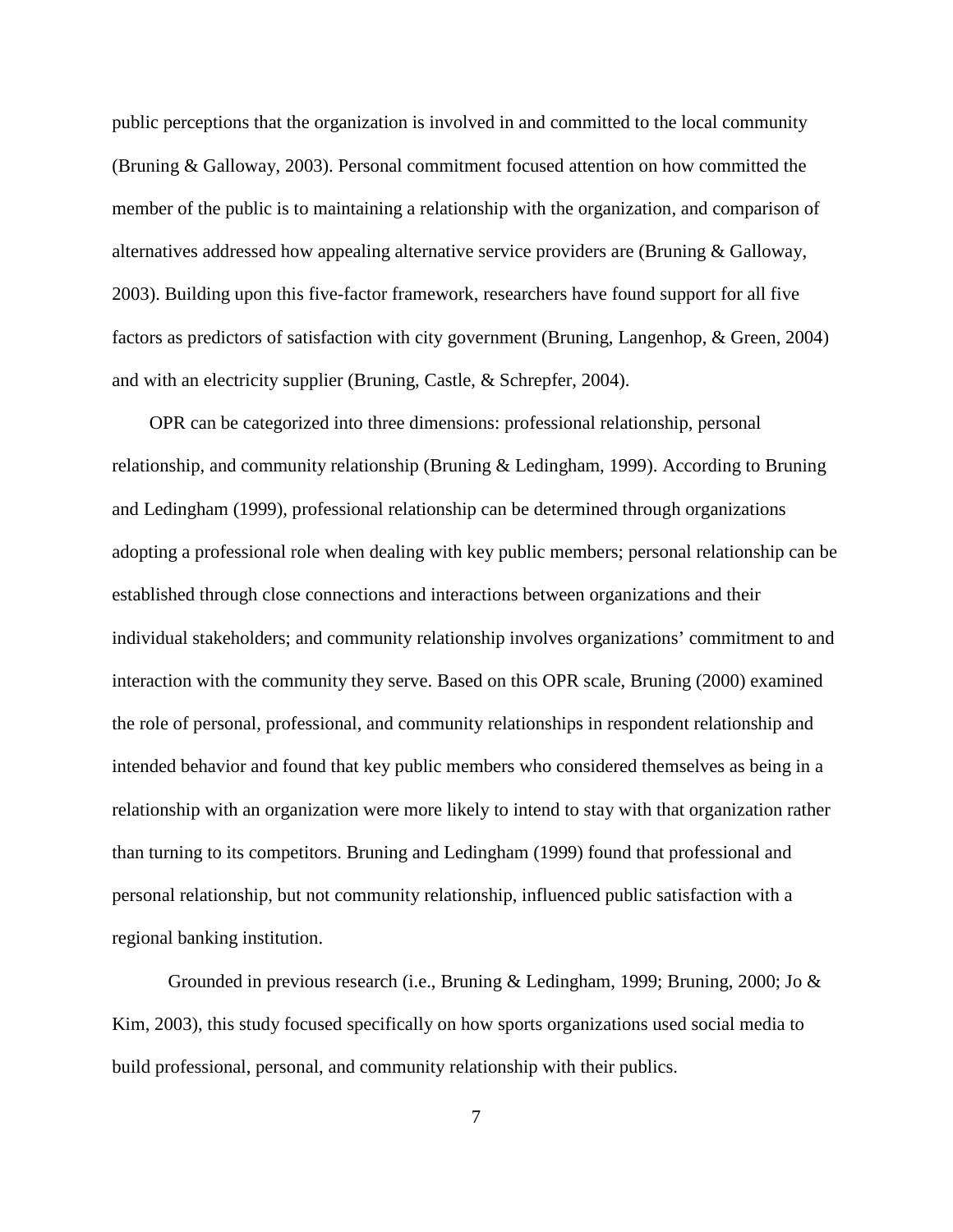#### **Relationship Marketing**

According to Bruning (2000), there are two primary streams of relationship research: public relations research and marketing research. Thus, it was also necessary to review the literature on relationship marketing from the perspective of marketing.

Sheth and Parvatiyar (2000) define relationship marketing as an ongoing cooperative behavior between the marketer and the consumer. This approach to marketing was first posed in the field of service marketing (Berry, 1983). The primary purpose of relationship marketing is to establish long-term relationships between organizations and their best consumers (Williams & Chinn, 2010). Gummesson (1999) considered the interactions, relationships, and networks as core components of the relationship marketing process. Relationship marketing can be characterized by the attraction, development, and retention of consumers (Bee & Kahle, 2006).

Some researchers have demonstrated that long-term buyer-seller relationships can be built through creating structural and social bonds. Structural bond happens when it's difficult to end a relationship, and social bond indicates positive interpersonal relationship (Turnbull  $\&$ Wilson, 1989). Stern, Thompson, and Arnould (1998) studied the value of customer relationships with businesses, consumer role enactment, and consumer desire for relationships. Petrison and Wang (1993) claimed that the roots of relationship marketing exist in the ability of companies to know about their consumers individually and then develop targeting strategies based on the needs of the individual consumer. Although technology can make information about customers available, many customers preferred the personal form of relationships built upon face-to-face services after adopting self-service technologies (Prendergast & Marr, 1995).

Social media can be used in relationship marketing by organizations (Griffiths, 2008; Haverstein, 2008). Social media marketing follows a new principle that "Participation is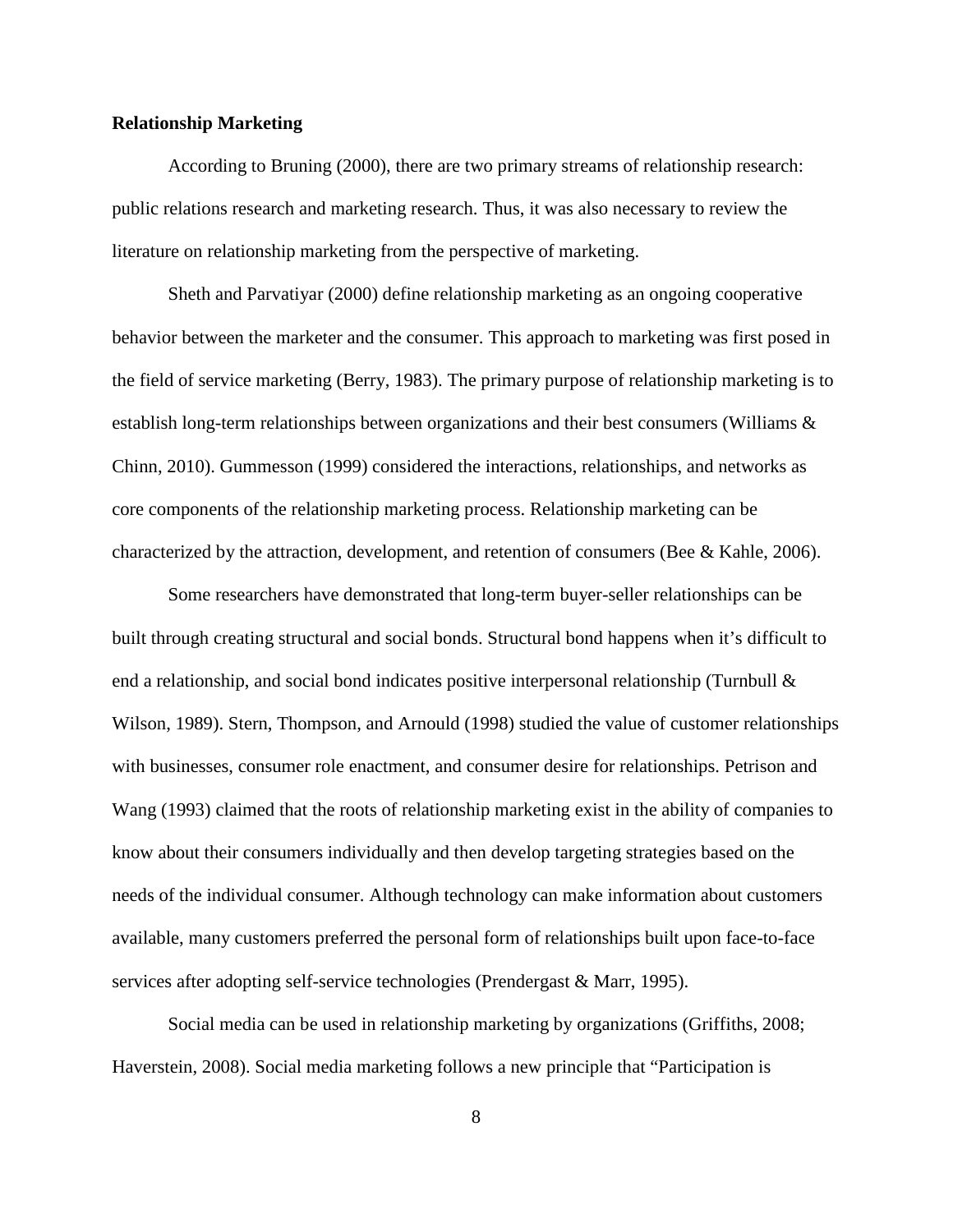marketing" (Weinberg, 2009). In this way, marketers actively participate in social media such as Twitter by bringing together content, listening to communities, engaging in dialogue and establishing relationships (Weber, 2009; Weinberg, 2009). Twitter as a marketing instrument particularly has the following purposes: (1) market research and feedback generation; (2) publicity, branding and reputation management; (3) business networking; and (4) customer service and customer relationship management (Thoring, 2011).

In practice, many organizations have used social media for marketing. According to Sachoff (2010), 35% of all businesses in the United States claim that they successfully use Twitter to attract more customers. According to Case and King (2011), Twitter had been implemented by the majority of the *Fortune* 50 firms by 2009. Many global companies such as Coca-Cola, Starbucks and JP Morgan Chase have realized the value of social media as both a communication tool and a marketing tool (Morrissey, 2007). For example, Sony announced to launch a new marketing campaign through Twitter, the Sony Ericsson Twitter Cup, during the 2010 FIFA World Cup (Sony, 2009).

In particular, many sports organizations have applied relationship marketing to their overall marketing operations in order to maintain and strengthen customer relationships (Harris & Ogbonna, 2009; Lapio & Speter, 2000; Stavros, Pope, & Winzar, 2008). Particularly, Williams and Chinn (2010) made the linkage between social media and relationship marketing. They found the value of social media tools in helping sports marketers achieve their relationship marketing goals. Sports teams are exploring how to use it as a branding and marketing strategy (Coyle, 2010).

Marketing scholars have focused their attention on the establishment of "long-term, trusting, 'win-win' relationships with valued customers, distributors, dealers, and suppliers"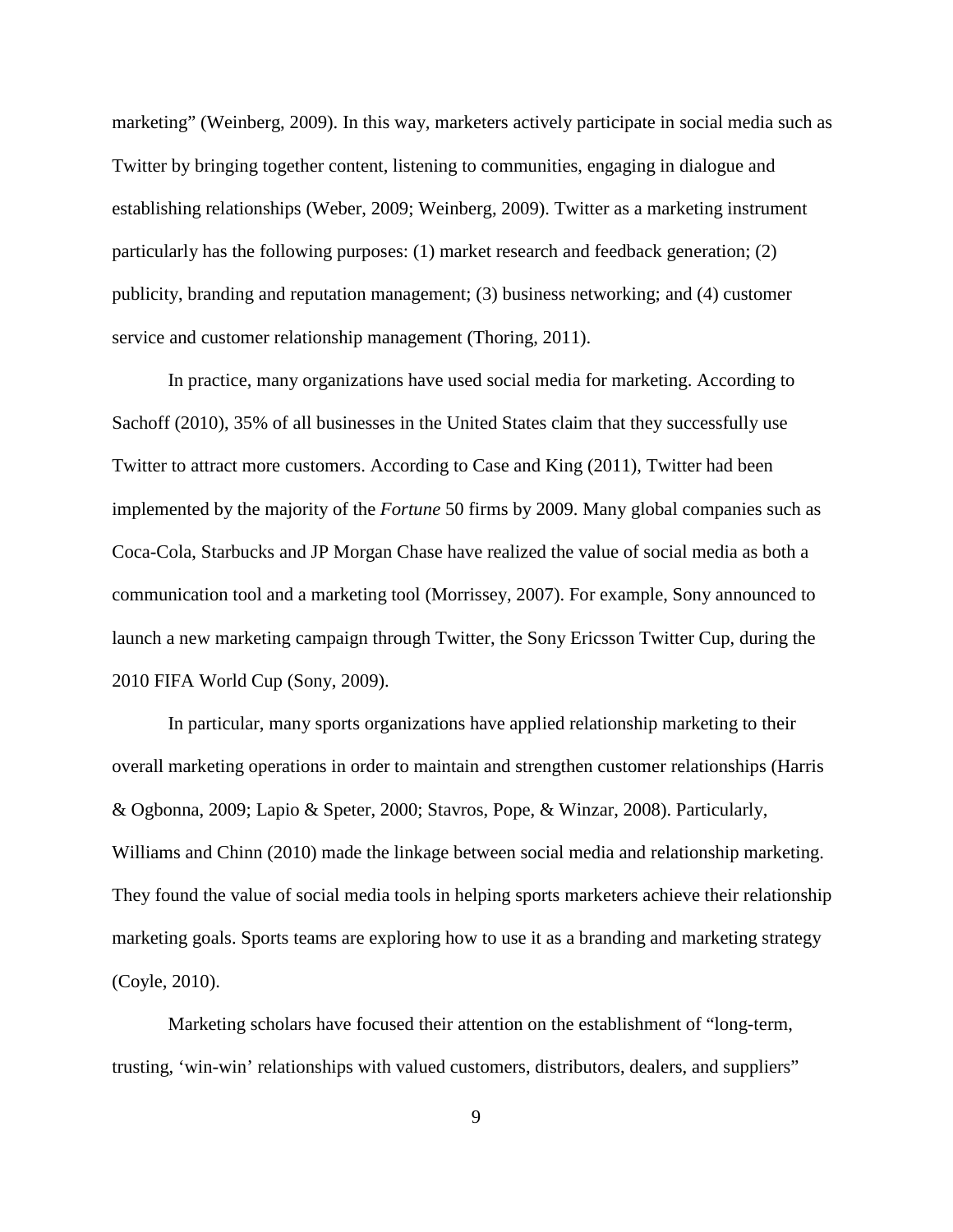(Kotler, 1994, p. 11). Public relations researchers, in contrast, have examined the factors that affect the initiation, building, and maintenance of mutually beneficial relationships with the key publics (Ledingham & Bruning, 1998). Relationship marketing could provide some new insights for this study from the marketing perspective. Thus I could apply the approach of relationship marketing to examine the professional relationship between sports organizations and their publics, including promotion, and consider the sports organization as the company and its public as the consumers.

#### **Uses and Gratifications Approach**

The ultimate goal of sports organizations is to appeal to their fans. In order to understand why fans turn to social media operated by clubs, we needed to understand their motivations and needs through the uses and gratifications theory.

According to Katz, Blumler, and Gurevitch (1974), uses and gratifications theory (U&G, hereafter) can be used to explain how people use media to satisfy their needs, to examine motives for media behavior, and to identify functions or consequences of needs, motives, and behaviors. It focuses on the social and psychological origins of needs, which lead to distinctive patterns of media exposure or engagement in other activities, resulting in need gratifications (Katz et al., 1974).

Most studies on U&G examine what gratifications are sought and obtained from the media and how the media are used in the gratifications process (Miller, 2005). Researchers have posed many types of gratifications such as information seeking, personal identity, integration and social interaction, and entertainment (McQuail, 1983). From this perspective, media behavior is conceptualized as both purposive and goal-directed in nature (Rubin, 2009).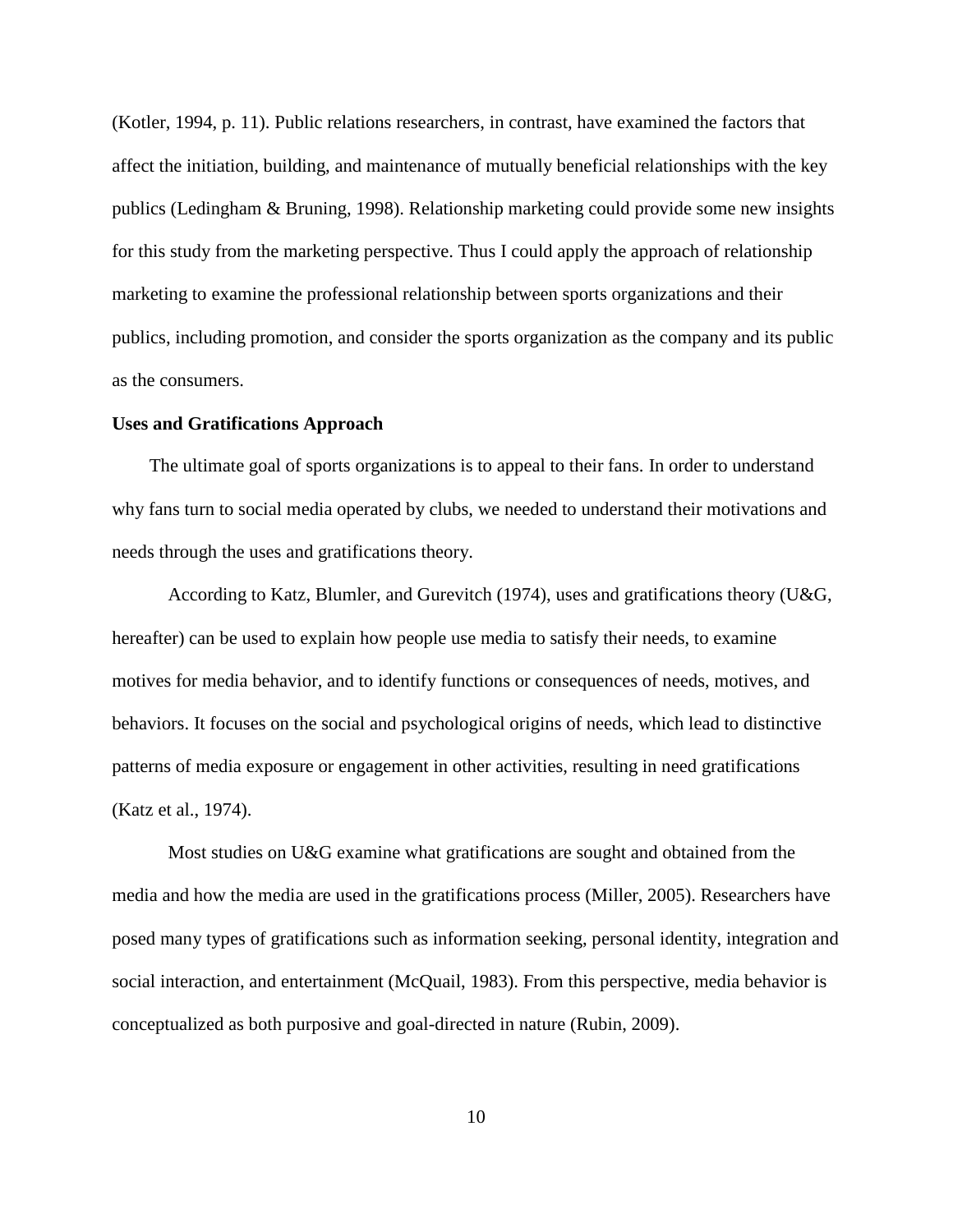According to Ruggiero (2000), U&G has often been especially applicable in the initial stages of a new mass communications medium. Thus it can be applied to study social media used by organizations for strategic communication. This perspective has been applied to various new communication technologies, such as blogs (Sweetser & Kaid, 2008; Sweetser, Porter, Chung,  $\&$ Kim, 2008), Facebook (Park, Kee, & Valenzuela, 2009; Raacke & Bonds-Raacke, 2008; Urista, Dong, & Day, 2009), and Twitter (Chen, 2011; Clavio & Kian, 2010; Hambrick, Simmons, Greenhalgh, & Greenwell, 2010).

Using the U&G perspective, studies focusing on new communication technologies came up with several types of motivations and gratifications. For example, studies on message boards and blogs examined entertainment, diversion, information obtaining, evaluating what others think, reading content, learning opinions of others, surveillance, and interactivity (Clavio, 2008; Frederick, Clavio, Burch, & Zimmerman, 2012). In particular, research on the motivations and gratifications of Facebook use involved convenient information seeking, entertaining arousal, gainful companionship, self-expression, socialization, self-status, staying in touch with friends, making new acquaintances, convenient communication curiosity about others, and relationship formation (Hanson, Haridakis, Cunningham, Sharma, & Ponder, 2010; Park et al., 2009; Raacke & Bonds-Raacke, 2008; Urista et al., 2009).

According to Reitz (2012), the public is likely to be satisfied when organizations build relationships with them, and adapt and adjust accordingly to satisfy the publics' needs. In turn, organizations can also be gratified because their needs are met. In particular, sports organizations have started to identify their fans' needs and have tried to fulfill them through social media (Blaszka, Burch, Frederick, Clavio, & Walsh, 2012). Therefore, I could utilize the U&G approach to examine specific uses/gratifications in the relationship management of sports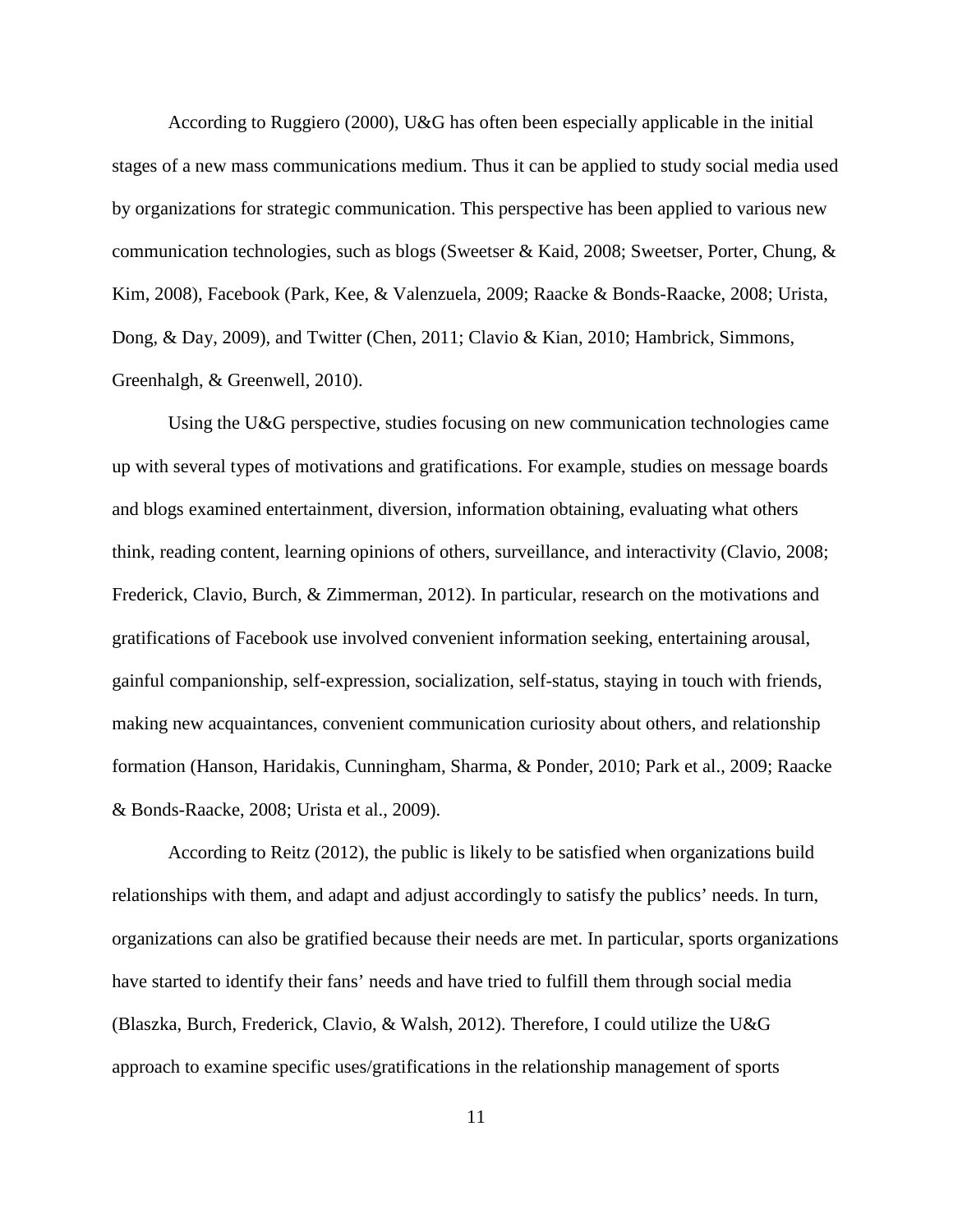organizations, such as entertaining fans. Satisfying the fans' needs could be beneficial for sports organizations to establish relationships with them.

### **Social Media and Twitter**

One of the available tools to build relationships with fans and to cater to their needs is social media, especially Twitter. Research on social media has blossomed since these media came into being. Many studies on social media use stem from perspectives in communications (Chen, 2011), information science (Oh, Agrawal, & Rao, 2013), sociology (Greenhow & Burton, 2011), political science (Ragas & Kiousis, 2010), cultural studies (Hall, 2011), and computer science (Shneiderman, Preece, & Pirolli, 2011).

According to Kaplan and Haenlein (2010), social media is defined as "a group of Internet-based applications that build on the ideological and technological foundations of Web 2.0, and that allow the creation and exchange of user-generated content" (p. 61). Boyd and Ellison (2007) defined social networking sites (SNS) as web-based services that allow individuals to establish a public or semi-public profile within a bounded system, to display a list of other users with whom they can connect, and to view and traverse their lists of connections and those made by others within the system.

Twitter is a real-time information network that connects users to the latest stories, ideas, opinions and news about content they find interesting (Twitter, 2013). Twitter is a multiplatform Web 2.0 tool. It is partly a social networking and partly a microblogging tool and is freely accessible on the Web (Stevens, 2008). It can be used to connect with others as well as to post short content. Communication can be managed in the form of short messages less than 140 characters within Twitter (Grosseck & Holotescu, 2008). The social network structure of Twitter allows its users to follow each other and interact through short messages. The exchange of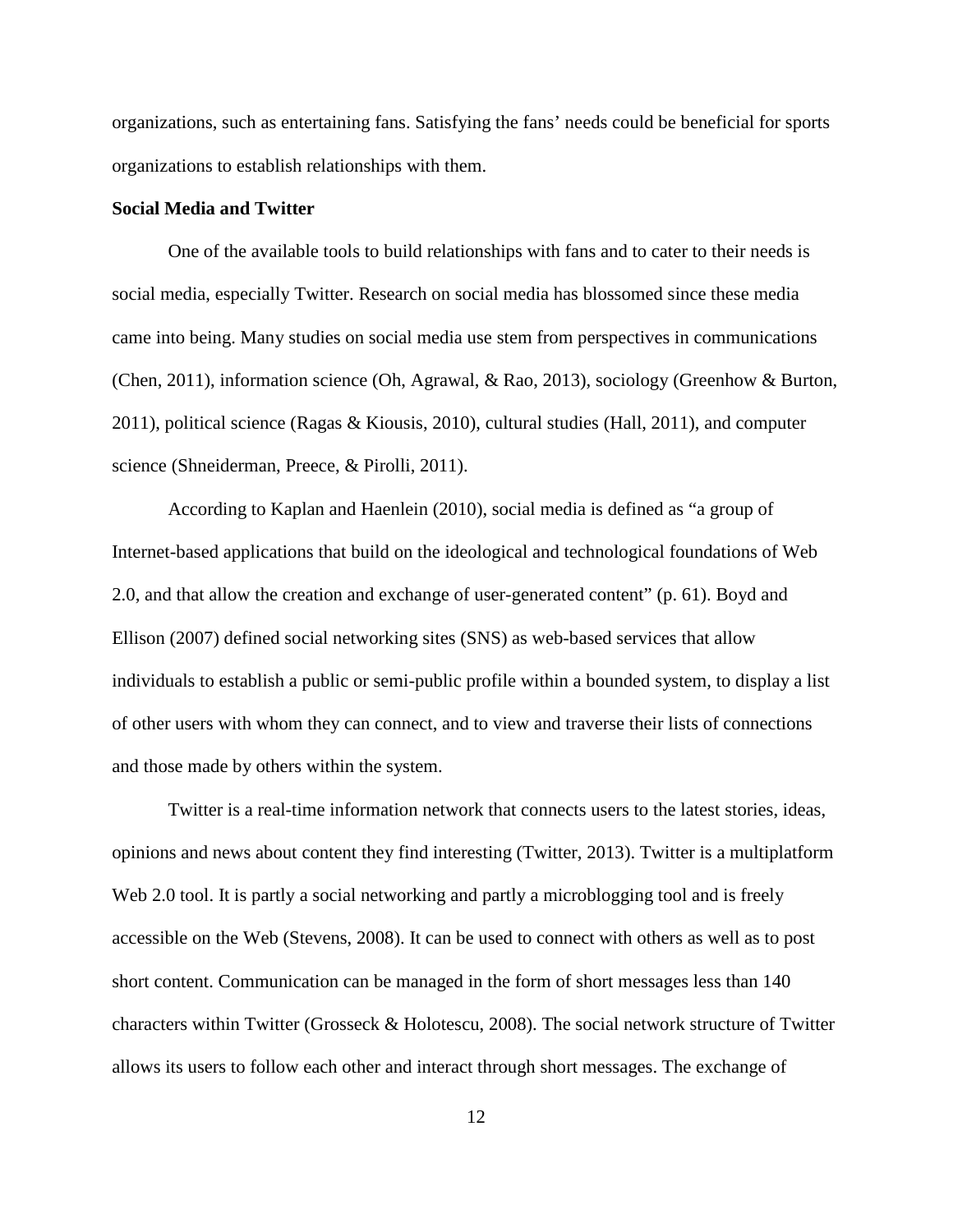information on Twitter is immediate among peers (Young, 2008). Also, users can share information and ideas immediately by using Twitter on mobile devices (Griswold, 2007). By January 1, 2014, the total number of active registered Twitter users has reached 645.75 million (Huffington Post, 2014).

According to Witkemper et al. (2012), Twitter has become the most popular social media platform in the sports industry. The social and information-exchanging characteristics of social media, especially Twitter, can be used by sports organizations to establish relationships with the public.

#### **Social Media and Organizations**

In order to study sports organizations, we need to first understand the general organizations' use of social media. The development of new media has significantly strengthened organizations' abilities to communicate with clients, stakeholders, media, and the general public (e.g., Waters, 2007). According to Lovejoy and Saxton (2012), websites have become both the "public face" of the organization and the vehicle through which meaningful public interactions can take place. Organizations seem to employ new media for at least two primary purposes: information-sharing and dialogic relationship-building.

Social media such as Twitter can provide opportunities for organizations to interact directly with the public (Saffer, Sommerfeldt, & Taylor, 2013; Waters, Burnett, Lamm, & Lucas, 2009). Organizations can utilize social media to promote dialogue and two-way conversations with the public (Mersham, Theunissen, & Peart, 2009). Organizations can use social media to involve their stakeholders and to build a community under their mission and values (Lo  $\&$ Waters, 2012).

13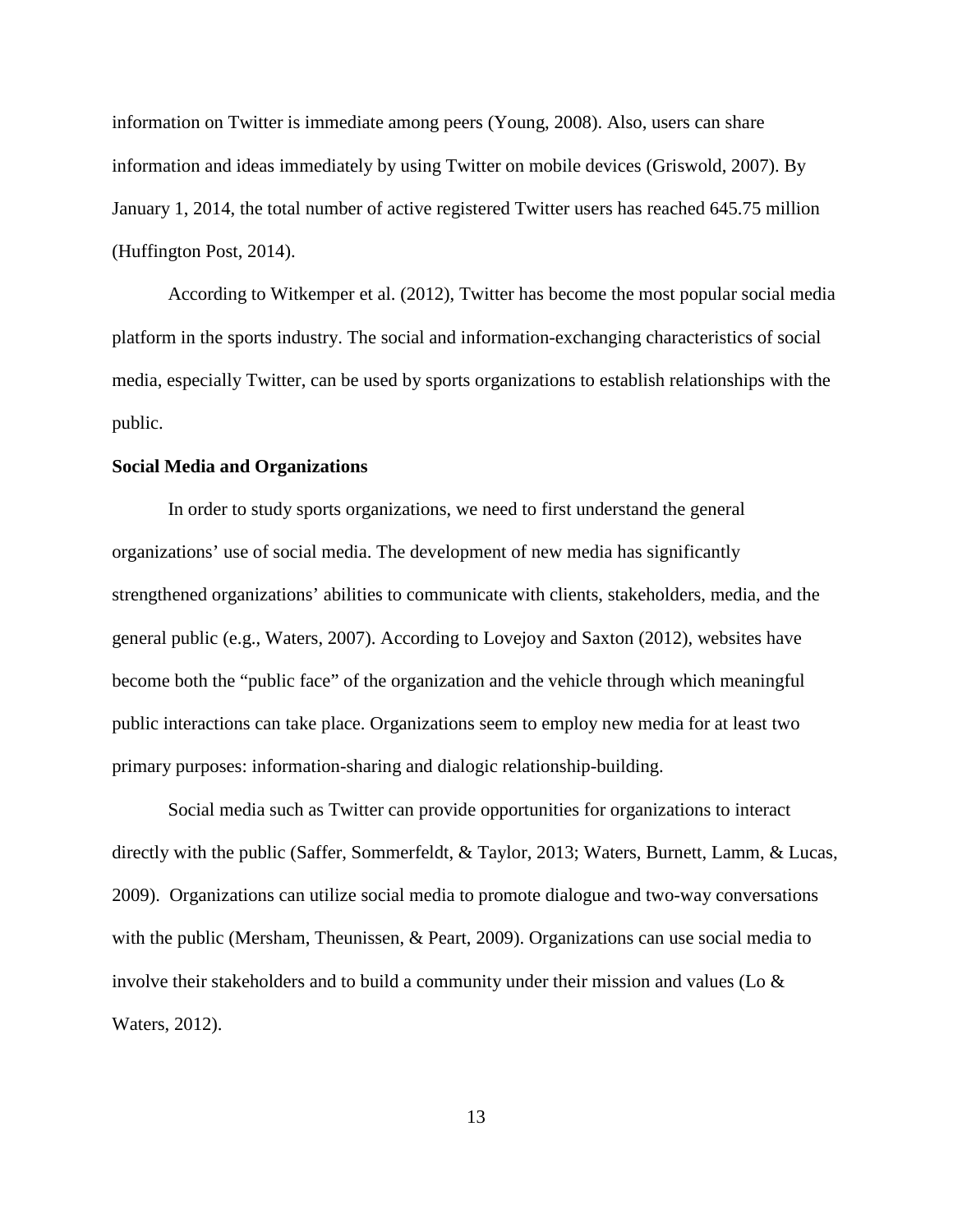Researchers have examined the social media use of diverse organizations, including community colleges (McAllister & Taylor, 2007), for-profit corporations (Park & Reber, 2008), and nonprofit organizations (Kent, Taylor, & White, 2003). Rybalko and Seltzer (2010) found evidence of "dialogue" via examining Twitter accounts of *Fortune* 500 companies.

Specifically, nonprofit organizations' Twitter use has received the most scrutiny. The functions that social media served for nonprofits comprised three major types: information sources, community builders, and promoters and mobilizers (Lovejoy & Saxton, 2012). A study showed support for the relationship-building potential of Facebook and Twitter via interviewing 40 employees from the American Red Cross (Briones et al., 2011). They have developed twoway dialogues with younger constituents, the media, and the community. Lo and Walters (2012) examined Facebook use of Chinese nongovernmental organizations and found it to be distinct as it adhered to the Chinese cultural values. Biswas (2013) studied social media use of health organizations (CDC and WHO) in a pandemic situation. They were demonstrated to use social media tools for interventions during outbreak communication.

Lovejoy and Saxton (2012) stated that organizations could use social media to create an online community via bonding messages with their followers. Studies on organizational communication could provide insights into community establishment, which might be applied to the measurement of community relationship in this study.

#### **Social Media and Sports**

Research has started to explore how sports organizations (Waters et al., 2010; Wallace et al., 2011; Pronschinske et al., 2012), athletes (Kassing & Sanderson, 2010; Hambrick et al., 2010; Pegoraro, 2010; Hambrick & Mahoney, 2011; Sanderson, 2011), and fans (Clavio & Kian, 2010) use social media. Sport organizations, teams, and athletes have increasingly used social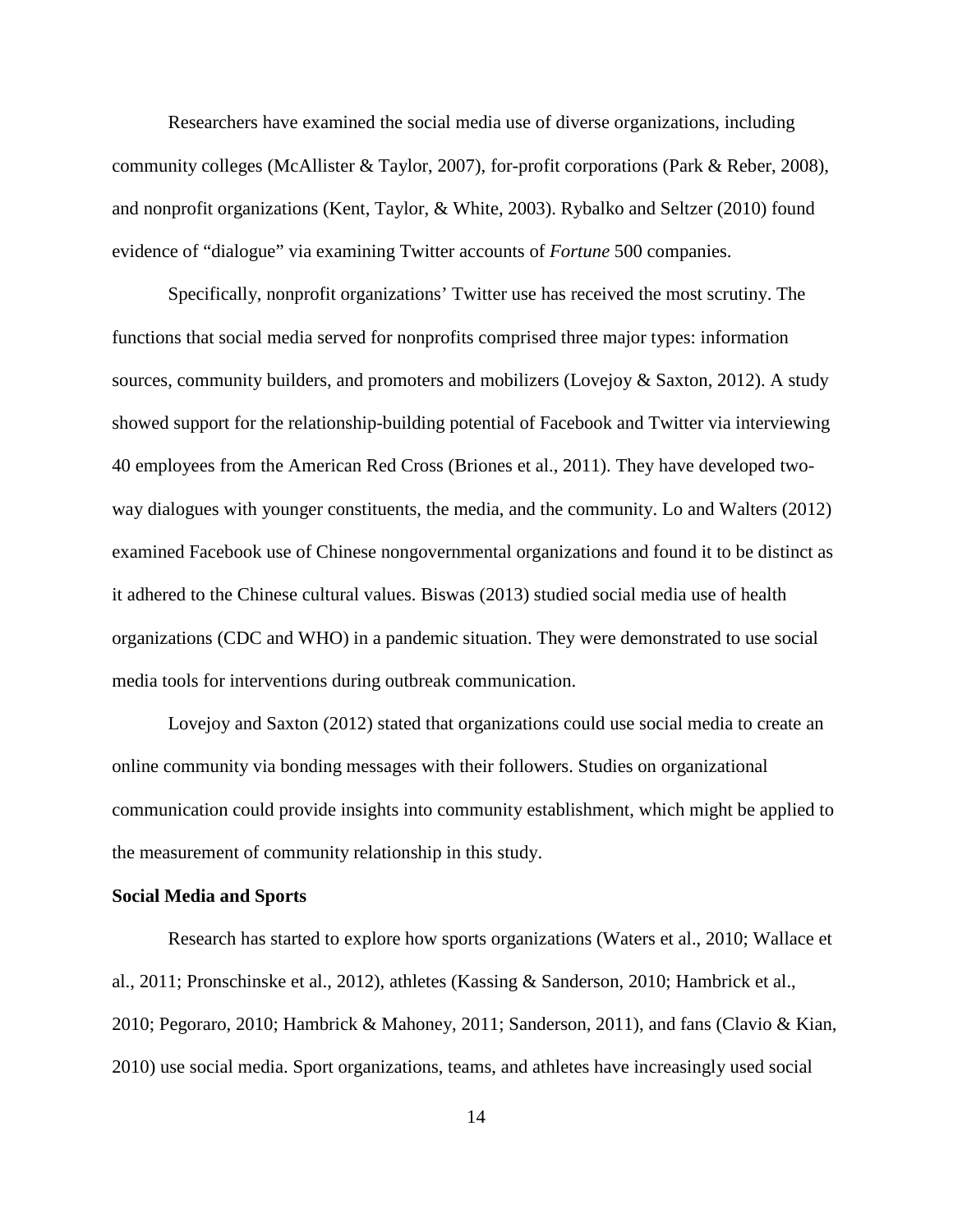media platforms such as Facebook and Twitter to engage in dialogues and to establish relationships with their respective audiences (Blaszka et al., 2012). Social media have changed the traditional way athletes interact with their fans, and could help athlete users meet needs such as entertainment, diversion, and information gathering (Hambrick et al., 2010).

One social-media platform that has redefined communication among sports constituents (i.e., fans, athletes, teams, and organizations) is Twitter (Fisher, 2009). According to Clavio and Kian (2010), Twitter has become a permanent fixture in the sports communication landscape since its introduction in 2006. Of the top-10 most tweets per second recorded on Twitter, six of them are sports related, with the Champions League Final between Chelsea and Bayern Munich  $(n = 32,097)$  holding the number one spot (Larson, 2011). Some sports properties have actively engaged in partnerships with Twitter to create specific hashtag pages (Lawler, 2012).

Research has suggested that sports organizations and sporting-event organizers need to identify the needs and motivations of sports consumers and utilize this information to shape their marketing communication online (Filo  $\&$  Funk, 2005) and develop relationships with supporters (Beech, Chadwick, & Tapp, 2000). The impact of social media on branding and marketing has been utilized by sports organizations (Coyle, 2010).

Studies on sports communication could provide this study with a unique perspective of sports organizations, especially NBA clubs, and sporting social media. These organizations might use social media differently from other kinds of organizations such as nonprofits such as for fanship.

### **Social Media Use for Public Relations**

According to Ferguson (1984), OPR should be the central unit of study in public relations research. Public relations could be defined as the "management function that identifies,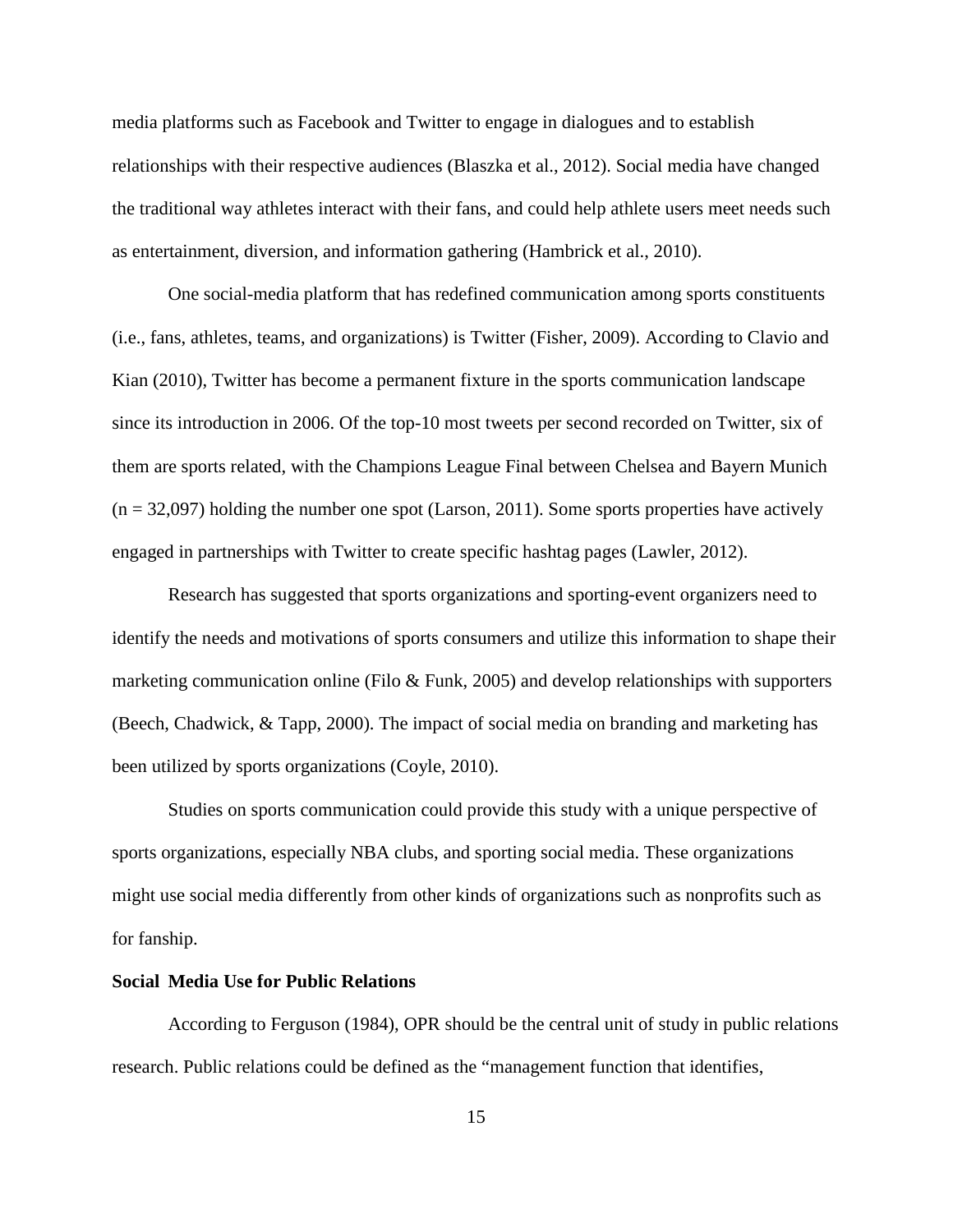establishes, and maintains mutually beneficial relationships between an organization and the various publics on whom its success or failure depends" (Cutlip, Center, & Broom, 1985, p. 4).

Relationship establishment through social media has begun to receive attention from public relations scholars (i.e., Briones et al., 2011; Waters & Jamal, 2011; Saffer, et al., 2013). Kent and Taylor (1998) provided strategies for communication professionals to use the Internet to develop relationships between organizations and the public. Public relations researchers have proposed a dialogic approach in which interaction between the organization and its publics are mutual (Reitz, 2012). Leeper (1996) claimed that dialogue could strengthen the organizationpublic relationship as it could identify the needs of both parties and help resolve their concerns. Some studies examined the role of social media in an organization's public relations strategy (e.g., Briones et al., 2011). Organizations should strategically match crisis information form and source when responding to crises (Liu, Austin, & Jin, 2011).

Interactivity was considered a key component in the study of mediated relationship building (Jo & Kim, 2003; Kelleher, 2009). Many public relations scholars have used Sundar, Kalyanaraman, and Brown's (2003) conceptual classification of interactivity: functional and contingency interactivity. Functional interactivity mainly includes the features found on a website that allow users to interact in several modes. Contingency interactivity occurs when users' roles are interchangeable and "interactants" are responding to one another (p. 35). Twitter can provide organizations with the ability to engage in contingency interactivity with the public (Saffer et al., 2013). Lovejoy et al. (2012) suggested that Twitter's potentially contingent interactive messages, such as replies and mentions, can assist organizations in communicating with other users. Furthermore, higher levels of interactivity on the part of a message sender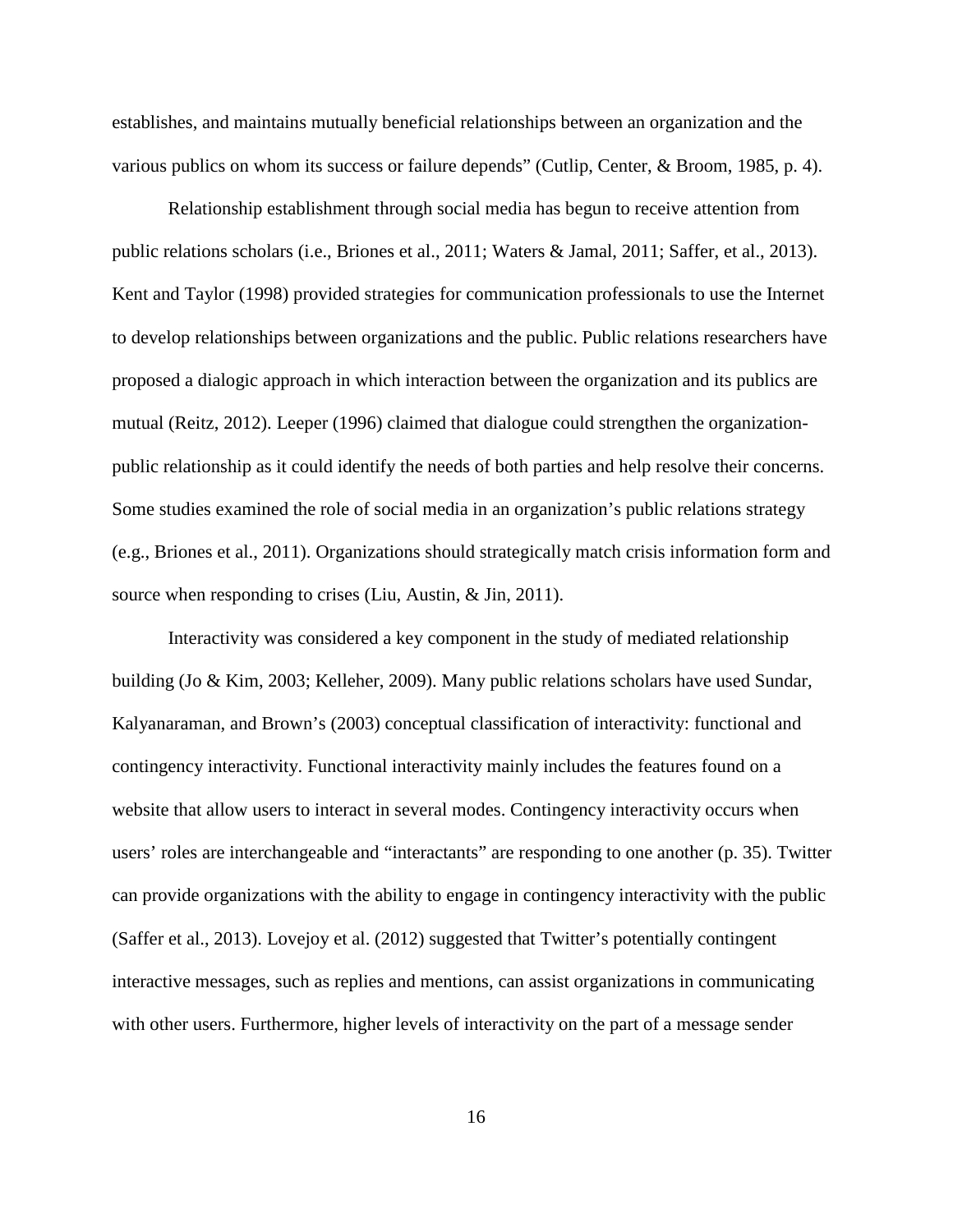(organization) can lead to a better quality relationship with a message recipient (public) (Saffer et al., 2013).

Social media can afford organizations a new venue to cultivate relationships with their target consumers because of the potentials use in relationship management. According to Bruning and Ledingham (1999), organization-public relationship could be categorized into three types: personal, professional, and community relationship. In order to examine how sports organizations used social media in this process, I utilized organization-public relationship as the framework to map them out. Though OPR scales have been widely used in various organizations such as nonprofits (Waters et al., 2009) and for-profits (Bruning, 2000), fewer studies have focused on sports organizations from the OPR perspective, especially in the social media context. This perspective can be used to analyze the relationship building of organizations in serving the public, such as information sharing, promotion, interactivity, etc. Thus, this issue was examined through the following research questions:

RQ1: How do sports organizations use Twitter to build relationships with the public?

#### **Communication Tools Provided by Twitter**

There are several types of communication tools provided by Twitter, such as following, public messages, retweeting, hashtags, and hyperlinks. According to Mamic and Almaraz (2013), Twitter users can follow others to receive their tweets and can be followed by other users. This friending behavior of following and being followed can lead to a reciprocal relationship between Twitter users (Small, 2010).

According to Lovejoy et al. (2012), organizations can communicate on Twitter through the use of public messages with the "@" symbol before the username of a Twitter user, which can direct the message to that user. Public messages can be used to create dialogues between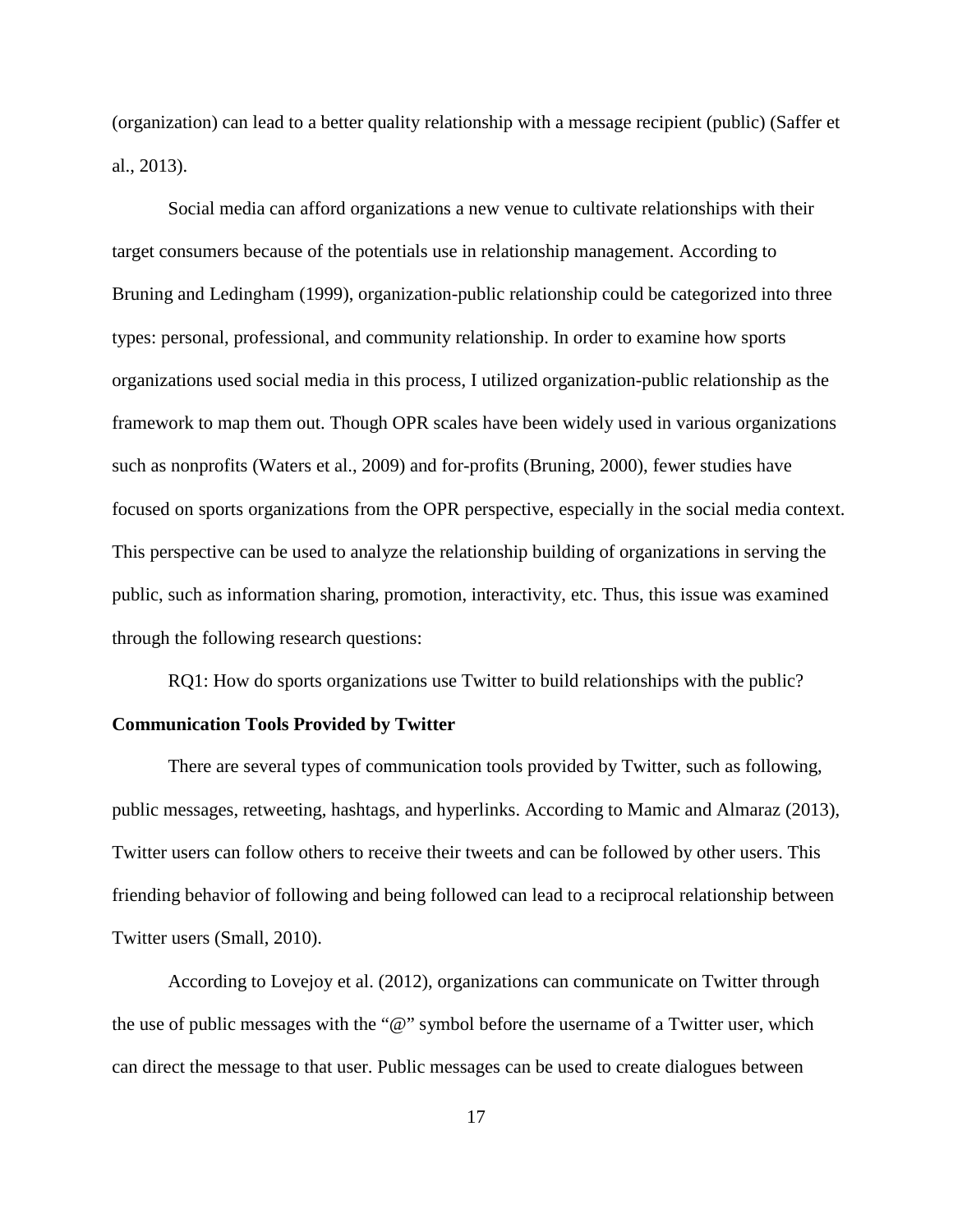organizations and other users, which are viewable for any users following the organizations' accounts (Lovejoy et al., 2012). According to Hughes and Palen (2009), the frequency of public messages' use reduced significantly when one-way information sharing activities increase, especially during major events and crises.

Retweeting is a function of Twitter that allows one user to repost a tweet from another user by adding an "RT@[username]" to the beginning of the tweet (Lovejoy et al., 2012). Several studies considered retweeting as a reliable indicator of the popularity and influence of Twitter messages (Boyd, Golder, & Lotan, 2010; Kwak, Lee, Park, & Moon, 2010). Organizations could increase their visibility and credibility by retweeting.

Hyperlinks can allow organizational users to get more out of the 140 characters and they can give greater credence to the tweets from publicly known sources of information (Mamic & Almaraz, 2013). Hyperlinks directed to photos and videos could potentially generate fan involvement and interaction in a different way from other communication tools (Mehdizadeh, 2010). According to Mamic and Almaraz (2013), the most commonly used services for shortening links were bit.ly and Twitter's own application, [http://t.co.](http://t.co/)

According to Zarrella (2010), a hashtag indicates a specific topic shared by all the tweets with such a hashtag. For example, after the Haitian earthquake in 2010, the American Red Cross encouraged Twitter users to utilize the "#Haiti" hashtag when asking questions and spreading news about their relief efforts (Lovejoy et al., 2012). Hashtags have become a popular phenomenon in the sports industry over the last few years as various fans, teams, and leagues have used these tools to create dialogues regarding games and hallmark events (Hernandez, 2012; Louise, 2012; Schoenberg, 2012). According to Blaszka et al. (2012), hashtags can be used by organizations or events for cross-promotional and branding purposes through hashtag pages. For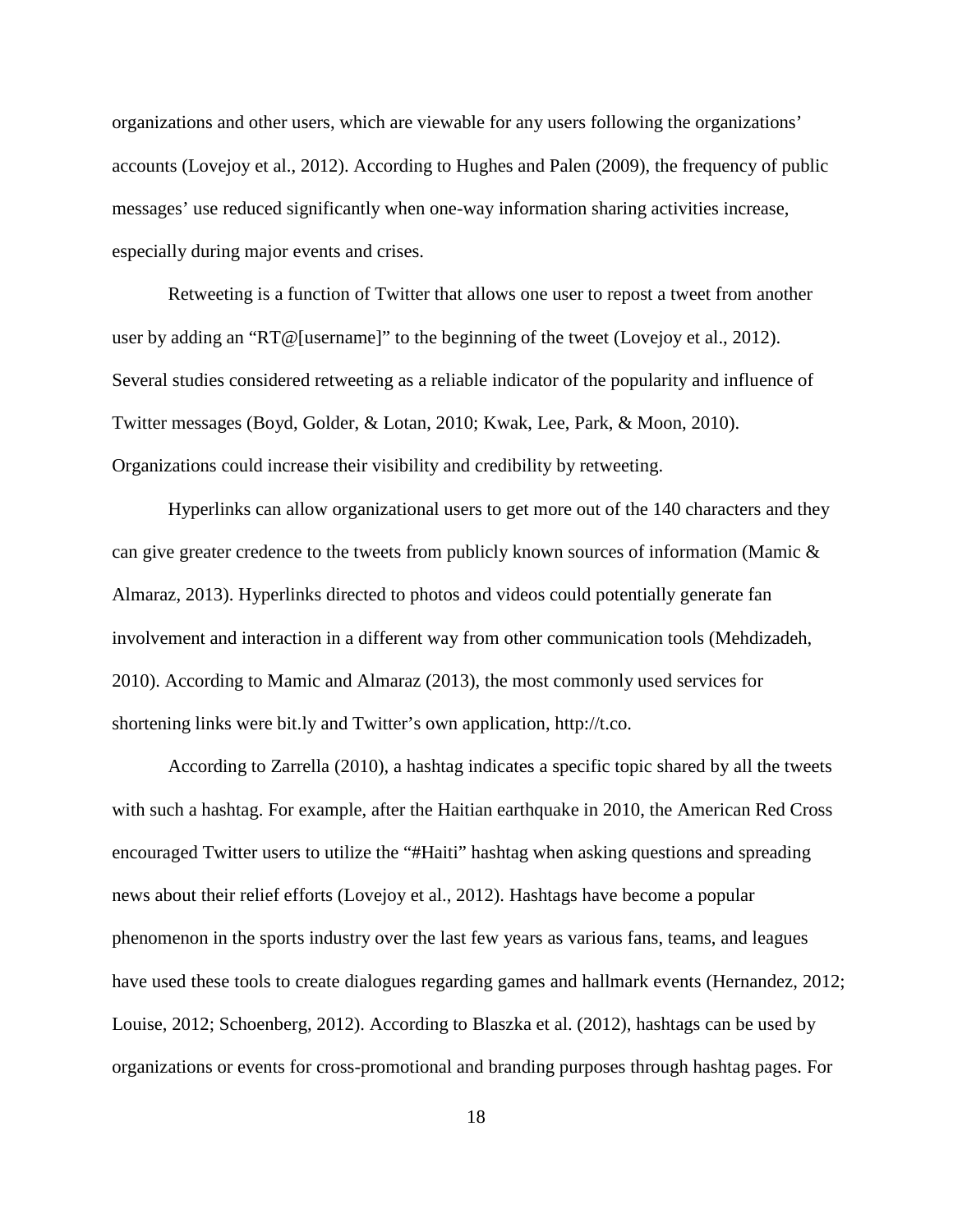example, during the London 2012 Olympic Games, Twitter content including "#Olympics" was featured on the hashtag pages promoted by NBC (Brafton Editorial, 2012).

While some studies examined how nonprofit organizations (Lovejoy et al., 2012) and corporations (Mamic & Almaraz, 2013) utilized communication tools available on Twitter, sports organizations' patterns of use of such Twitter tools have received few examinations. Therefore, the following research question was posed:

RQ2: How do sports organizations use the communication tools provided by Twitter such as retweeting, public messages, hyperlinks, and hashtags?

Wallace et al. (2011) examined the coverage of brand attributes, communication tools, and marketing coverage on Facebook pages of the NCAA Organization and Big 12 Athletic Conference and found significant differences in their Facebook use. The researchers examined these techniques separately rather than combined them. Though the relationship management (Bruning, 2000) and communication tools (Lovejoy et al., 2012) of some organizations have been studied separately, especially for nonprofit organizations, there seemed to be no prior studies incorporating these two techniques and analyzing their interactions in Twitter use. Some specific communication tools might be more frequently used for certain dimensions of relationships than other tools. Sports organizations could choose the appropriate tools for each relationship dimension. Thus the following research question addressed this issue:

RQ3: Is there a relationship between relationship dimensions and communication tools used by sports organizations on Twitter?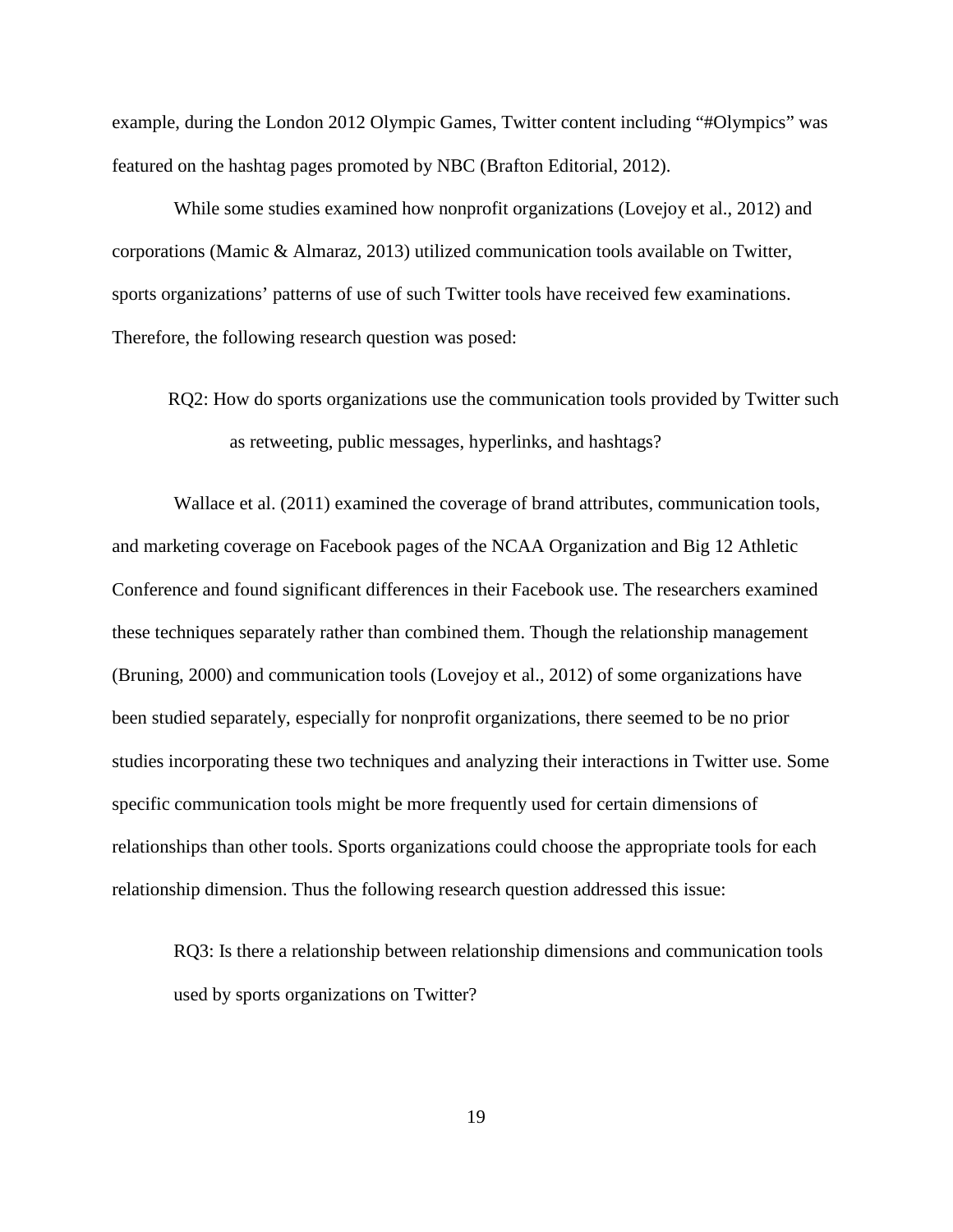### CHAPTER 3

#### METHODLOGY

To address the research questions, a content analysis was conducted. Data on Twitter use of sports organizations was obtained from their Twitter sites.

#### **Sampling**

In order to examine social media use of sports organizations, NBA clubs in the United States were selected. As NBA is considered one of the four dominant professional sports leagues in the U.S., and the other three are the National Football League (NFL), Major League Baseball (MLB), and the National Hockey League (NHL) (Research and Markets, 2012). All the 30 NBA teams were included in the final sample. Twitter was selected as representative of social media. Unlike Facebook sites which may have privacy settings, most Twitter sites, especially public pages, can be accessed by any Twitter user. Twitter pays little attention to privacy when it comes to the distribution of the messages that users post (Vargo, 2011).

Subsequently, I collected data on the Twitter use of these NBA clubs. The first step was to determine whether these organizations owned official Twitter accounts. First, I searched the official website of the NBA and obtained a list of all 30 NBA clubs via http://www.nba.com/teams/ in January 2014. Among them, 28 clubs had a prominent link to their official Twitter account on the home page, one club had a link on a sub-page of its official website, and only one club didn't show a link to a Twitter account. Then I looked up the name of each club via the Twitter search engine and found that every NBA club owned an official Twitter account which had been marked as a verified account by Twitter and that there was only one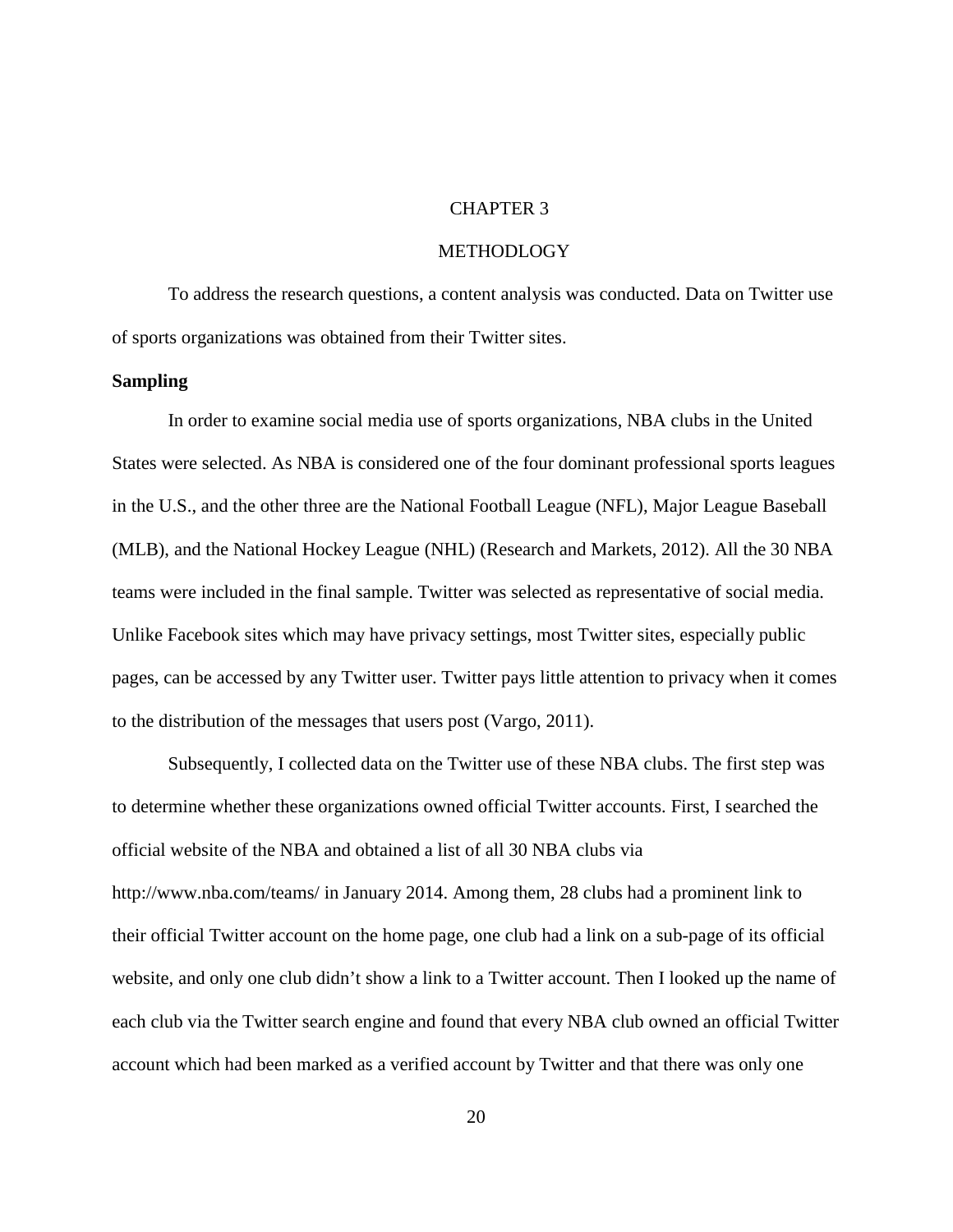account for each club. I followed the official Twitter sites of all NBA clubs ( $n = 30$ ) with my own Twitter account, and therefore the tweets on those sites could be collected.

The research period was one constructed week (seven days) between October 29, 2013, the starting date of 2013-2014 NBA season, and February 28, 2014, the deadline of data collection in this study. This method was chosen because constructed week sampling has been demonstrated to be the most efficient sampling approach for content analysis of online news (Hester & Dougall, 2007), which is similar to Twitter posts of sports organizations. As there were a very large number of tweets posted by clubs every day, the amount of Tweets for one constructed week was reasonable for this study based on Hester and Dougall's (2007) standards. Taking the calendar as the sampling frame, I first identified all the 17 Mondays during this period and randomly selected one Monday as the first day of the week. Then the procedure was repeated to select the remaining Tuesday, Wednesday and so on to "construct" a week, ensuring that each source of cyclic variation was represented equally and therefore controlling for systematic variation (Song & Chang, 2012). Finally, I made the constructed week through selecting February 2, 2014 (Sunday), January 6, 2014 (Monday), November 12, 2013 (Tuesday), December 18, 2013 (Wednesday), October 31, 2013 (Thursday), January 17, 2014 (Friday), and February 22, 2014 (Saturday). The sampling process also included printouts of all the clubs' ( $n =$ 30) tweets during the study time span. The final sample consisted of 5561 tweets from the official Twitter sites of the NBA clubs ( $n = 30$ ) during this period.

#### **Measurement**

According to Bruning and Ledingham (1999), organization-public relationship could be categorized into three dimensions: personal, professional, and community relationship. That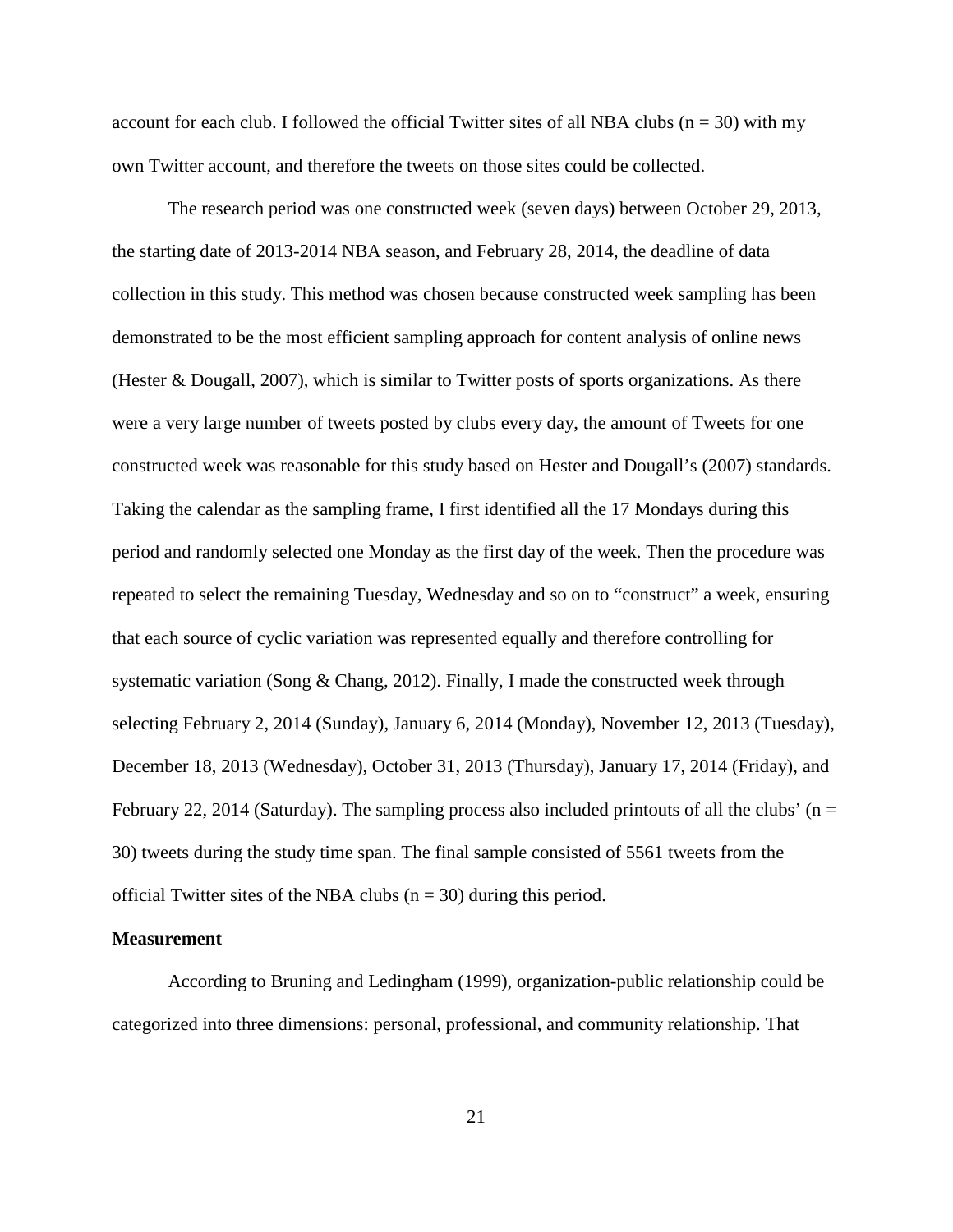typology was considered as the foundation to construct the multi-item and multi-dimensional scale for OPR measurement (Ledingham, 2003).

Previous studies have created a few classification systems for social media engagement. One study examined three new dimensions of communication: information dissemination, disclosure, and interactivity (Waters et al., 2009). Rather than focusing on designing principles, these dimensions focused on the organizations' actual usage of the social media to determine how they were communicating with audiences. These three dimensions have been adapted to measure communication style and engagement on Twitter (Greenberg & MacAulay, 2009). Lovejoy and Saxton (2012) proposed three major functions of nonprofit organizations' microblogging: information, community, and action. Blaszka et al. (2012) created categories based on the uses and gratifications approach to study sports communication on Twitter, which included interactivity, diversion, information sharing, content, fanship, promotion, and combinations.

Based on previous studies (e.g., Bruning & Ledingham, 1999; Blaszka et al., 2012; Lovejoy & Saxton, 2012; Hambrick et al., 2010), I developed an original Twitter categorization scheme to examine how sports organizations used Twitter to establish relationships with the public. The major categories of professional, personal, and community relationship were oriented from Bruning and Ledingham (1999)'s OPR scale. The sub-categories of information sharing, interactivity, and fanship were borrowed from sports communication studies (Hambrick et al., 2010; Blaszka et al., 2012; Clavio, 2008), the activity/event was from Lovejoy and Saxton's (2012) community function of social media for nonprofit organizations, the entertainment item was from the uses and gratifications approach (McQuail, 1983), and the promotion item was from the relationship marketing approach (Pronschinske et al., 2012). These major categories of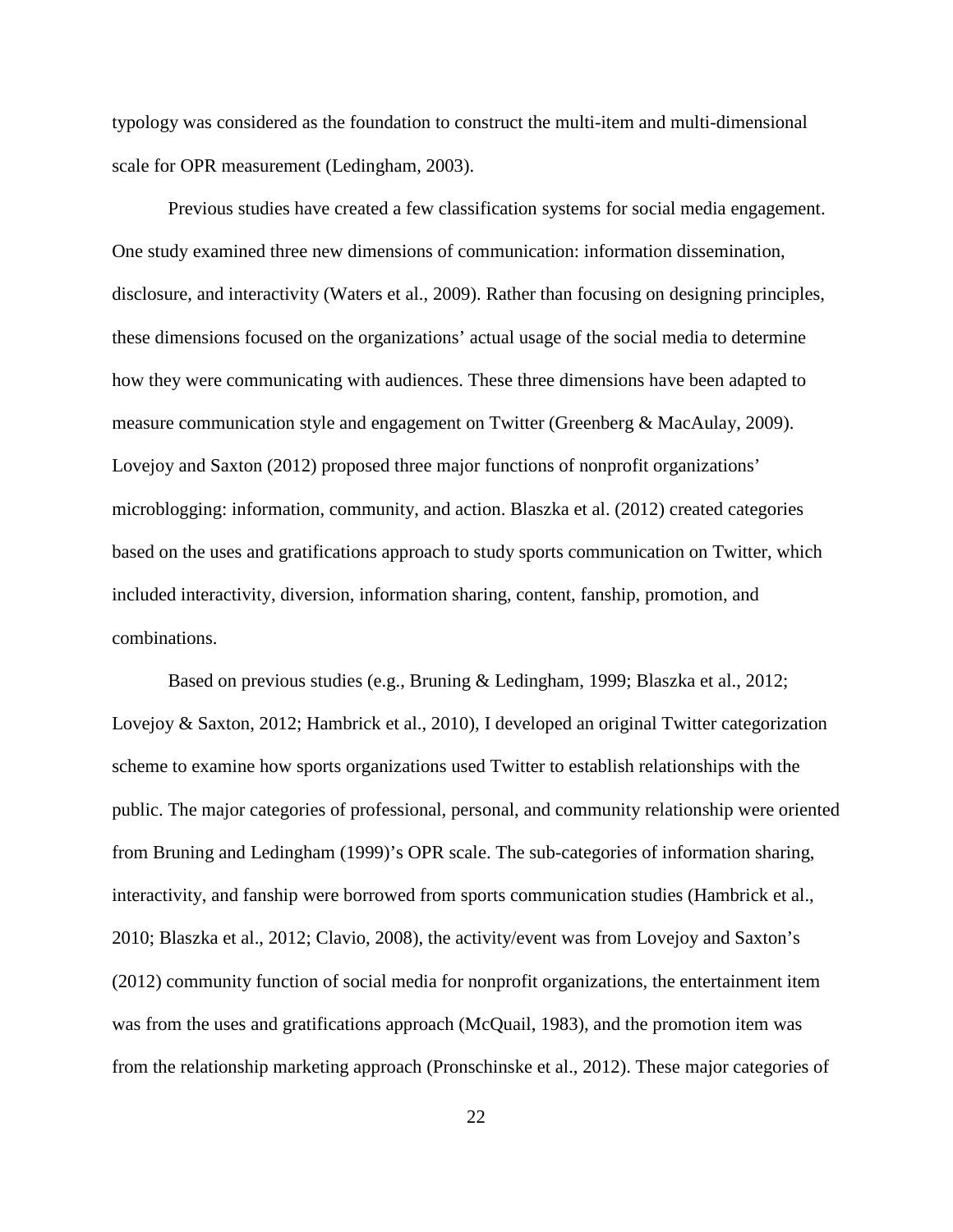relationship management included professional relationship, personal relationship, and community relationship (see Table 1).

According to Bruning and Ledingham (1999), the professional relationship can be managed when services gratify the business needs of customers and the organization shows a willingness to invest financially in the organization-public relationship. Regarding this current study focusing on the role of social media in the relationship between sports organizations and fans, professional relationship could involve information sharing and promotion related to the club team, and athletes. Obtaining sports information may be the primary needs of fans following the Twitter account of the club, and promotion can be the major business purpose of sports organization operating social media. Information sharing can be defined as insight into athletes, teams, or sports, such as details about games and training sessions or recent events and results (Hambrick et al., 2010). It also includes content generated by other users (Clavio, 2008) and links to pictures, videos, and other websites (Hambrick et al., 2010). Promotion is defined as publicity related to sponsorships and discounted tickets or giveaways (Hambrick et al., 2010). Furthermore, this study extended this definition to promoting other brands or products. Twitter can be used as a marketing tool for brands (Weinberg, 2009), and many advertising and public relations campaigns have used Twitter in cooperation with NBA clubs. Thus, professional relationship was examined via information sharing and promotion on sports organizations' Twitter sites. The major difference between this category and the others was that it involved a one-way flow of sports and promotion information from the organizations to the public (Lovejoy & Saxton, 2012).

When an organization is managing the personal relationship, its representatives may invest time, energy, thought and feelings into their interactions with members of key publics and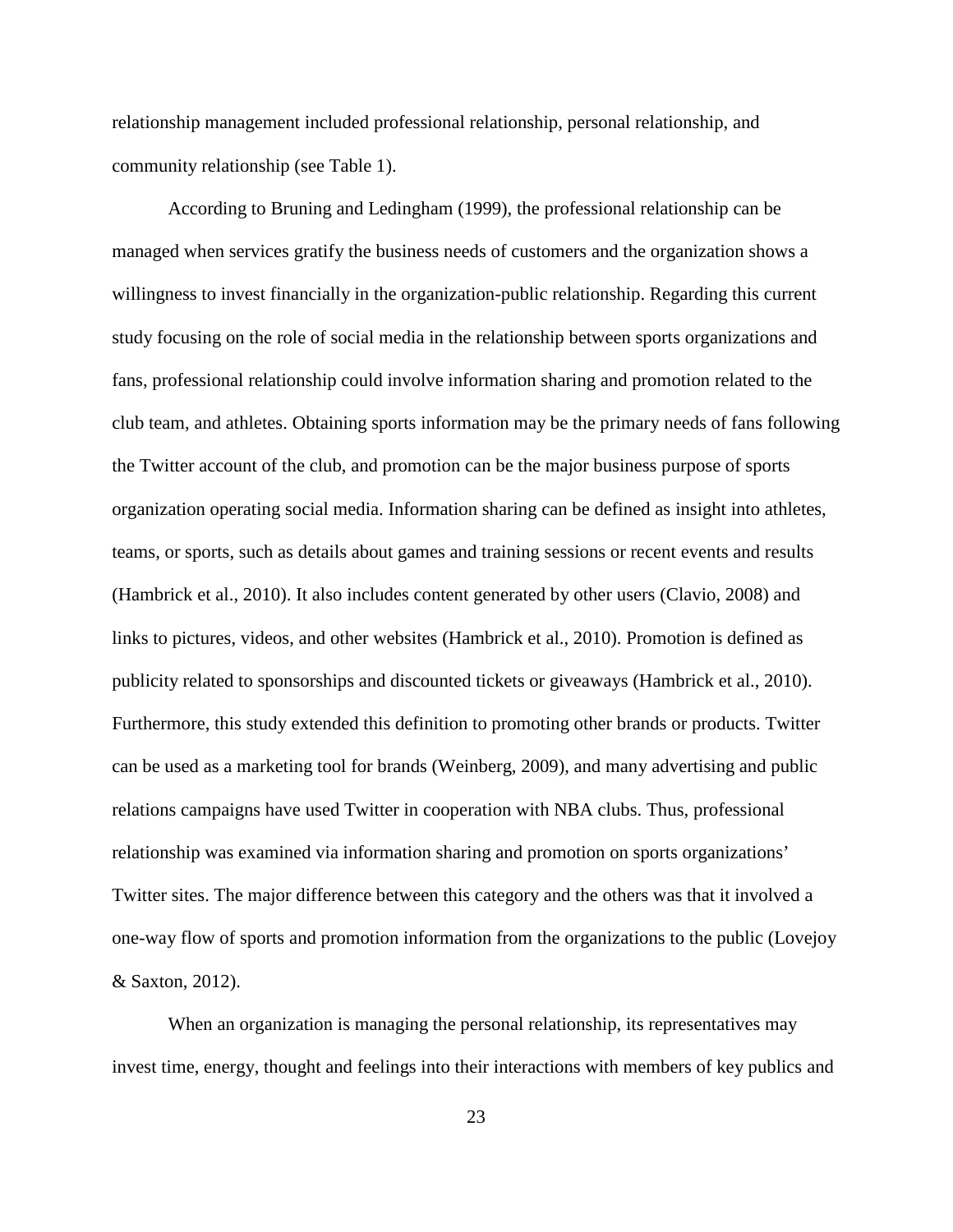take a personal interest in them, and the organization should be willing to demonstrate commitment to the needs of the individual key public members (Bruning & Ledingham, 1999). For this current study, personal relationship may include online interaction between social media operators of sports organizations and their followers. The key indicators of this type of relationship were "dialogic" messages and those that attempted to interact with followers via "bonding" messages, such as tweets including "thank you" and "congratulations" (Lovejoy & Saxton, 2012). Organizations can use social media to promote dialogue and two-way conversations with the public (Mersham et al., 2009). NBA clubs can take the personal interest, thoughts and feelings of their followers into consideration and interact with them via "@" symbol messaging or retweeting on Twitter in order to build the personal relationship. According to Clavio (2008), interactivity means "giving input and opinions, participating in discussions and communicating with fellow fans" (p. viii). In addition to fans, this study also examined other followers such as athletes and journalists because they have strong relationships with NBA clubs (Sheffer & Schultz, 2010). Therefore, personal relationship was mainly examined via direct interaction between clubs and followers, including sports fans, athletes, journalists, club staffs, etc., through "@" symbol messaging or retweeting on clubs' Twitter sites.

When an organization is developing the community relationship, it is important that the organization supports or sponsors events which are of interest to community members, that it organizes activities in order to improve social and economic aspects of the community, and that the organization takes an active role in the community development (Bruning  $\&$  Ledingham, 1999). Regarding the current study, community relationship could incorporate Seo and Green's (2008) fanship, meaning the "reason that one considers oneself a huge fan of particular sports and teams" (p. 86), and the entertainment item from the uses and gratifications approach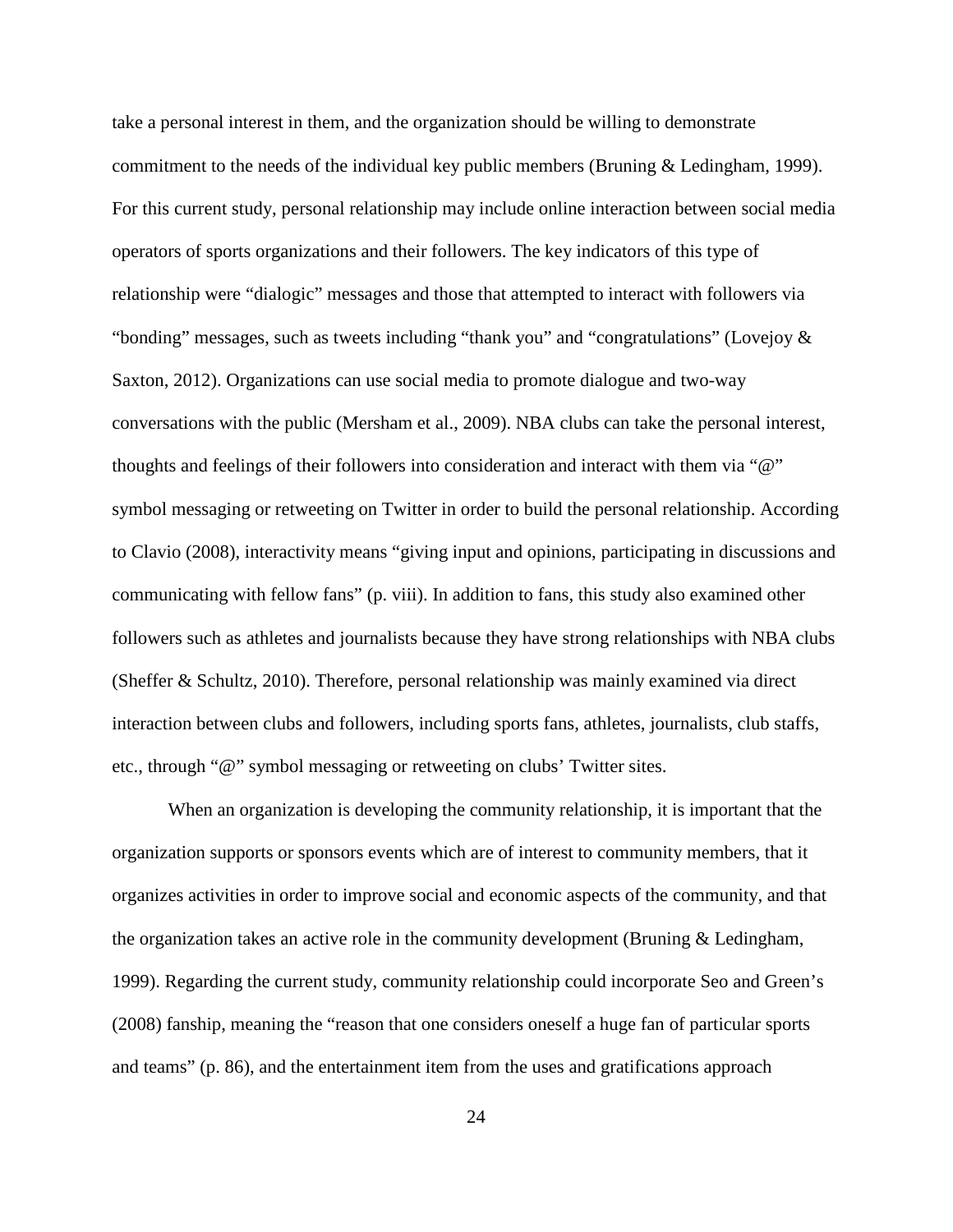(McQuail, 1983), which is also a significant need of sports fans using Twitter. Moreover, organizing online activities and offline events related with clubs are also considered an effective way to build community relationships between sports organizations and the public. Thus, the community relationship category contained organizing online activities, entertainment involving fans, and fanship through the expression of emotion.

| Category     | Sub-category                        | Examples                               |
|--------------|-------------------------------------|----------------------------------------|
|              | Sharing information related to      | Lakers: Injury Update: @paugasol's     |
|              | teams and/or specific athletes, the | MRI confirmed that he has a mild       |
|              | coach and games, such as details    | sprain of his right ankle. $(12/2/13)$ |
| Professional | and results of each game, sports    |                                        |
| Relationship | news, content including links to    |                                        |
|              | other sites, etc.                   |                                        |
|              | Promoting tickets and               | HoustonRockets: ON SALE NOW! All       |
|              | derivative products related with    | January and February home games are    |
|              | clubs and other brands or products  | now available! Get your tickets here:  |
|              | via advertising, public relations,  | http://www.houstontoyotacenter.com/e   |
|              | etc.                                | vents/category/rockets                 |
|              |                                     | pic.twitter.com/zpwrLjG3tM (12/2/13)   |
|              | Interacting with followers such as  | HoustonRockets: Our fan Alex Kiani     |
| Personal     | fans, athletes, journalists, club   | has been making signs at home for us   |
| Relationship | staffs, etc., via "@" symbol        | all weekend. Thanks for the support,   |

| Table 1. Categorization Scheme for Relationship Building |  |
|----------------------------------------------------------|--|
|----------------------------------------------------------|--|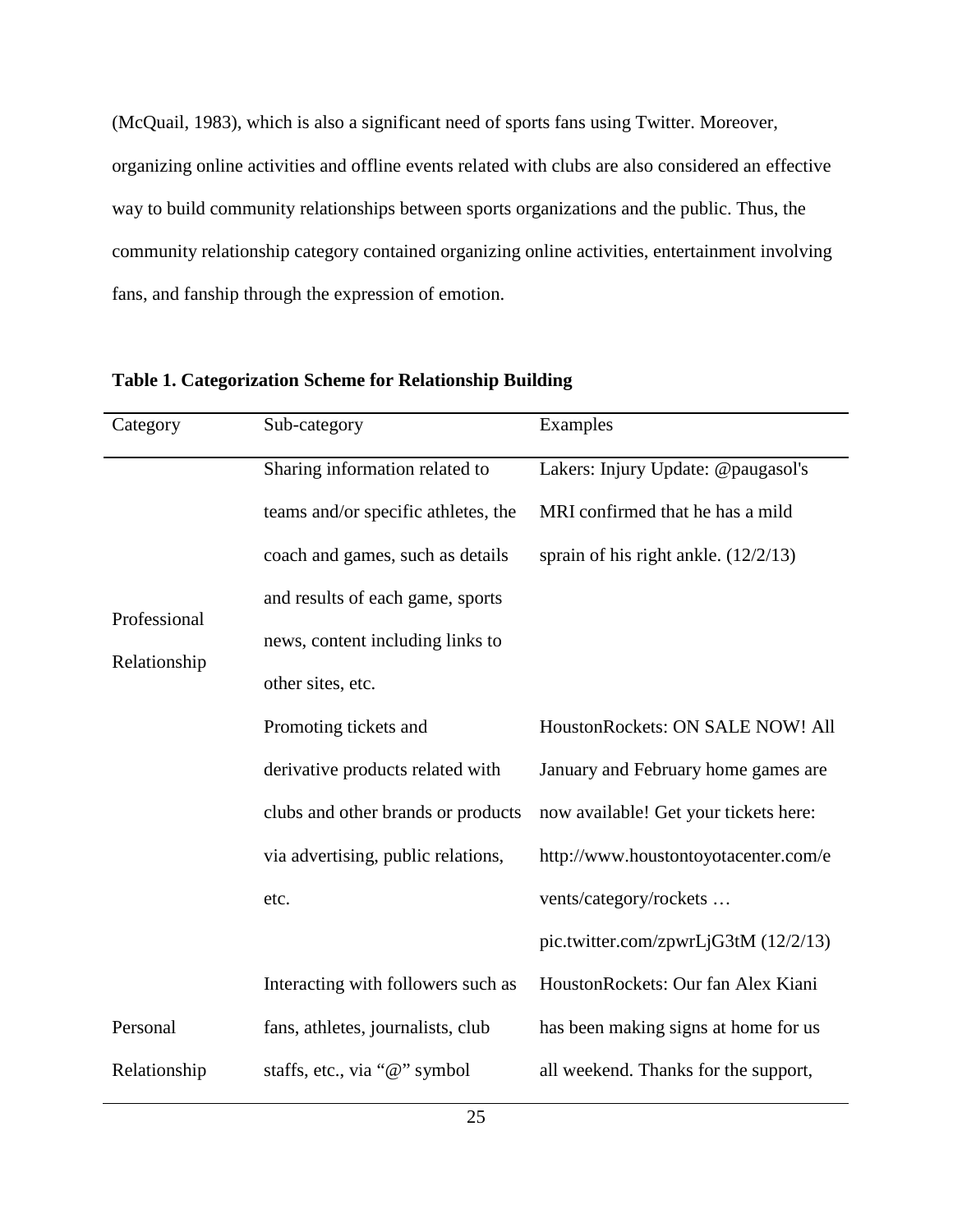|              | messaging or retweeting           | Alex! pic.twitter.com/ewCV1L1cWh      |
|--------------|-----------------------------------|---------------------------------------|
|              |                                   | (1/26/14)                             |
|              | Organizing online activities with | Chicagobulls: For more info on An     |
|              | followers or promoting events     | Evening w/ the Chicago Bulls that     |
| Community    | related with clubs and community  | @Stacey21King just mentioned, visit   |
| Relationship |                                   | http://bit.ly/1bVTMH4 (1/29/14)       |
|              |                                   |                                       |
|              | Fanship, expressions of emotion   | SacramentoKings: retweeted:           |
|              | about the team or athletes, and   | KatieCracc: Fans getting some love    |
|              | showing love for them             | from @jimmerfredette before tonight's |
|              |                                   | game against Memphis. #ForeverPurple  |
|              |                                   | pic.twitter.com/pmFIEOAKQR            |
|              |                                   | (1/29/14)                             |
|              | Entertainment, such as having fun | Dallasmays: In other news, this is    |
|              | with fans and relaxing them       | funny! #MavsSnapchat #DALvsWAS        |
|              |                                   | pic.twitter.com/RHHeKXYEfA            |
|              |                                   | (1/1/14)                              |
|              |                                   |                                       |

The second research question focused on how sports organizations utilized the communication tools on Twitter. Lovejoy et al. (2012) studied several communication tools such as tweets, retweets, hyperlinks, public messages, and hashtags in order to examine nonprofit organizations' Twitter use. Additionally, Mamic and Almaraz (2013) examined videos and photos to explore the relationship between larger corporations and their stakeholders. Based on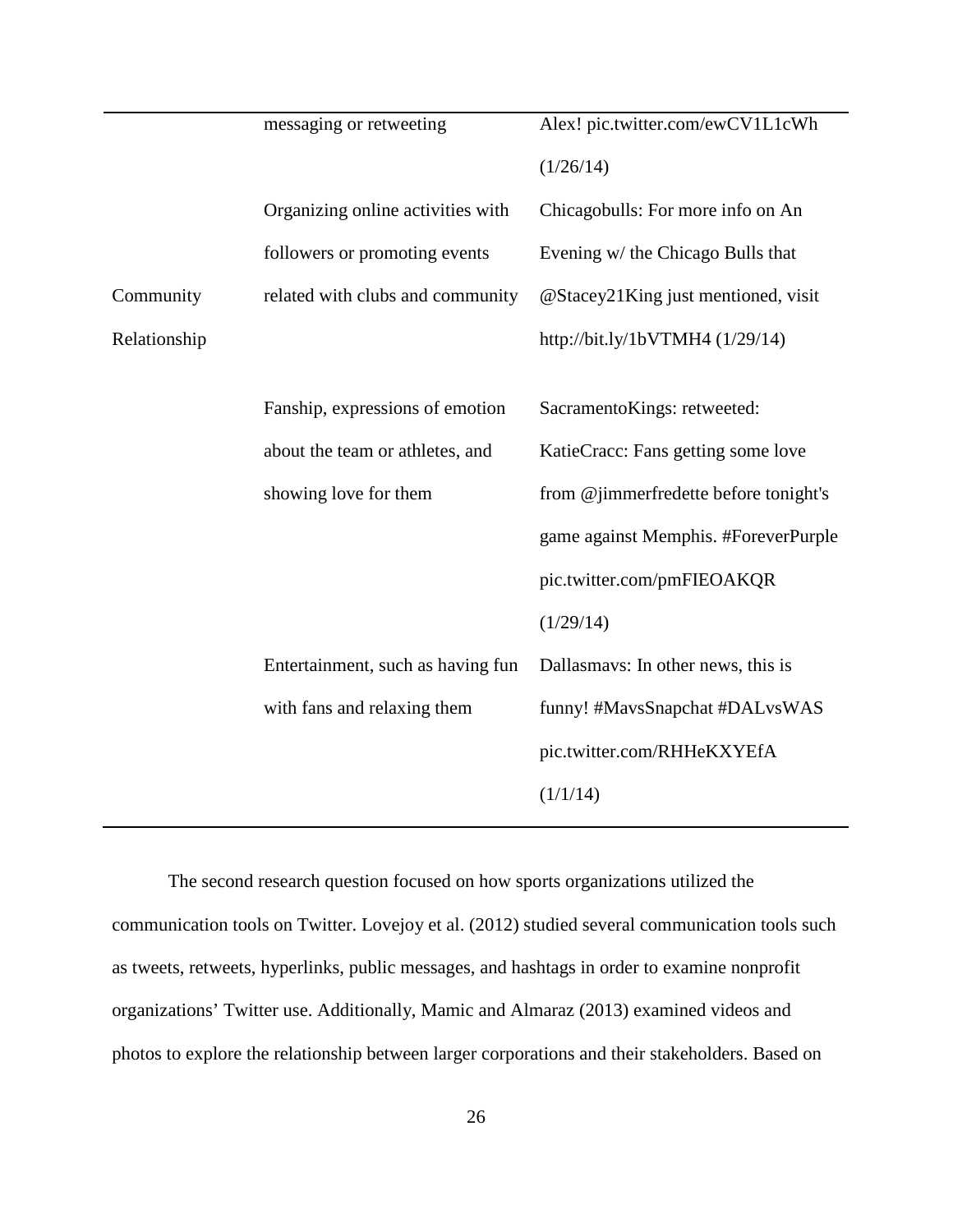the previous methods of Twitter measurement (Lovejoy et al., 2012; Mamic & Almaraz, 2013; Neiger, Thackeray, Burton, Giraud-Carrier, & Fagen, 2013), I examined the numbers of total tweets, followers, favorites, and retweets as well as public messages (PM), retweets (RT), tweets with hyperlinks, and tweets with hashtags in order to examine the degree of sports organizations' Twitter use as a communication tool (See Table 2).

The unit of analysis for some variables including the number of favorites and retweets, public message, retweet, hyperlink, and hashtag was each individual tweet on the official Twitter sites of the sampled organizations. The unit of analysis for the number of followings and followers was the Twitter account of each NBA club.

| Variables            | Descriptions and Coding Information                               |
|----------------------|-------------------------------------------------------------------|
| Number of followings | Total number of users that were followed by each club             |
| Number of followers  | Total number of users following the Twitter account before the    |
|                      | beginning of result analysis                                      |
| Number of favorites  | Number of users who click "Favorite"; the amount was shown in the |
|                      | summary of each tweet                                             |
| Number of retweets   | Number of people who retweet the tweet; the amount was shown in   |
|                      | the summary of each tweet                                         |
| Public message (PM)  | PM was coded by identifying the "@" symbol, posted before the     |
|                      | username of the targeted Twitter user, representing a two-way     |
|                      | communication                                                     |
| Retweet              | It was coded by identifying the "Retweeted by", "RT@" or          |

**Table 2. Variables and Descriptions for Communication Tools**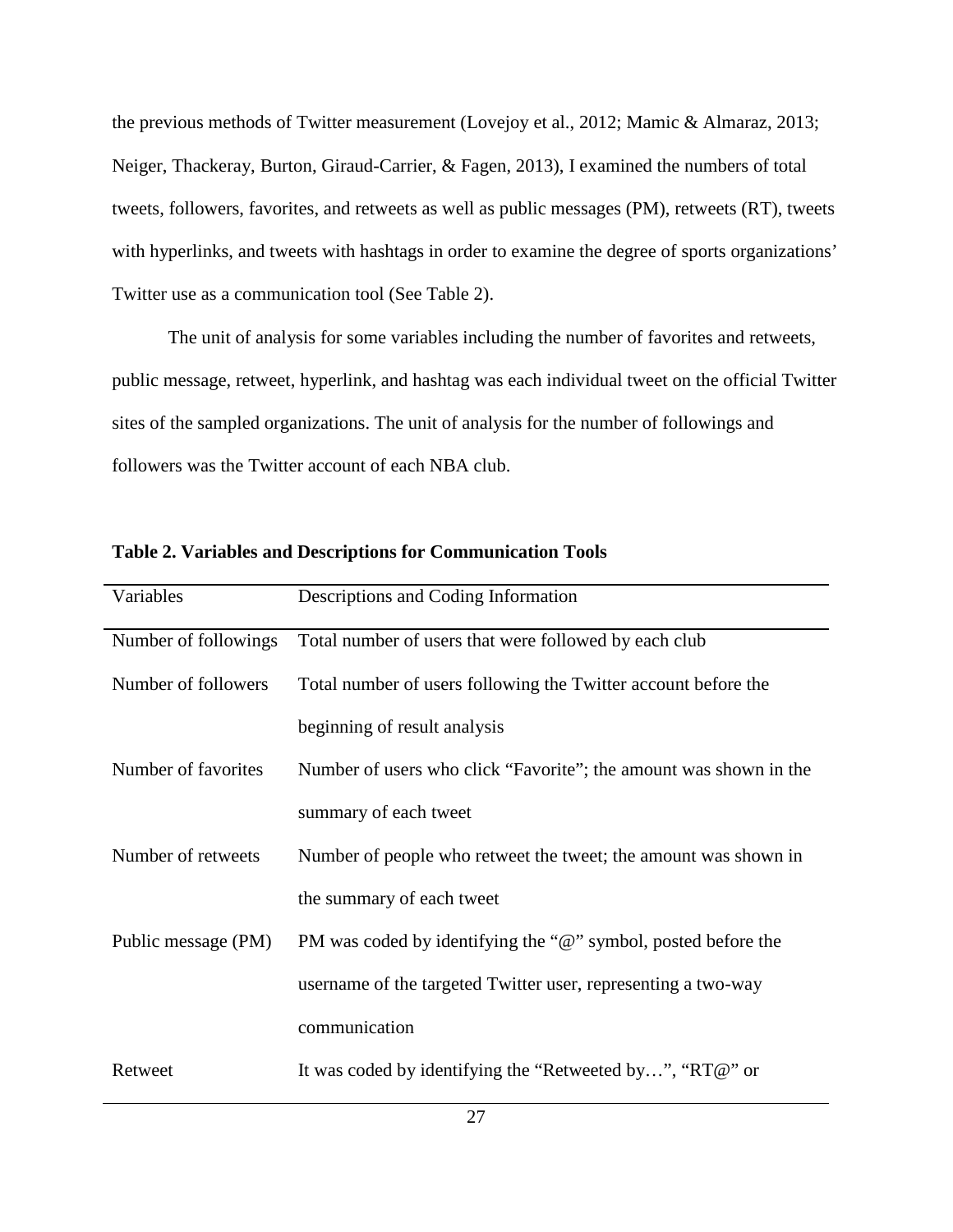|           | "MT@" symbol, posted at the beginning of the tweet to indicate the      |
|-----------|-------------------------------------------------------------------------|
|           | author                                                                  |
| Hyperlink | This variable was coded when the tweet contained a hyperlink to         |
|           | pictures, videos, or other sites such as the club's official website or |
|           | news media                                                              |
| Hashtag   | It was identified by the "#" symbol that marks the tweet as a message   |
|           | related to or referring to a specific topic. Tweets with one or more    |
|           | such symbol were coded.                                                 |
|           |                                                                         |

The third research question focused on the relationship between relationship dimensions and communication tools used by sports organizations on Twitter. Based on the current data, I examined the frequencies of communication tools' use and the amounts of retweets and favorites received by each category.

#### **Coding Procedures and Intercoder Reliability**

In the codebook, tweet is the number of up to 140-character messages that sports organizations sent to their followers during the research time. The database of this study contained 5561 tweets generated during the constructed week by the 30 NBA clubs on their official Twitter accounts. Two coders participated in a training session where the coding protocol and code sheet were outlined and discussed. We developed the codes using an inductive process based on a review of tweets from a sample of NBA clubs in the constructed week. Subsequently, the coders coded the clubs' tweets not included in the data set of this study. Most issues regarding the variables and coding protocol were discussed and resolved before starting to code the sample tweets.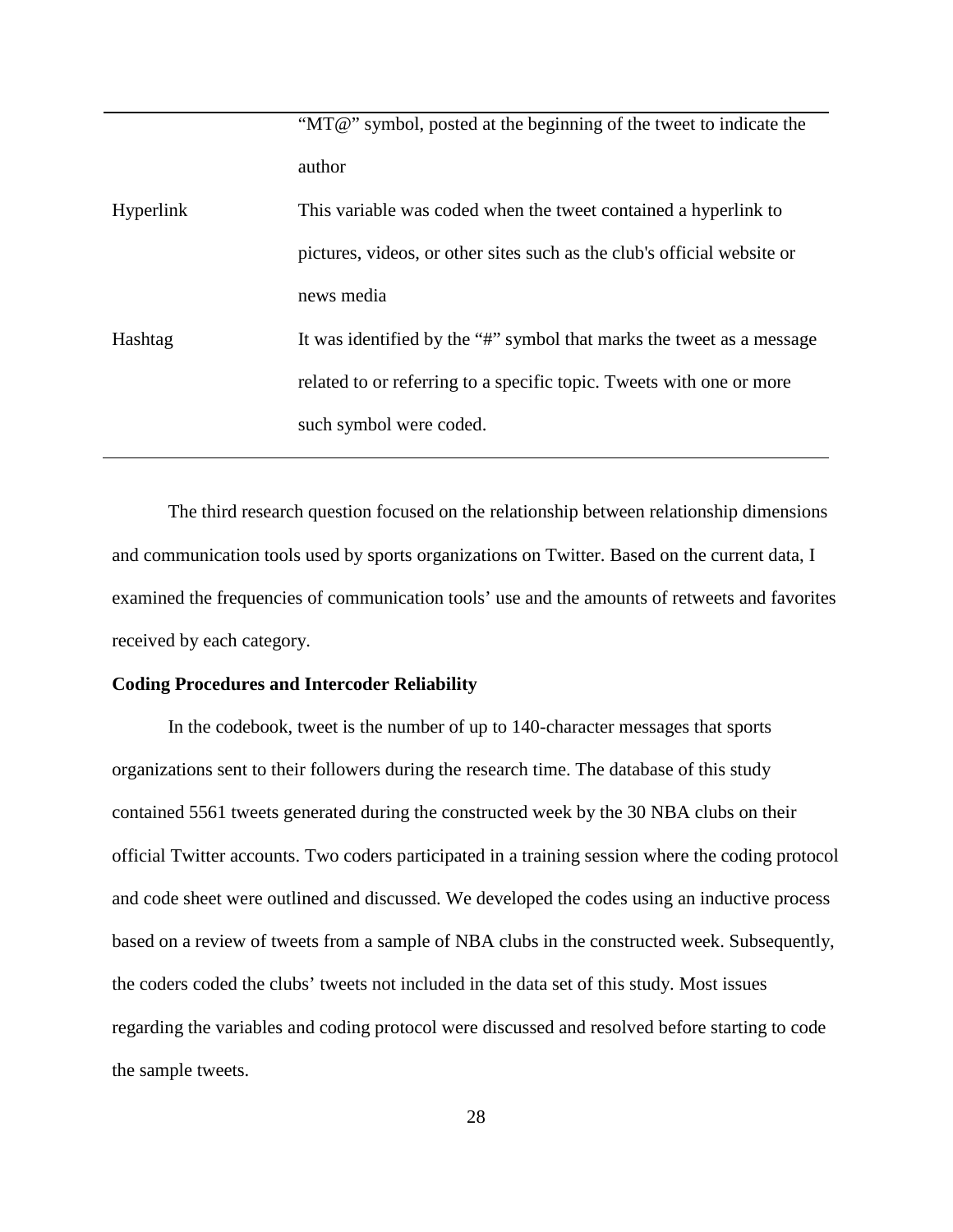The coding was based on previous categories including descriptions and examples (see Table 1 and Table 2). As for the relationship examination, each tweet was assigned a single code from the categorization scheme. In cases where a tweet seemed to serve dual purposes, codes were assigned according to what was considered the tweet's primary purpose. Discrepancies on coding were discussed and the coding schemes were revised until 100% agreement was reached. Regarding the examination of the use of Twitter communication tools, it was determined whether each tweet contained the "@" symbol, hyperlinks, and hashtags and whether it was marked as "RT@" or "MT@" in the beginning. The numbers of retweets and favorites received by each tweet were also recorded. The time of each tweet was based on the posting date rather than the responding or retweeting date.

Intercoder reliability was established before coding the full data set to ensure that all coders were interpreting the variables and coding the data set similarly (Blaszka et al., 2012). A 20% subsample of the data set which included 1113 tweets was randomly selected and coded by each coder. According to Riffe, Lacy, and Fico (2008), an overlap of 10-20% data is acceptable for the testing intercoder reliability. The intercoder agreement and Cohen's Kappa score for some key variables were displayed in Table 3. The Cohen's Kappa scores for all the variables were above .75, which indicated a highly acceptable level of intercoder reliability (Wimmer & Dominick, 2011). After the intercoder reliability had been established, the two coders were provided with a copy of the whole data set and the remaining 4448 tweets in the set were randomly distributed to each coder.

| <b>Table 3. Intercoder Reliability for Each Variable</b> |  |  |
|----------------------------------------------------------|--|--|
|----------------------------------------------------------|--|--|

| Variable | Relationship Retweet | Public | Hyperlink | Hashtag |  |
|----------|----------------------|--------|-----------|---------|--|
|          |                      |        |           |         |  |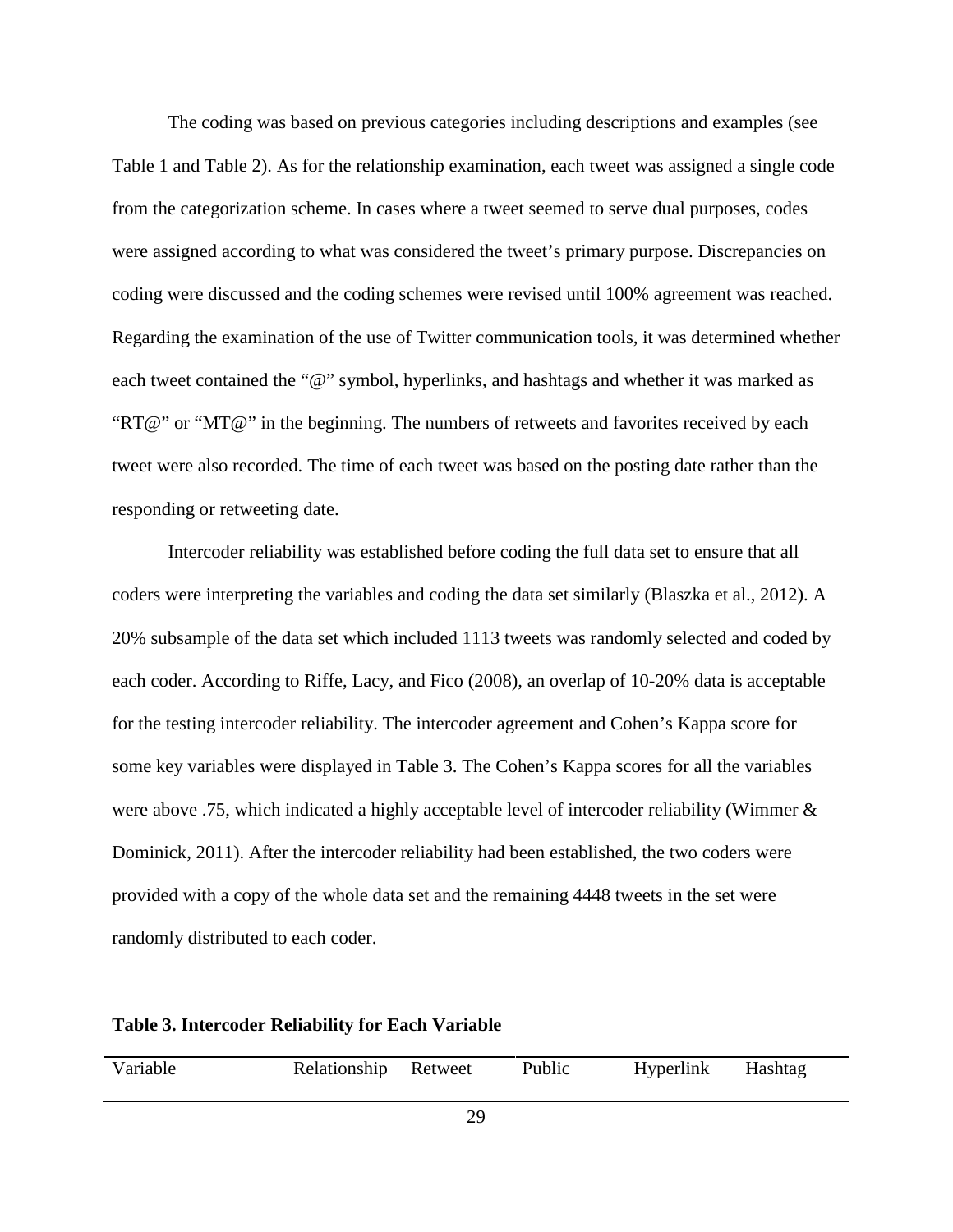|                            | Dimension |       | message |       |       |
|----------------------------|-----------|-------|---------|-------|-------|
| Intercoder Agreement 90.5% |           | 97.2% | 99.6%   | 99.4% | 99.7% |
| Cohen's Kappa Score .82    |           | .94   | .99     | .99   | .99   |

The data analysis was conducted with SPSS version 22.0 through descriptive statistical analysis, chi-squared test, one-way ANOVA, and correlation analysis. Frequencies and percentages were also reported for all the variables.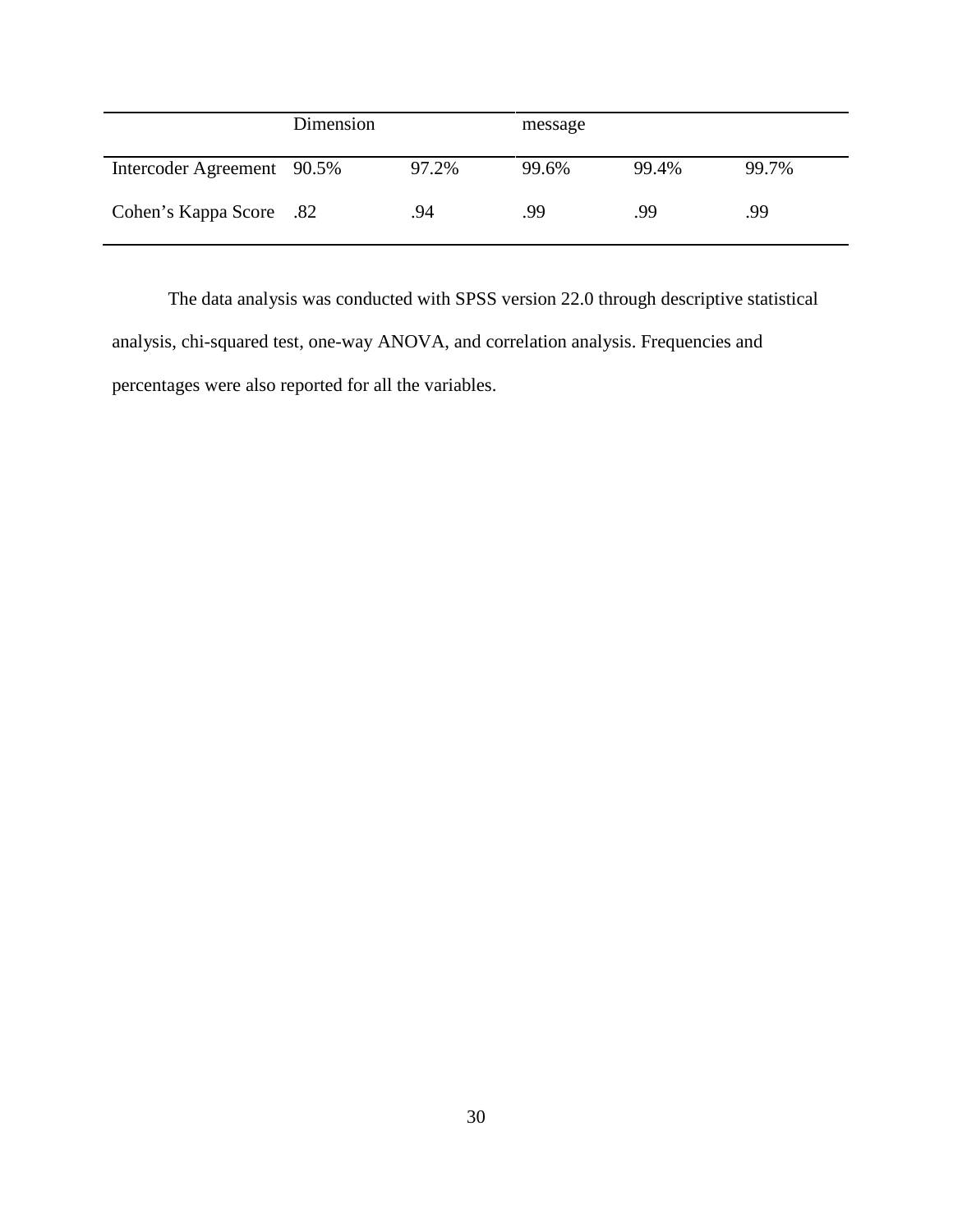#### CHAPTER 4

#### RESULTS

A total number of 5561 tweets were generated by the 30 sampled NBA clubs during the constructed week. The number of tweets posted by each club during the research period ranged from 64 to 434 ( $M = 185.4$ ,  $SD = 82.9$ ). On average, each club created 26.5 tweets per day ( $SD =$ 11.8), which varied from 9.1 to 62.0 tweets. A chi-squared test revealed that the number of tweets generated by each sampled club was not evenly distributed,  $\chi^2$  (29, N = 5561) = 1075.4, p  $< 0.001$ .

The first research question focused on how sports organizations used Twitter to manage relationships with the public. As shown in Table 4, most messages generated by NBA clubs were classified as professional relationship ( $n = 3971, 71.4\%$ ), including information ( $n = 3687$ , 66.3%) and promotion ( $n = 284, 5.1\%$ ). It indicated that NBA clubs used Twitter mainly as a medium to build professional relationships with followers. They often shared information related to clubs, games, and athletes and promoted tickets and other products or brands, which were also consistent with the primary purpose of their Twitter use. Besides, these clubs tended to report game details during each game. The number of tweets posted on game days seemed to be more than other days, especially on game details. As for each club, the number of informational tweets posted by each club during this research period ranged from 50 to 303 ( $M = 123$ ,  $SD = 51.4$ ), and the proportion of such tweets among all the tweets ranged from  $36.1\%$  to  $90.5\%$  (M = 68.9%, SD  $= 0.15$ ). The number of promotional tweets created by each club ranged from 2 to 26 (M = 9.5,  $SD = 6.6$ ), and their proportions ranged from 0.9% to 13.6% (M = 5.3%, SD = 0.03).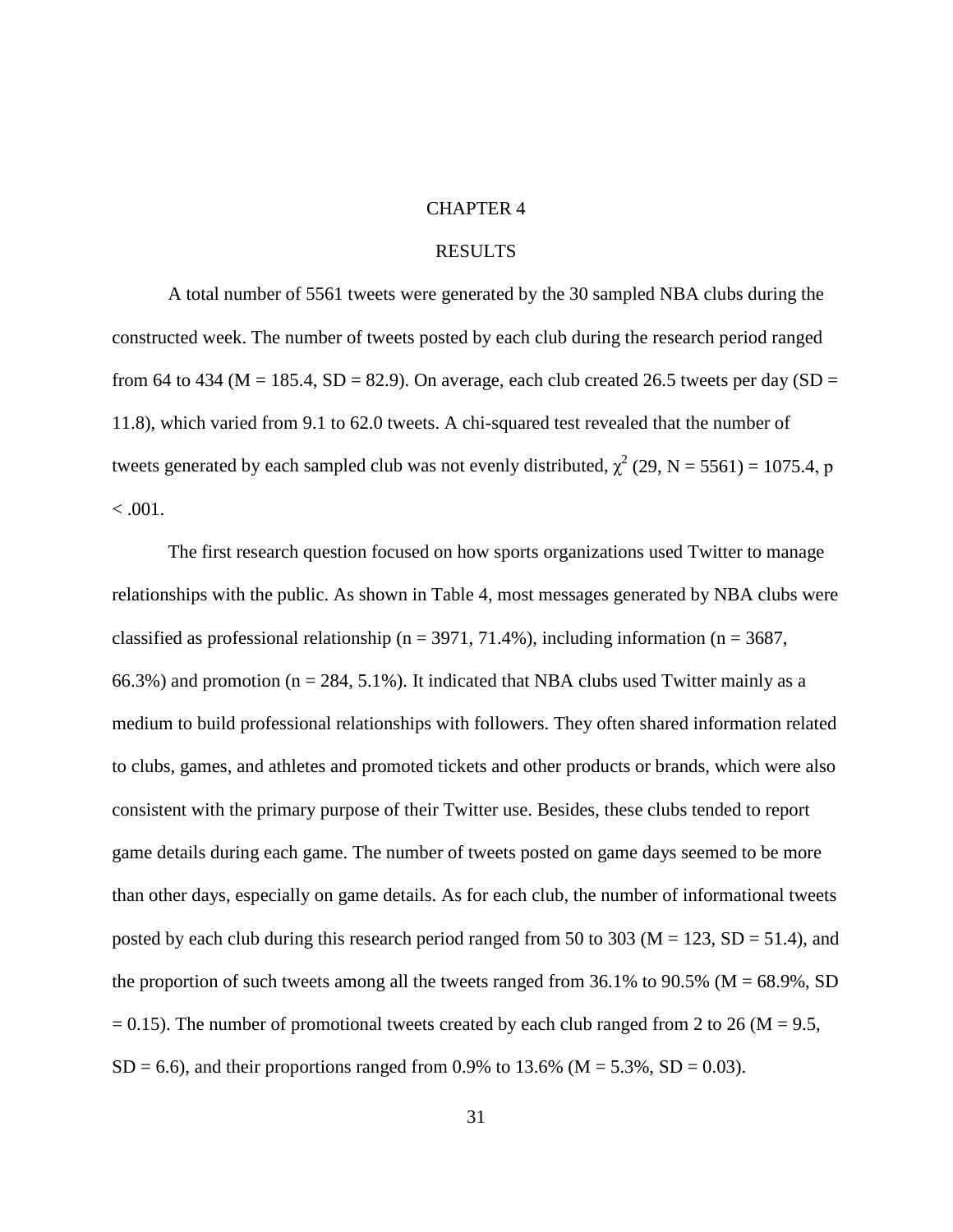According to Table 4, 14.9% of all tweets were categorized as personal relationship ( $n =$ 829), demonstrating that NBA clubs also used Twitter as a platform for interpersonal communication with followers such as fans, athletes, journalists, and club employees. They could respond to their questions, share their experiences and feelings, and express thanks with dialogic messages via the "@" tool. The number of such tweets generated by each club during this period ranged from 0 to 109 ( $M = 27.6$ , SD = 30.7), and the proportion ranged from 0 to 40.5% ( $M = 12.5\%$ ,  $SD = 0.1$ ).

The least frequently used tweets were classified as community relationship ( $n = 791$ , 14.2%), which included activity/event ( $n = 464, 8.3\%$ ), fanship ( $n = 225, 4.0\%$ ), and entertainment ( $n = 72, 1.3\%$ ). It showed that this might be a less significant function for which clubs used Twitter. In particular, the number of activity/event tweets posted by each club during that period ranged from 1 to 42 ( $M = 15.5\%$ , SD = 10.8), and their proportions ranged from 0.5% to 20.2% ( $M = 8.5\%$ , SD = 0.05). The number of fanship tweets ranged from 0 to 36 ( $M = 7.5$ ,  $SD = 8.4$ ), and their percentages ranged from 0 to 9.8% (M = 3.4%,  $SD = 2.7$ %). In addition, the number of entertainment tweets ranged from 0 to 9 ( $M = 2.4$ ,  $SD = 2.8$ ), and their proportions ranged from 0 to 6.9% ( $M = 1.3$ %,  $SD = 0.02$ ).

Regarding the proportion of each club's tweets, 29 clubs (96.7%) focused most on professional relationship with the largest proportion of those tweets related to information and promotion. Only one club (3.3%) focused most on personal relationship building with the most interactive tweets. There were no clubs, however, whose tweets were most associated with community relationship.

#### **Table 4. Frequency Distribution of Relationship Categories**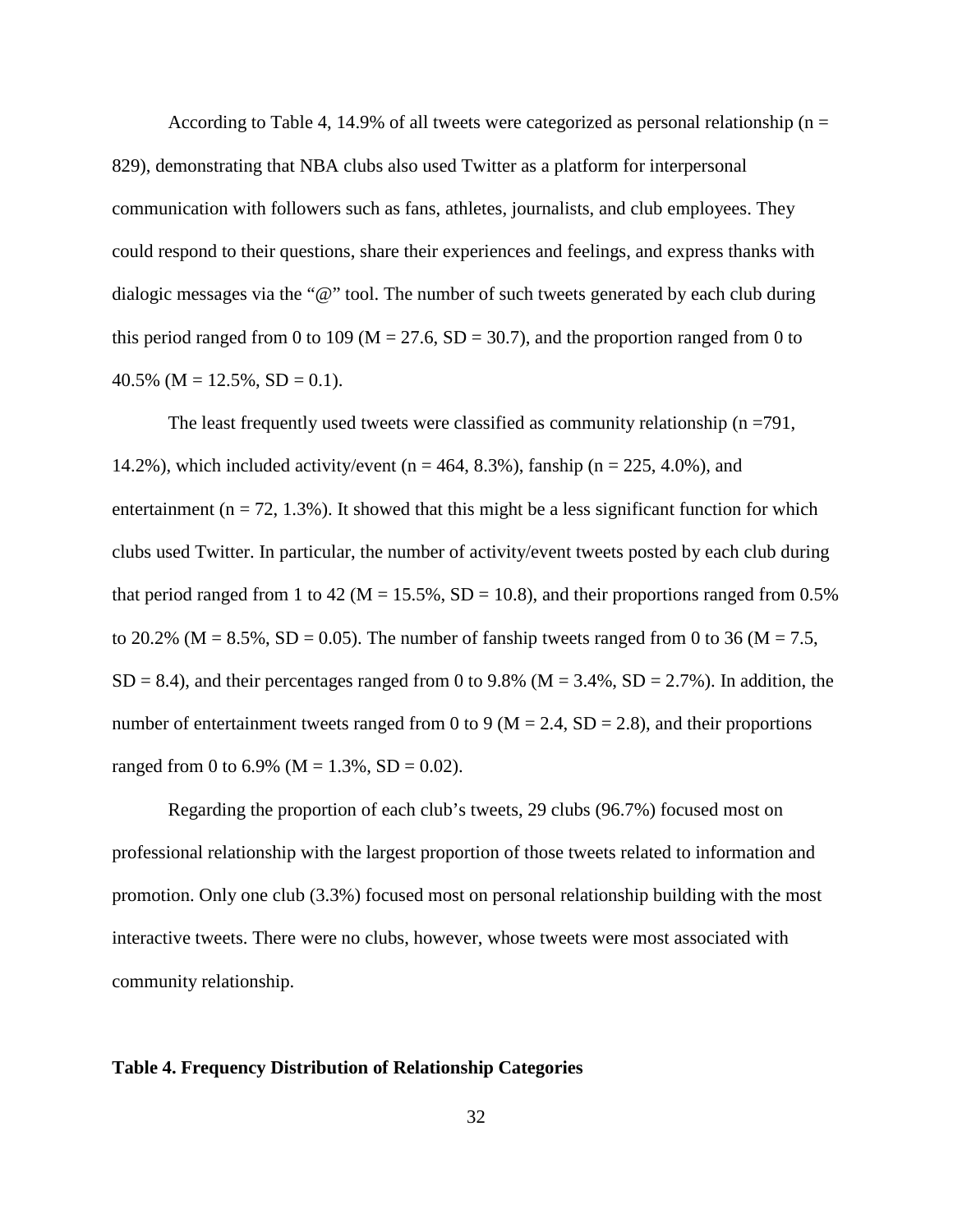| Category                      | Sub-category   | Frequency | Percentage |
|-------------------------------|----------------|-----------|------------|
| Professional Relationship     | Information    | 3,687     | 66.3%      |
|                               | Promotion      | 284       | 5.1%       |
| Personal Relationship         | Interactivity  | 829       | 14.9%      |
| <b>Community Relationship</b> | Activity/Event | 464       | 8.3%       |
|                               | Fanship        | 225       | 4.0%       |
|                               | Entertainment  | 72        | 1.3%       |

The second research question sought to examine how sports organizations used the communication tools provided by Twitter. Regarding the following and the followers of the sampled clubs, by the beginning of my result analysis, the clubs followed an average of 8729.5 users on Twitter  $(SD = 29379.1)$ , ranging from 62 to 161,696, which was significantly different. They had an average of  $673,866.1$  followers (SD = 796,993.0), ranging from 189,646 to 3,672,346. To examine the friending behaviors of these NBA clubs, the researchers set up a Twitter account that was used to follow the 30 clubs in the sample. However, none of them followed back, and only five Twitter accounts of fans or club news followed the researcher's account.

Of all the tweets posted by clubs,  $96.0\%$  (n = 5340) received retweets, and  $96.8\%$  of them  $(n = 5382)$  received favorites from other users. On average, each tweet had 54.8 retweets (SD = 180.9), ranging from 0 to 6274. And each tweet received an average of 49.2 favorites (SD = 158.8), ranging from 0 to 7152. For each club, the mean of the retweets owned by each tweet ranged from 9.9 (SD = 9.7) to 323.3 (SD = 616.4), and the average of the favorites owned by each tweet ranged from 7.7 ( $SD = 7.8$ ) to 280.1 ( $SD = 597.0$ ). After a correlation statistical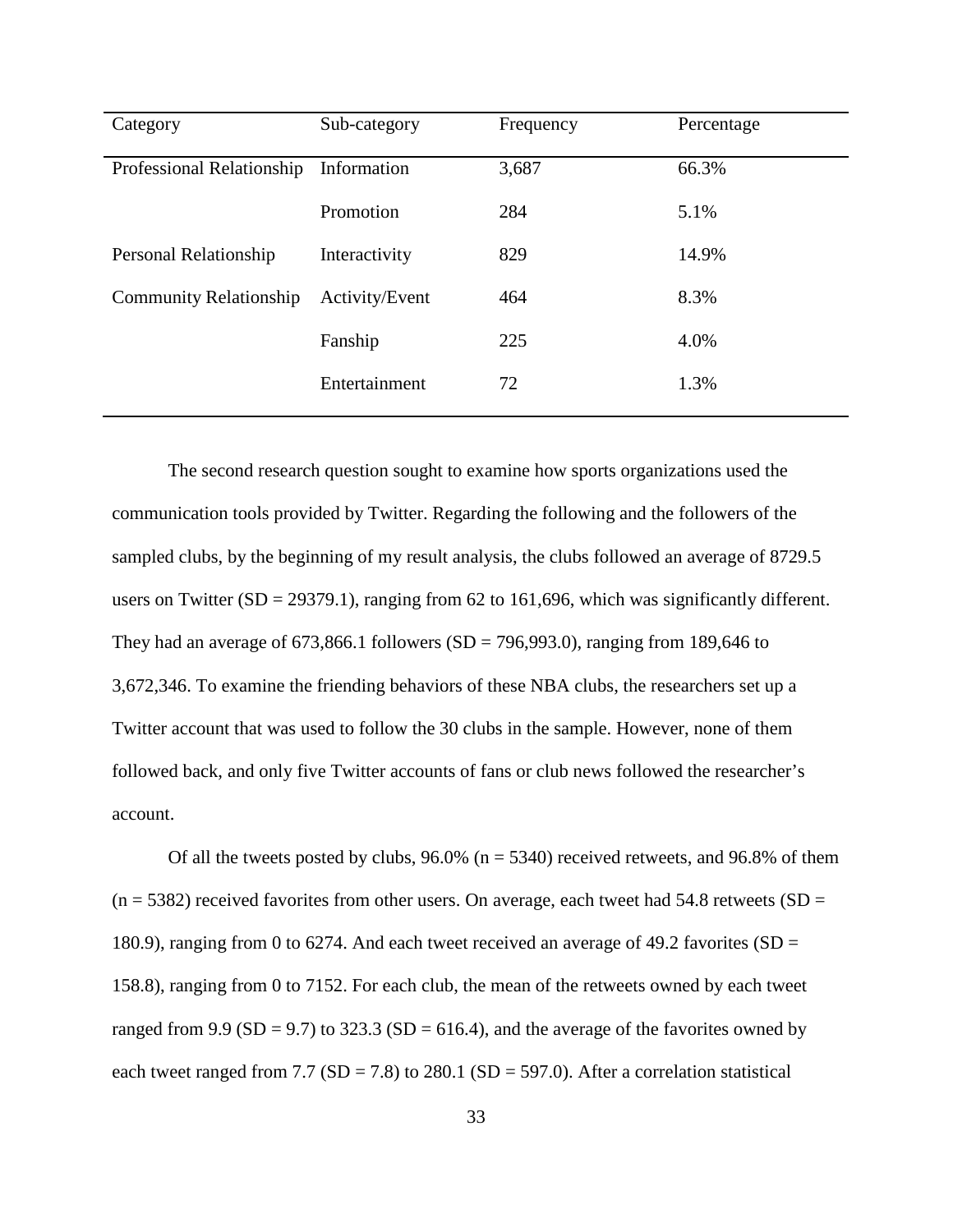analysis, it could be found that there were significant relationships between the number of followers of each club and the average of retweets ( $r = .833$ ,  $p < .01$ ) and favorites ( $r = .778$ ,  $p <$ .01) received by each tweet for each club and respective clubs.

The frequency distribution of some communication tools are displayed in Table 5. 17.5% of all 5561 tweets were retweets ( $n = 971$ ). The degree to which the retweeting tool was used by the sampled NBA clubs was consistent with previous studies on nonprofit organizations. For example, Lovejoy, Waters, and Saxton (2012) found that 16.2% of nonprofit organizations' tweets were retweets. The clubs posted an average of 33 retweets  $(SD = 28.6)$ , ranging significantly from 1 to 94. Further analysis revealed that the retweeting sources included athletes, sports journalists and club employees. In addition, a one-way ANOVA showed that the number of retweets received was significantly different between retweets ( $M = 81.5$ ,  $SD = 331.9$ ) and original tweets (M = 49.2, SD = 121.5), F (1, 5559) = 26.585, p < .001. And the number of favorites was also significantly different between retweets ( $M = 82.9$ ,  $SD = 323.4$ ) and original tweets ( $M = 42.0$ ,  $SD = 85.2$ ),  $F(1, 5559) = 55.381$ ,  $p < .001$ . Retweet was found to receive more retweets and favorites from Twitter followers than original tweet.

Of all the tweets generated by the sampled clubs during the period, 51.3% were public messages ( $n = 2854$ ) identified with the "@" symbol. The clubs posted an average of 95.1 public messages  $(SD = 53.1)$ , varying significantly from 11 to 241. It could be found that the major public messages were directed to athletes, fans, and other sports organizations. A one-way ANOVA showed that the number of retweets received was significantly different between public messages and non-PMs, F  $(1, 5559) = 11.777$ , p  $\lt$  .001, and the number of favorites was also significantly different,  $F(1, 5559) = 11.708$ ,  $p < .001$ . It showed that public messages might be one factor that affected the number of retweets and favorites.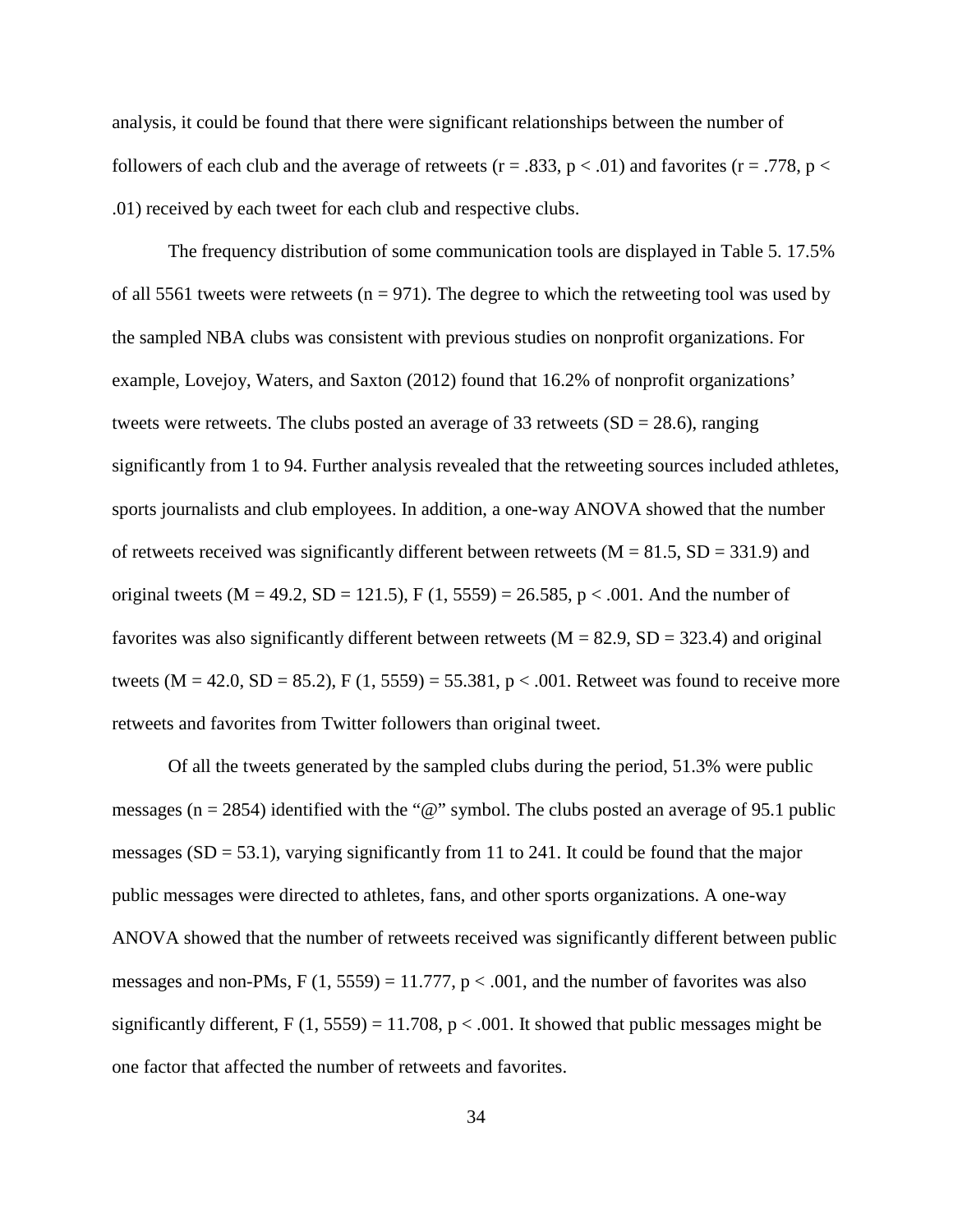Regarding the hyperlinks,  $42.7\%$  of the total tweets contained hyperlinks ( $n = 2375$ ). On average, each club posted 79 tweets with hyperlinks  $(SD = 53.1)$ , ranging from 28 to 163. Most of the hyperlinks were directed to photos of games, athletes, and activities via Twitpic.com or Instagram App, videos of game fragments and athletes' interviews via TwitVid.com, and other websites such as the club's official website, news media, online stores, etc.

64.4% of the clubs' tweets ( $n = 3582$ ) contained one or more hashtags, and the sample clubs generated an average of 119 tweets with hashtags  $(SD = 65.0)$ , ranging from 19 to 293. This finding showed a greater proportion of tweets with hashtags than previous studies. For example, Lovejoy et al. (2012) demonstrated that nearly 30% of the nonprofits' tweets included hashtags in 2009, and Mamic and Almaraz (2013) found such tweets totaled 45% of the larger corporations' tweets in 2012. It obviously showed a more frequent use of hashtags in organizations' Twitter accounts. The frequent and diverse use of hashtags by these sample clubs might reflect that sports organizations paid more attention to managing the relationship with fans and their organizational branding through social media. In addition, a one-way ANOVA revealed that the number of favorites received was significantly different between tweets with hashtags and those without hashtags,  $F(1, 5559) = 4.730$ ,  $p < .05$ . It showed that hashtags might be one factor that influenced the number of favorites.

**Table 5. Frequency Distribution of Twitter Communication Tools**

|            | Retweets | <b>Public Messages</b> | <b>Hyperlinks</b> | Hashtags |
|------------|----------|------------------------|-------------------|----------|
| Frequency  | 971      | 2854                   | 2375              | 3582     |
| Percentage | 17.5%    | 51.3%                  | 42.7%             | 64.4%    |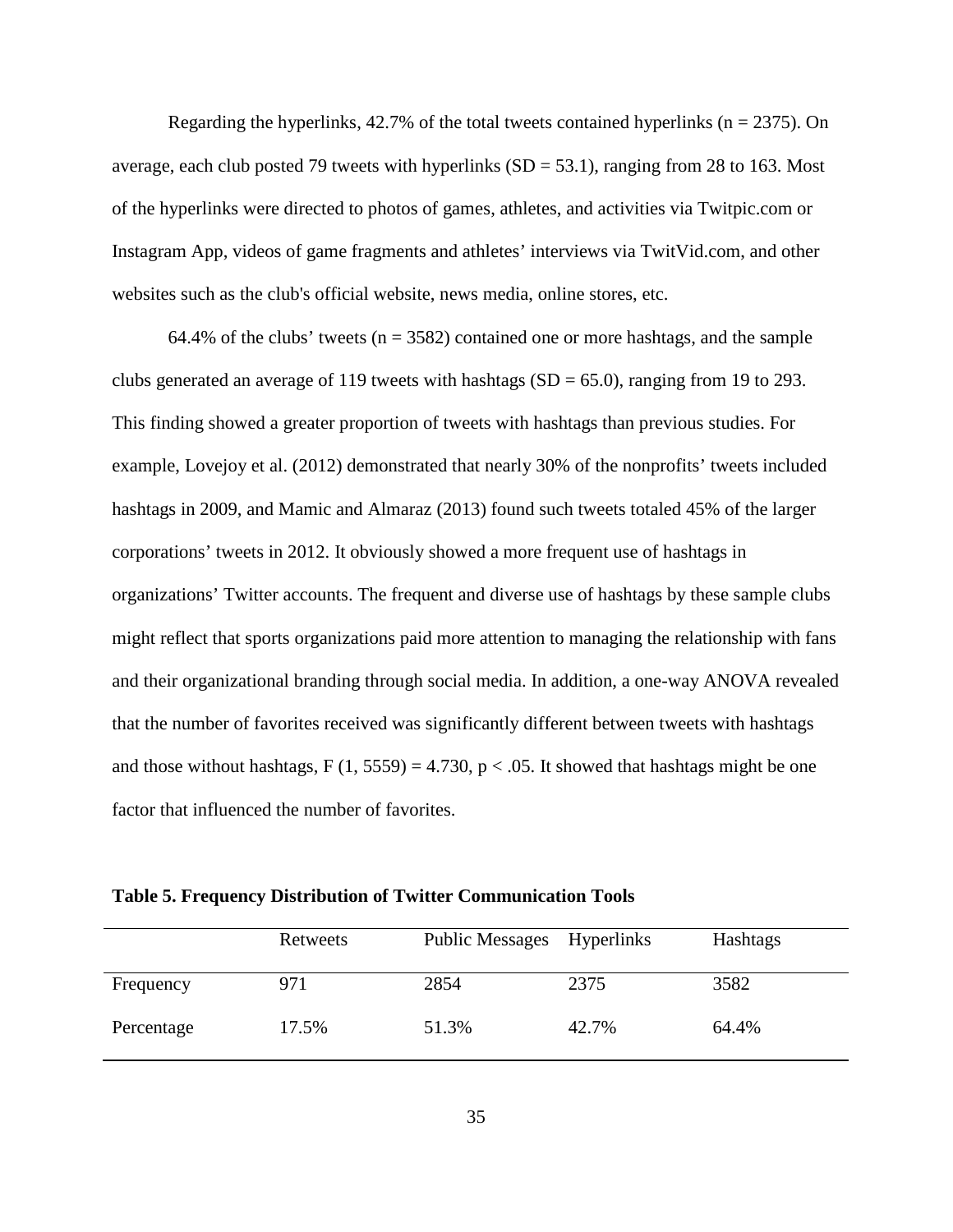RQ 3 focused on whether relationship dimensions were associated with communication tools used by sports organizations on Twitter. A chi-square test revealed that there was a significant relationship between relationship dimensions and the use of communication tools. In particular, for retweeting,  $\chi^2$  (5, N = 5561) = 771.0, p = .000; for public message,  $\chi^2$  (5, N = 5561) = 456.5, p = .000; for hyperlink,  $\chi^2$  (5, N = 5561) = 376.8, p = .000; and for hashtag,  $\chi^2$  (5,  $N = 5561$ ) = 90.2, p = .000.

As shown in Table 6, 67.7% of informational tweets contained hashtags and 69.4% of promotional tweets contained hyperlinks. In order to manage the professional relationship with the public, NBA clubs were more likely to apply hashtags to their informational tweets and hyperlinks to their promotional tweets. As specific hashtags could be easily searched on Twitter and noticed by followers, they might be a useful tool for releasing information. Many NBA clubs sold tickets and derivative products online; therefore, they tended to direct their followers to their online stores using hyperlinks.

In order to build personal relationships with their followers, the sample clubs utilized public messages (82.8%) more than other communication tools because they had to use the "@" symbols to reach other Twitter users and to participate in conversations. Also, 48.6% of interactive tweets were actually retweets. Clubs could share the lives and feelings of their followers by retweeting their tweets, which might cultivate personal relationships between them.

In order to establish community relationships, NBA clubs tended to employ hyperlinks (68.5%) in tweets about activities or events because they wanted other users to know more about the activities and events related with the club. They also preferred to include hashtags (71.6%) in their fanship tweets (e.g., "#LetsGoLakers") to motivate their followers to support the club. In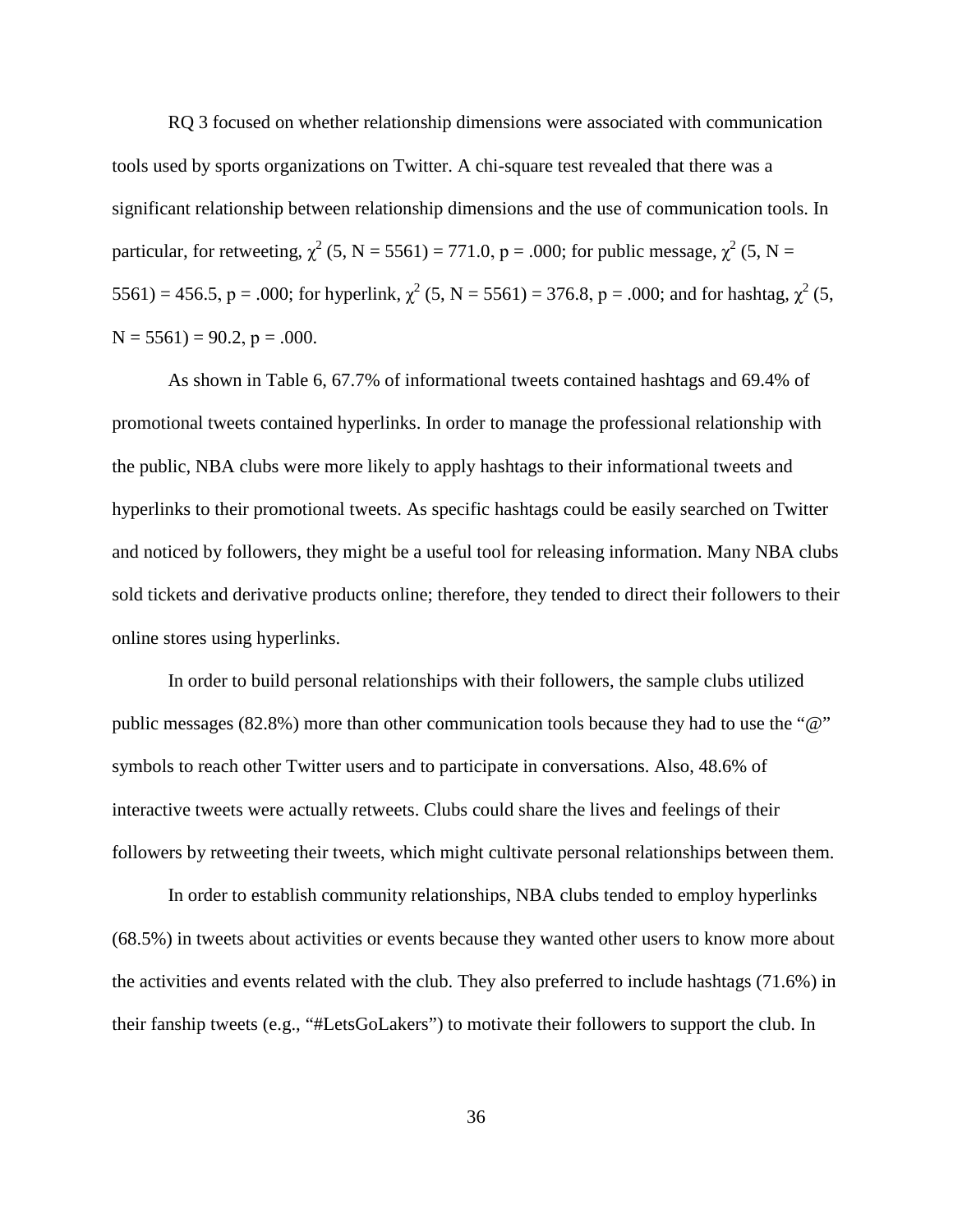addition, 76.4% of the entertainment tweets contained hyperlinks, most often linking to interesting photos or videos.

| Sub-category   | Retweet   | Public         | Hyperlink   | Hashtag     |
|----------------|-----------|----------------|-------------|-------------|
|                | (% )      | Message $(\%)$ | (% )        | (% )        |
| Information    | 336(9.1)  | 1589(43.1)     | 1531 (41.5) | 2496 (67.7) |
|                |           |                |             |             |
| Promotion      | 50(17.6)  | 176(62.0)      | 197 (69.4)  | 176(62.0)   |
| Interactivity  | 403(48.6) | 686 (82.8)     | 193 (23.3)  | 422 (50.9)  |
|                |           |                |             |             |
| Activity/Event | 92(19.8)  | 275(59.3)      | 318 (68.5)  | 280(60.3)   |
|                |           |                |             |             |
| Fanship        | 69 (30.7) | 95 (42.2)      | 80 (35.6)   | 161(71.6)   |
| Entertainment  | 21(29.2)  | 33(45.8)       | 55 (76.4)   | 47(65.3)    |
|                |           |                |             |             |

**Table 6. Frequency of Communication Tools' Use by Each Category** 

The means of retweets and favorites for each dimension of relationship are displayed in Table 7. A one-way ANOVA showed that there were significant relationships between dimensions of relationships and the number of retweets,  $F(5, 5555) = 8.511$ ,  $p < .001$ , and favorites, F  $(5, 5555) = 15.464$ , p < .001. On average, fanship tweets received the most retweets  $(M = 111.4)$  and favorites  $(M = 122.2)$ , while promotion tweets received the fewest retweets  $(M = 111.4)$  $=$  19.9) and favorites (M  $=$  18.9). It could reflect that fanship might be a significant factor which motivated followers of NBA clubs to retweet and favorite. Promotional behaviors of clubs on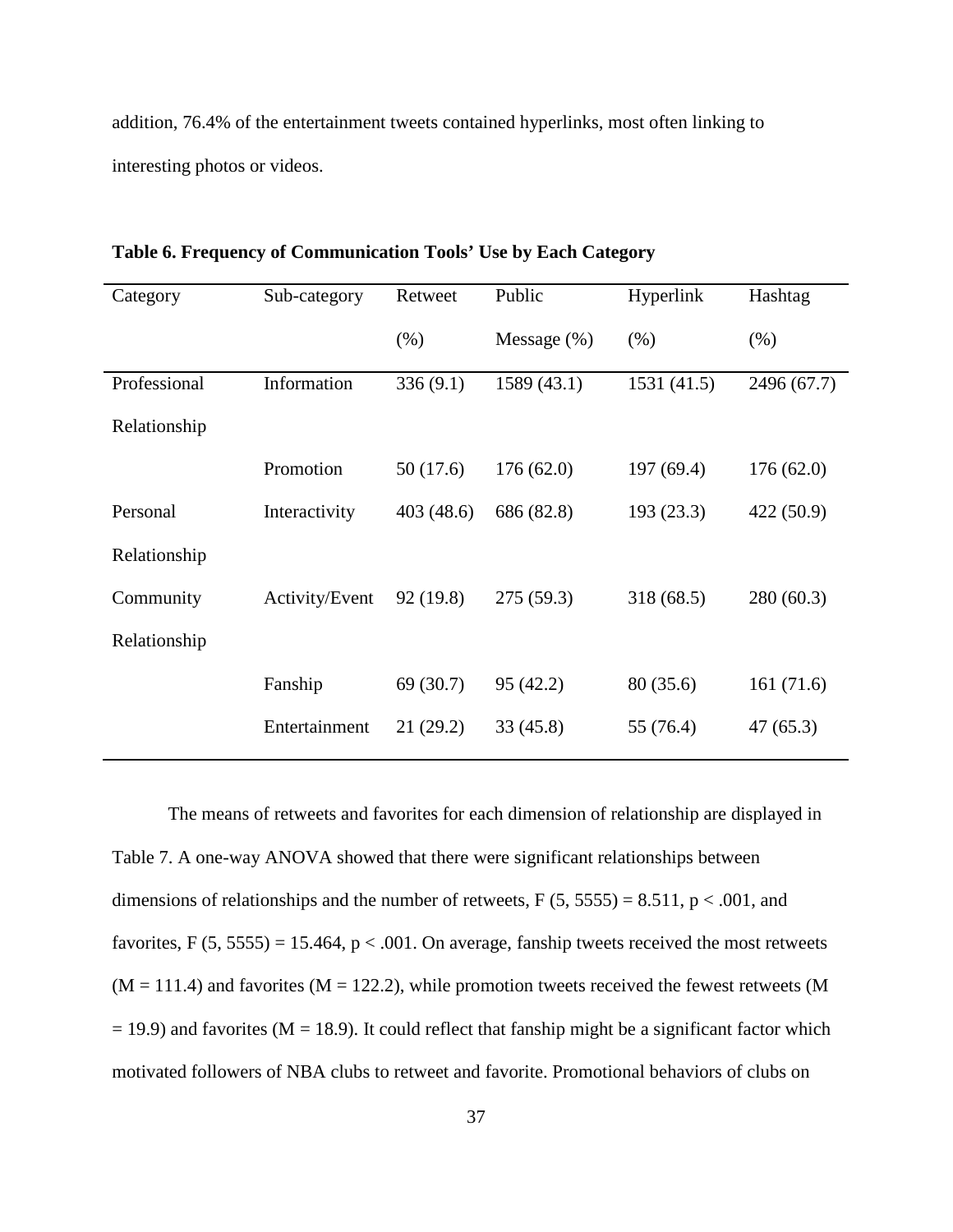Twitter were relatively less attractive among their followers, receiving fewer retweets and favorites. In addition, entertainment tweets also received many retweets  $(M = 105.8)$  and favorites ( $M = 96.4$ ). One possible explanation was that sports fans had a higher level of entertainment need, which could be satisfied through retweeting and favoriting on Twitter.

In particular, a one-way ANOVA revealed that among interactive tweets, the number of retweets received was significantly different between retweets ( $M = 77.4$ ) and original tweets (M  $= 24.5$ ), F (1, 831) = 13.235, p < .001. The number of favorites was also significantly different between retweets (M = 98.4) and original tweets (M = 27.5), F (1, 831) = 24.465, p < .001. It showed that retweeted tweets might receive more retweets and favorites than original tweets. Besides, the amount of retweets received was also significantly different between tweets with hyperlinks (M = 89.5) and those without hyperlinks (M = 38.1), F (1, 831) = 8.872, p < .05. The number of favorites was also significantly different between tweets with hyperlinks ( $M = 110.1$ ) and those without hyperlinks ( $M = 47.2$ ),  $F(1, 831) = 13.646$ ,  $p < .001$ . It revealed that tweets with hyperlinks received more retweets and favorites than those without links. Therefore, in order to build personal relationship, retweeting and hyperlinks could be effective tools to draw retweets and favorites from followers.

|                           |               | <b>Mean of Retweets</b> | <b>Mean of Favorites</b> |
|---------------------------|---------------|-------------------------|--------------------------|
| Category                  | Sub-category  | (SD)                    | (SD)                     |
| Professional Relationship | Information   | 56.6 (131.8)            | 45.5(82.8)               |
|                           | Promotion     | 19.9(37.7)              | 18.9(30.5)               |
| Personal Relationship     | Interactivity | 64.7(238.5)             | 74.8 (228.6)             |

**Table 7. The Mean of Retweets and Favorites for Each Category**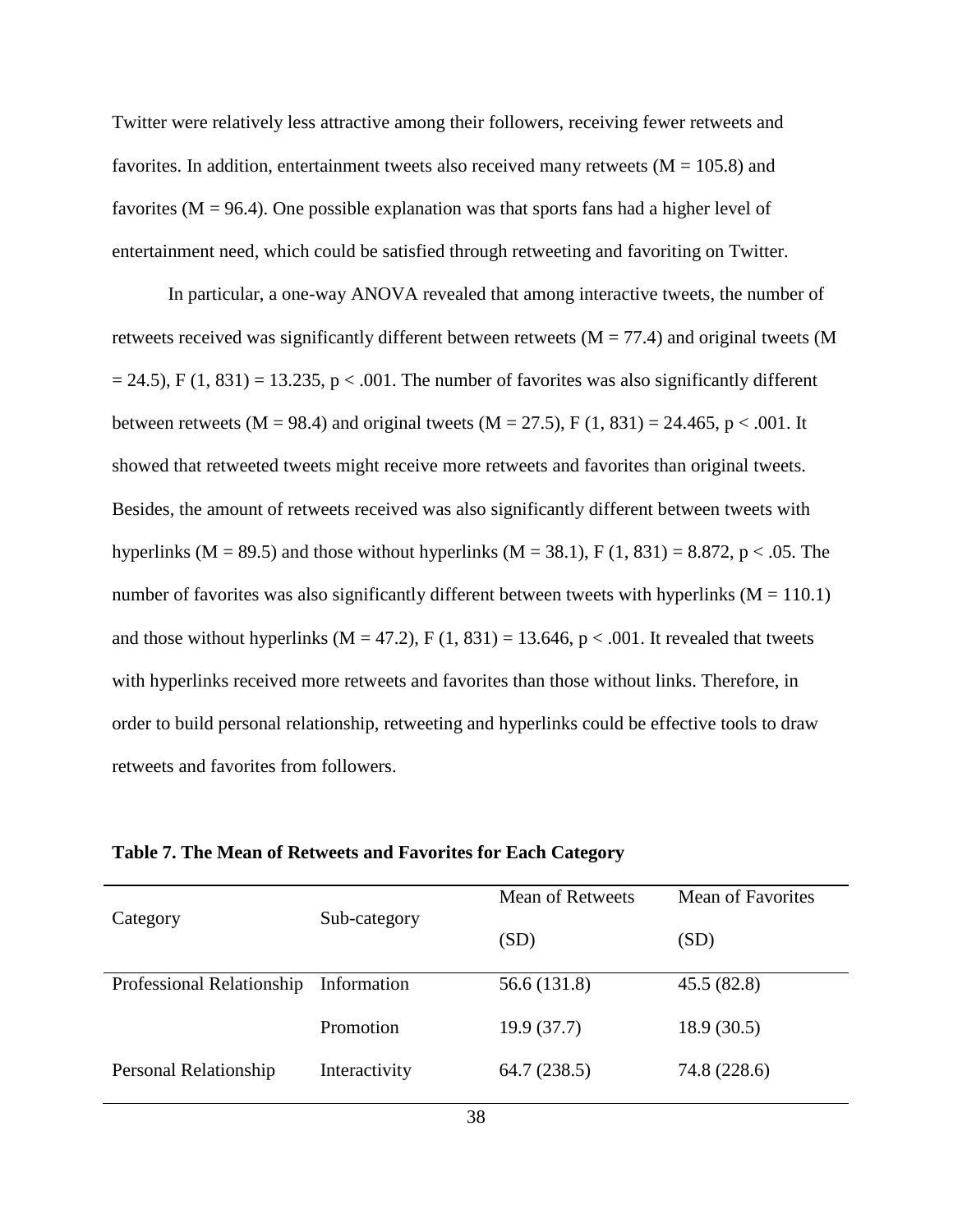| <b>Community Relationship</b> | Activity/Event | 39.4 (225.38) | 34.8(162.3)  |
|-------------------------------|----------------|---------------|--------------|
|                               | Fanship        | 111.4(448.1)  | 122.2(509.3) |
|                               | Entertainment  | 105.8(271.0)  | 96.4 (186.2) |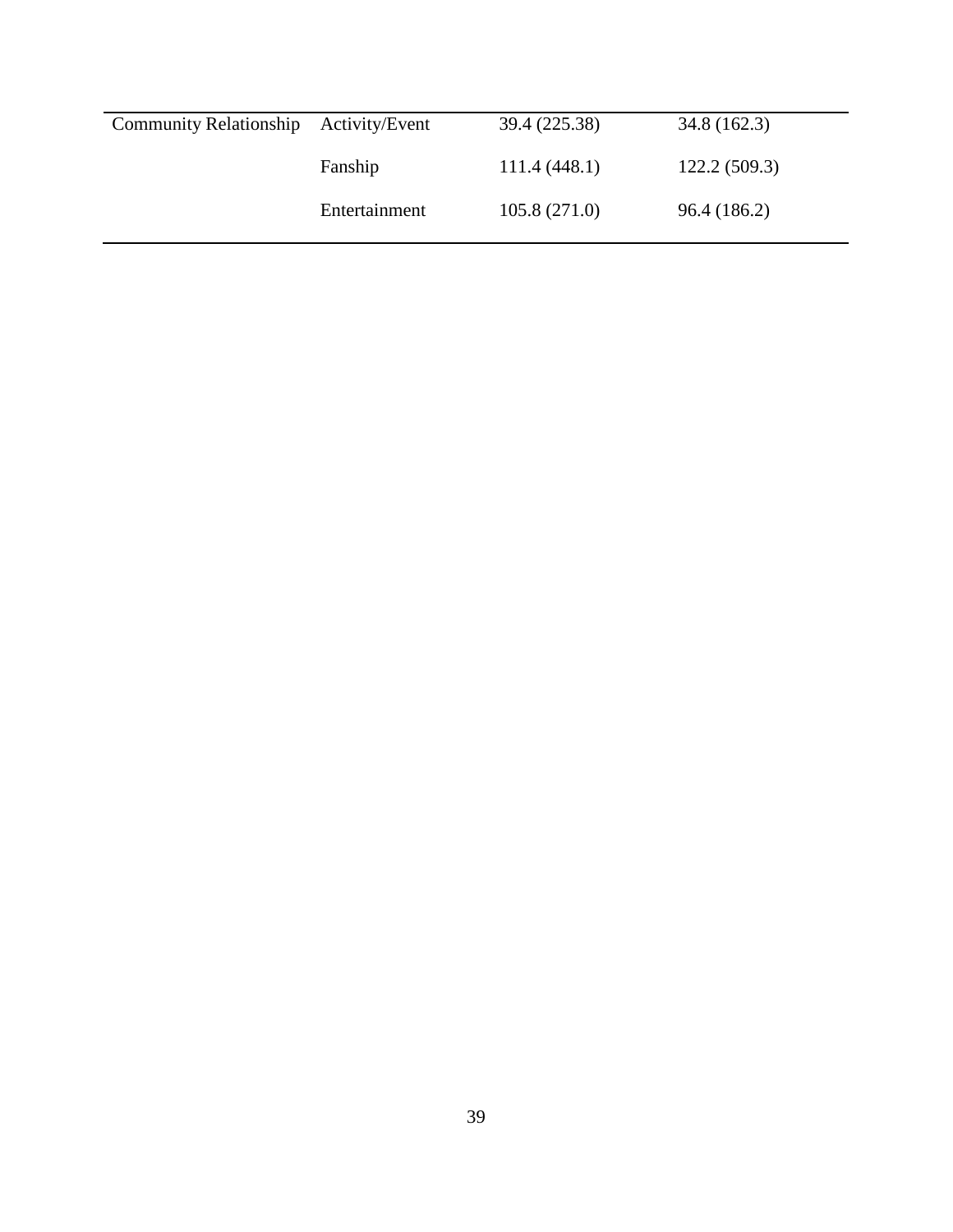### CHAPTER 5

#### **DISCUSSION**

The advent of social media has provided a great opportunity for sports organization to establish stable and diversified relationships with the public and their core stakeholders. To find out whether they tapped into this potential, this study has examined the relationship management of sports organizations and their use of communication tools provided by social media. This study might be one of the first attempts to incorporate relationship typology between sports organizations and their fans with social media communication tools.

Regarding relationship building of sports organizations, one major finding of this study was that they focused more on the professional relationship with their Twitter followers, including information sharing and promoting. More specifically, information sharing was the primary function for which sports organizations used Twitter. This finding supported the study on nonprofit organizations conducted by Lovejoy and Saxton (2012), which demonstrated that information served as the major function of the nonprofits' Twitter use. The information organizations released included news, announcements, events, and contents related with clubs, teams, games, athletes and so on, and what from other sources via retweeting. Though social media has been widely considered a two-way communication medium, dialogue might not be the key form of organizations' social media use. According to Lovejoy and Saxton (2012), nonprofit organizations relied on informational communication rather than interactive communication on their social media accounts. This might be an important implication for sports organizations. They could continue to share information from various sources such as site observation,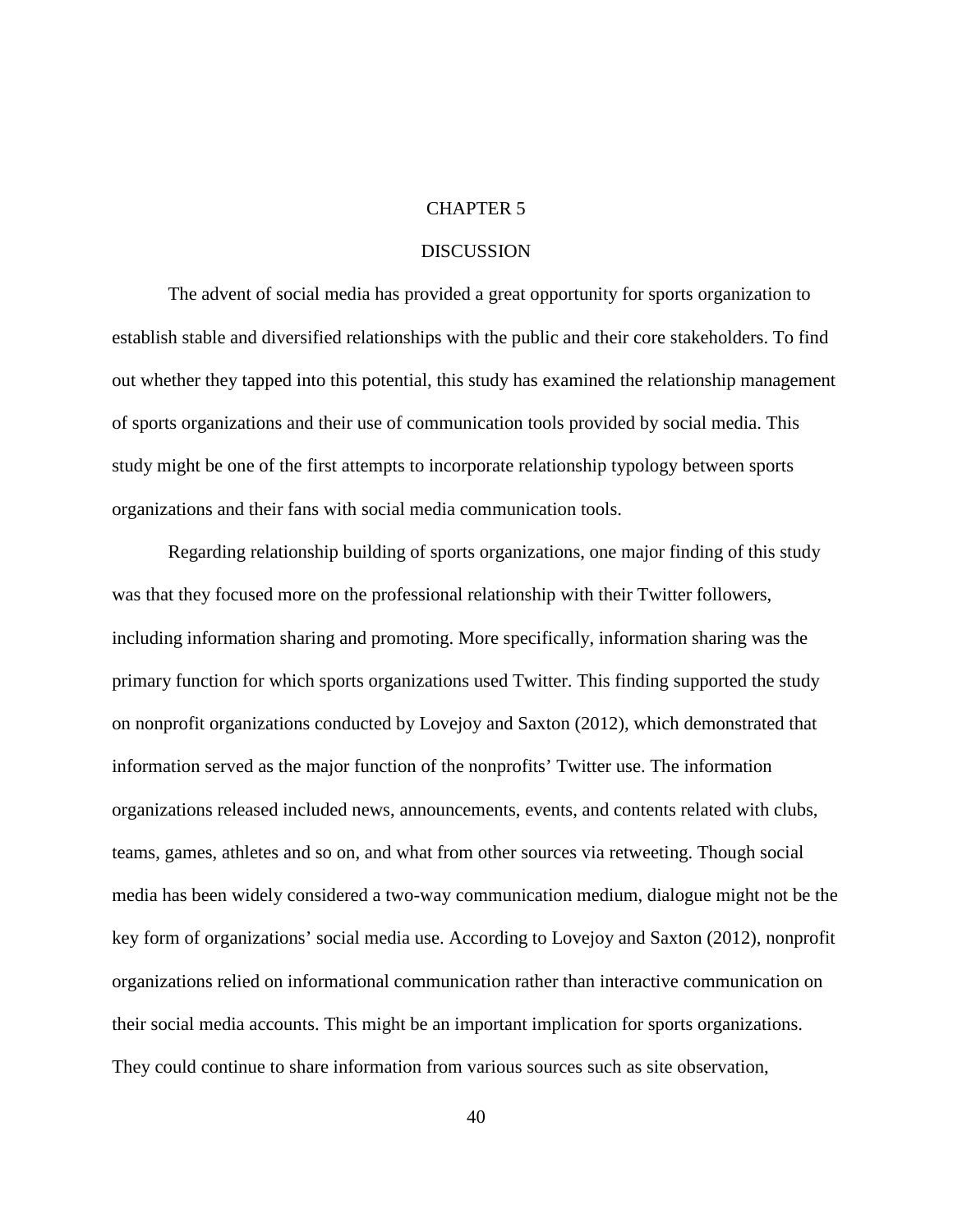organization announcements, news media, etc. On the other hand, obtaining sports information might be the primary needs of sports fans following these organizations' Twitter accounts. By comparison, individuals, such as professional athletes (Hambrick et al., 2010), used social media mainly to maintain the personal relationship. In addition, sports organizations seemed to post more tweets on game days than other days. Their Twitter pages might draw more attention from followers on game days, and the effect of social media on building professional relationships might be better. The exact statistical difference can be examined by future studies.

In this study, the personal relationship was between sports organizations and Twitter followers, including fans, athletes and celebrities. Such tweets might receive many retweets and favorites due to their associations with some sports stars and celebrities. These types of messages provided insights into the interpersonal communication between representatives of sports organizations and potential consumers and others. It reflected the principle that consumers always come first. Ordinary fans could feel recognized and cared about by sports organizations when their Twitter accounts or tweets were exposed to all of the other followers of the organizations.

The proportions of community relationship and personal relationship were quite similar, which reflected sports organizations paid similar attention to these two relationships types. In order to build the community relationship, tweets about activities and events were posted most frequently. According to Kassing and Sanderson (2010), event-specific posts on social media were able to cultivate and increase interactivity with the public. Organizing online activities and offline events could encourage Twitter followers to join in the community of sports organizations and feel part of it. Organizations have been developing social media strategies to establish virtual communities with stakeholders (Li & Bernoff, 2008). Sports organizations could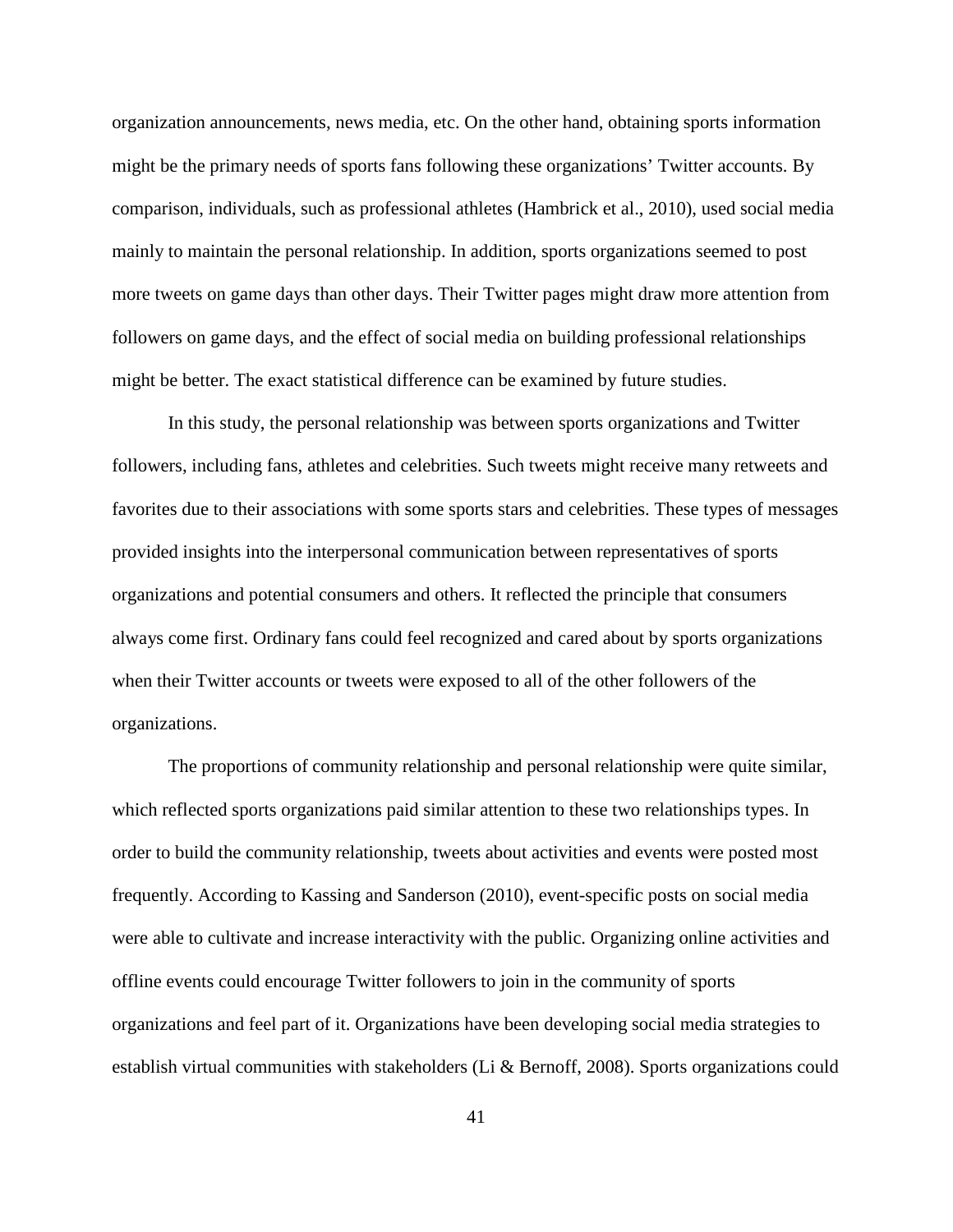also release emotions and show love on their team and athletes on their Twitter sites or through retweeting fans' tweets.

The type of communication tools used on Twitter could shape the way information was viewed and potentially influence the way users interacted with content (Wallace et al., 2011). In this study, hashtag was the most popular communication tool used by sports organizations. 64.4% of all tweets in the sample contained at least one hashtag. Hashtags have played an increasingly important role in the social media use of organizations. They can be used to organize the diverse tweets through specific topics. They can be easily searched by Twitter users and be beneficial for branding communication (Blaszka et al, 2012).

Most of the hyperlinks included in the tweets were directed to photos, videos, and other websites such as the club's official website or news media. Photos and videos could potentially generate fan involvement and interaction in a different way than other communication tools (Mehdizadeh, 2010). The hyperlinks present on Twitter could be an effective tool to combine content from different sources. Twitter followers can get access to the information from various sources simply by using Twitter. In addition, the links to online stores operated by NBA clubs can promote the sales of tickets and derivative products. Thus Twitter could become a useful platform for sports organizations to operate marketing strategies, which has been supported by previous studies (i.e., Williams & Chinn, 2010; Coyle, 2010). In addition, many clubs utilized the service that could shorten the character length of the URLs, such as bit.ly and t.co.

After incorporating relationship dimensions with social media communication tools, it was found that certain communication tools were used more appropriately for each relationship dimension. Professional relationship should draw more support from hyperlinks and hashtags, personal relationship could benefit from public messages and retweets, and community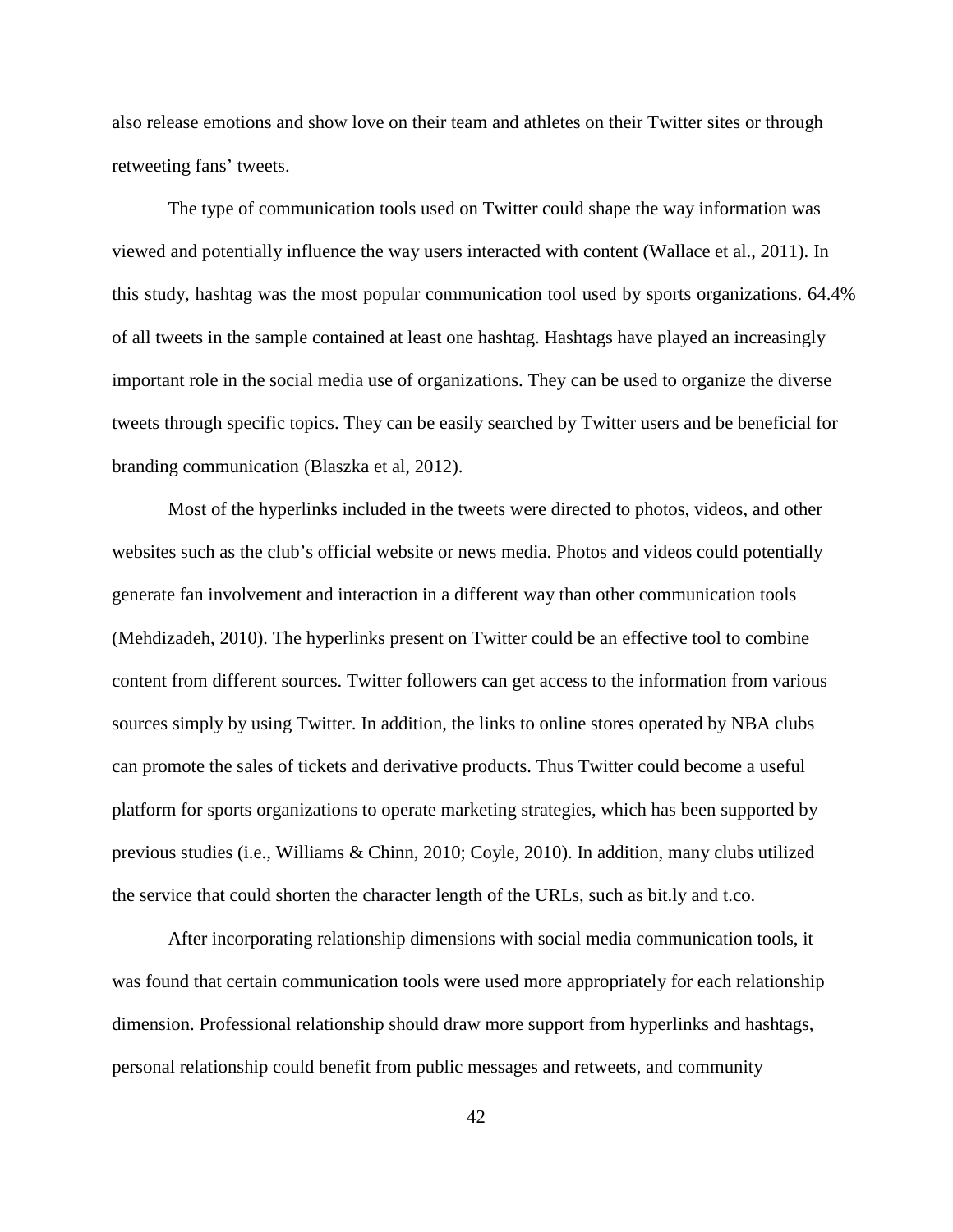relationship could be supported by hashtags and hyperlinks. According to Wilson, Fomasier, and White (2010), the variety of communication tools and content coverage has indicated a positive association with consumer behaviors. A variety of communication tools in combination with different types of content may enable sports organizations to appropriately communicate using these formats (Wallace et al., 2011). Sports organizations should select the most effective communication tools based on different dimensions of relationships when using Twitter. In turn, the reasonable use of those communication tools can potentially strengthen the professional, personal, and community relationship with the public.

Based on the findings of this study, I could provide some practical suggestions for sports organizations to use Twitter effectively. Engaging online consumers should fit with the specific organizational purpose (Muntinga, Moorman, & Smit, 2011). Organizations should consider how Twitter can be incorporated into their overall public relations and marketing plans (Lovejoy & Saxton, 2012). The reasonable way to use Twitter to build relationships might rely on understanding the needs of sports organizations and the public and employing the right communication tools to meet their needs. The first step is to understand what functions each tweet serves, as far as the targeted public is concerned (Lovejoy & Saxton, 2012). The relationship categories presented in this study might be considered a blueprint for sports organizations to develop relationships with their publics with the help of social media. Moreover, sports organizations should learn from each other and explore the most effective method to operate their Twitter sites. They can also assign more employees to operate their official Twitter sites. In addition, they can organize more online activities on Twitter such as voting on the MVP (Most Valuable Player) of each game and guessing game results, etc. They may also create more opportunities for interactions between star athletes and their fans through public messages and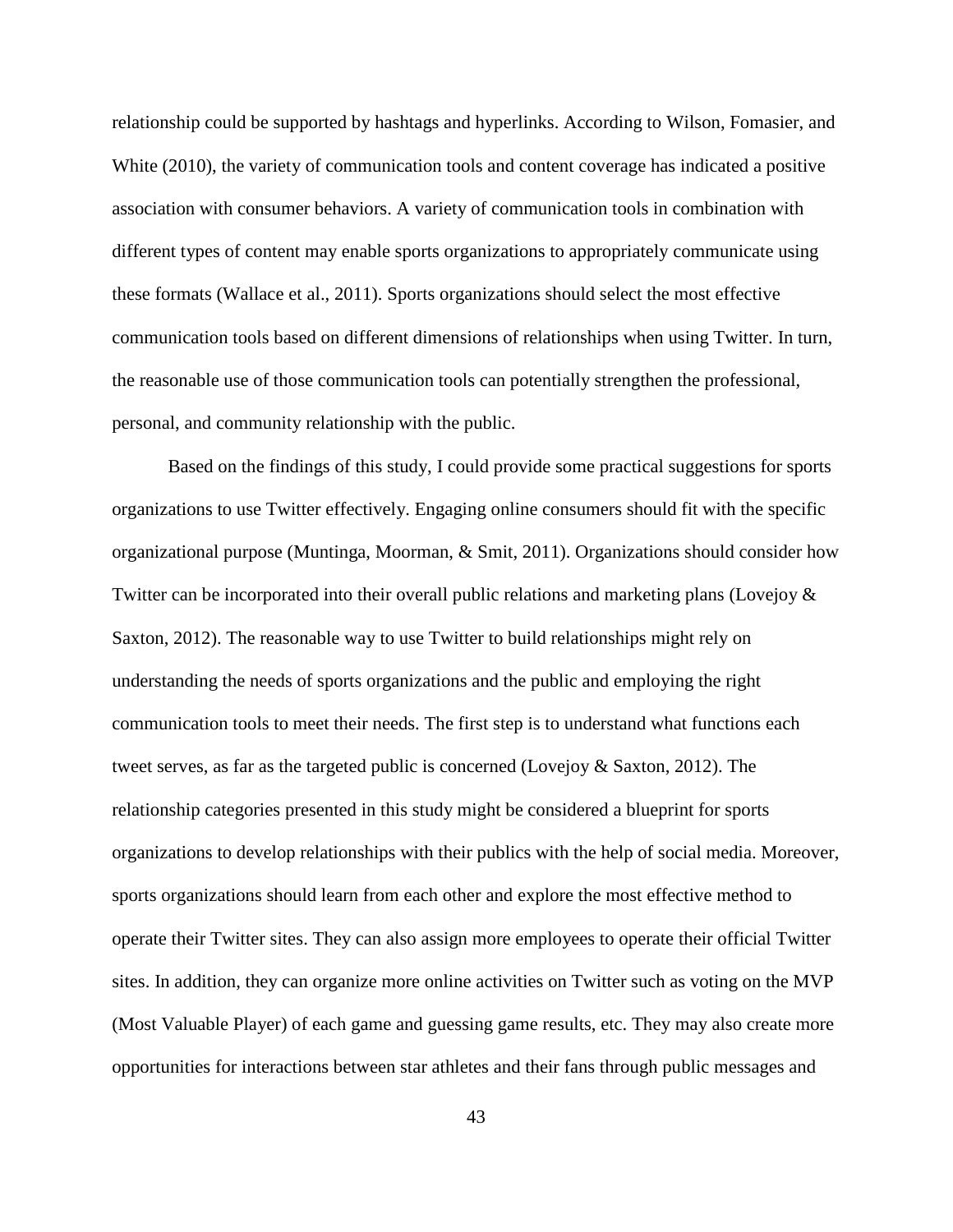retweets. In this way, the fans of specific stars can know more about their affiliated sports organizations and become their potential public.

This paper could add to the growing body of literature on social media use of sports organizations to build relationships with their key publics (e.g., Wallace et al., 2011; Waters et al., 2010). It applied traditional offline OPR scale (Bruning  $\&$  Ledingham, 1999) to the online context of social media. Moreover, the relationship category and its association with communication tools as used in this study could be applied beyond sports organizations. This relationship scale incorporated studies on organization-public relationship (Bruning, 2000), sports communication (Hambrick et al., 2010), and organizational communication (Lovejoy & Saxton, 2012). Therefore, it could have applicability on many kinds of organizations, including for-profit and nonprofit organizations. In addition, the association between relationship dimensions and communication tools might provide a new direction for organization-public relationship studies. It measured the frequencies of each kind of relationship and summarized the common usage patterns of organizations to develop relationships with the public. Drawing from the previous usage patterns, organizations could utilize the communication tools provided by social media more effectively. In practice, it provided some strategies for sports organizations to use Twitter reasonably to fully engage stakeholders.

#### **Limitations**

It is important to note some limitations of this study. First, the tweets were coded into one of the six categories, yet some of the tweets might fit into more than one category as they were not strictly mutually exclusive. Occasionally, it was hard to reach a consensus regarding the predominant purpose of each tweet and into which single category we should place it. Second, the current study focused on the Twitter sites of NBA clubs, which have many games in one

44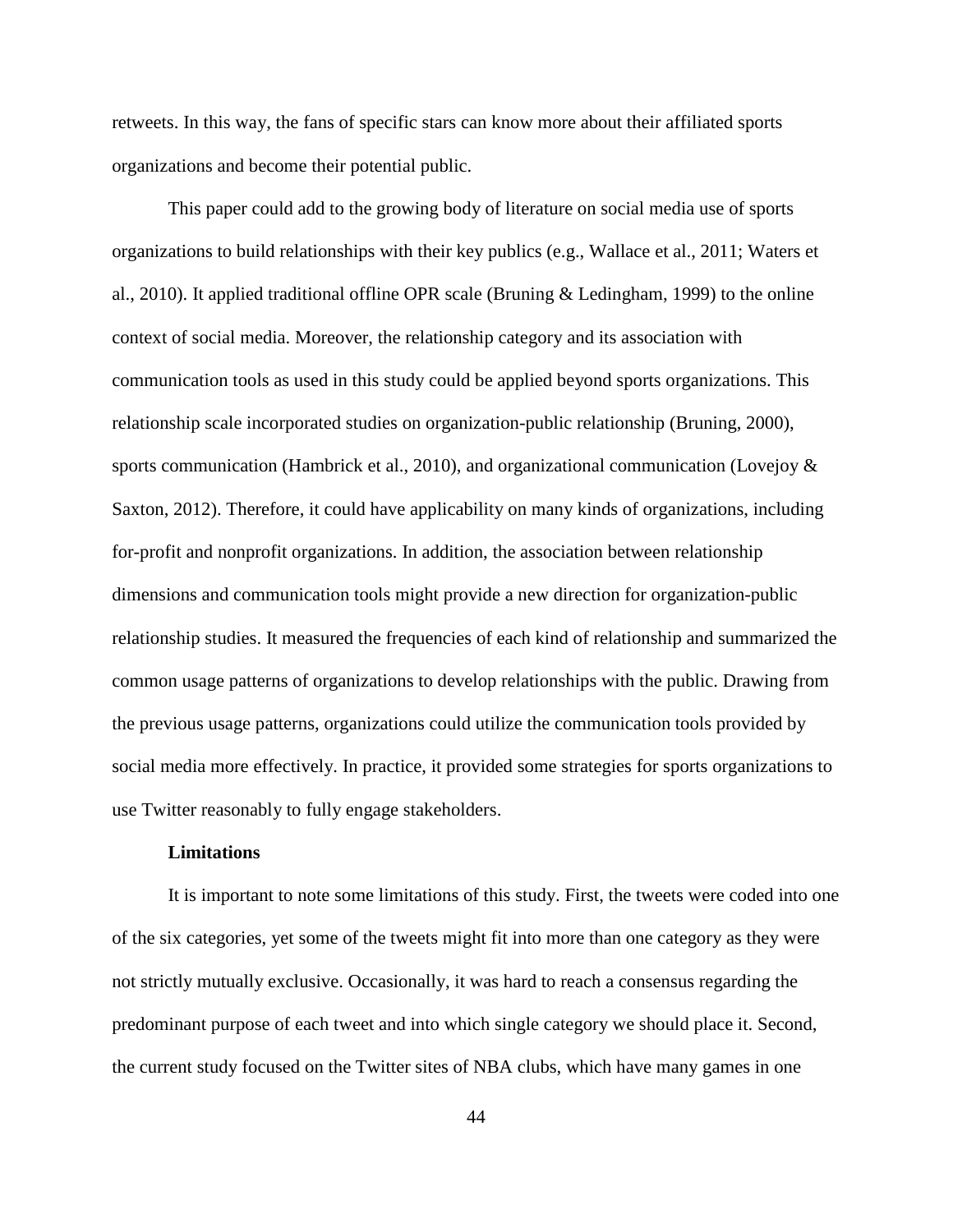season (generally about 15 games each month), and therefore large amounts of details about each game might be posted by clubs, especially on game days. As a result, many messages had to be coded as informational, the frequency of which might be significantly different from that in other types of organizations. Third, the research period was only one week due to the extremely large quantities of tweets ( $n = 5561$ ) generated by the sample NBA clubs.

## **Future Research**

Future research would benefit from comparing the social media usage patterns of several types of sports organizations, such as NFL clubs, NBA clubs and MLB clubs. Such research could study how various organizations rely on each relationship dimension. In addition, researchers could conduct surveys to examine the relationship between the motivations of organizations and their social media usage behaviors through the uses and gratifications approach, which may provide new findings on the OPR measurement from the perspective of organizations rather than the public.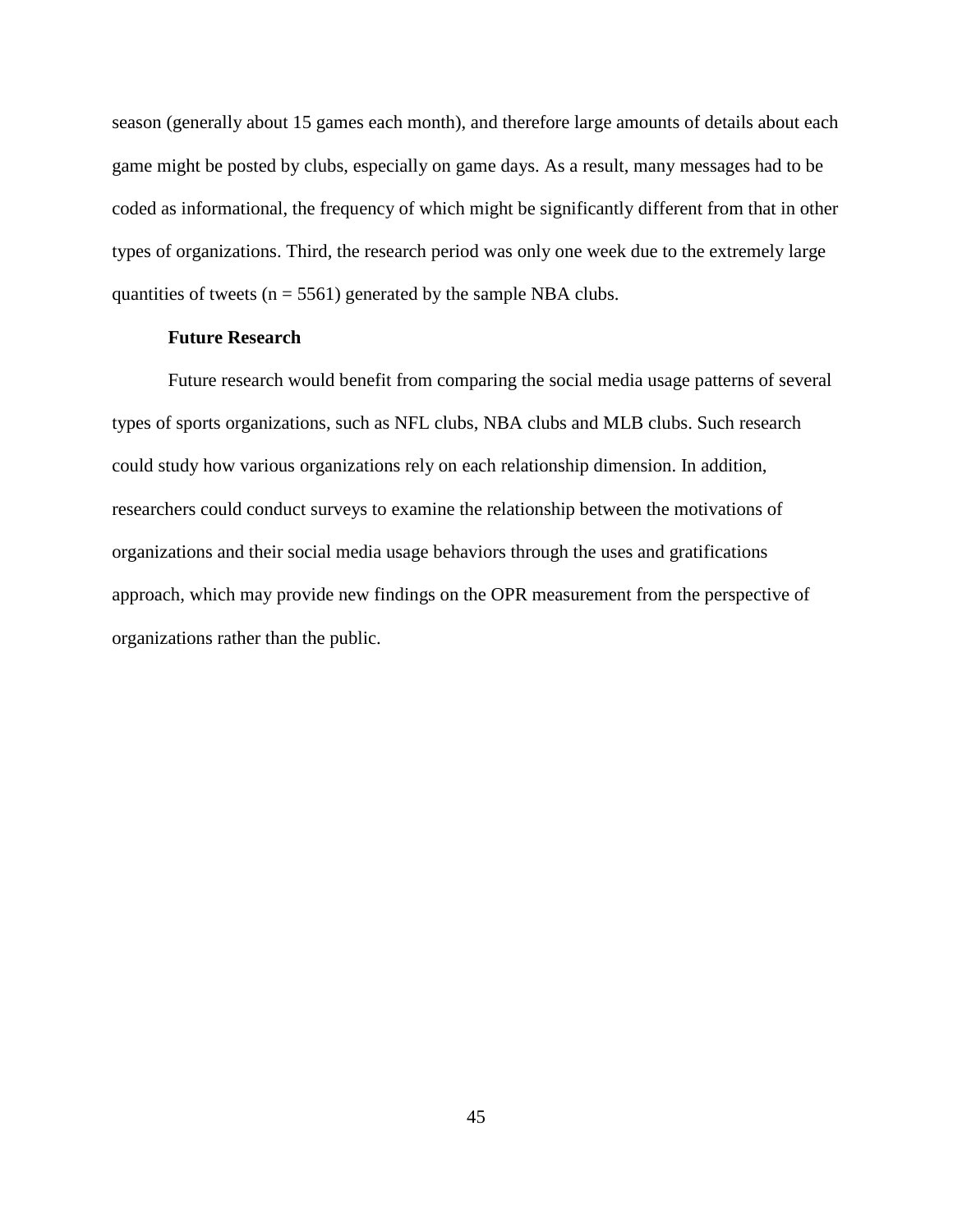#### REFERENCES

- Bee, C. C., & Kahle, L. R. (2006). Relationship marketing in sports: A functional approach. *Sport Marketing Quarterly, 15*(2), 102-110.
- Beech, J., Chadwick, S., & Tapp, A. (2000). Surfing in the premier league: Key issues for football club marketers using the internet. *Managing Leisure, 5*(2), 51-64.
- Berry, L. L. (1983). Relationship marketing. In L. L. Berry, G. L. Shostack, & G. D. Upah (Eds.), *Emerging perspectives on services marketing* (pp. 25-38). Chicago, IL: American Marketing Association.
- Biswas, M. (2013). Health organizations' use of social media tools during a pandemic situation: An H1N1 Flu context. *Journal of New Communications Research, 5*(1), 46-81.
- Blaszka, M., Burch, L. M., Frederick, E. L., Clavio, G., & Walsh, P. (2012). #WorldSeries: An empirical examination of a Twitter hashtag during a major sporting event. *International Journal of Sport Communication, 5*(4), 435-453.
- Boyd, D. M., & Ellison, N. B. (2007). Social network sites: Definition, history, and scholarship. *Journal of Computer-Mediated Communication, 13*(1), 210-230.
- Boyd, D., Golder, S., & Lotan, G. (2010, January). Tweet, tweet, retweet: Conversational aspects of retweeting on Twitter. In *2010 43rd Hawaii International Conference on System Sciences* (pp. 1-10), Honolulu, HI.
- Brafton Editorial. (2012, July). Twitter, NBC partner for Olympic promotion, hashtag page can help marketers boost content visibility. *Brafton.* Retrieved from http://www.brafton.com/news/twitter-nbc-partner-for-olympic-promotion-hashtag-pagecan-help-marketers-boost-content-visibility
- Briones, R. L., Kuch, B., Liu, B. F., & Jin, Y. (2011). Keeping up with the digital age: How the American Red Cross uses social media to build relationships. *Public Relations Review, 37*(1), 37-43.
- Broom, G. M., Casey, S., & Ritchey, J. (2000). Concepts and theory of organization-public relationships. In J. A. Ledingham & S. D. Bruning (Eds.), *Public relations as relationship management: A relational approach to the study and practice of public relations* (pp. 3- 22). Mahwah, NJ: Lawrence Erlbaum Associates.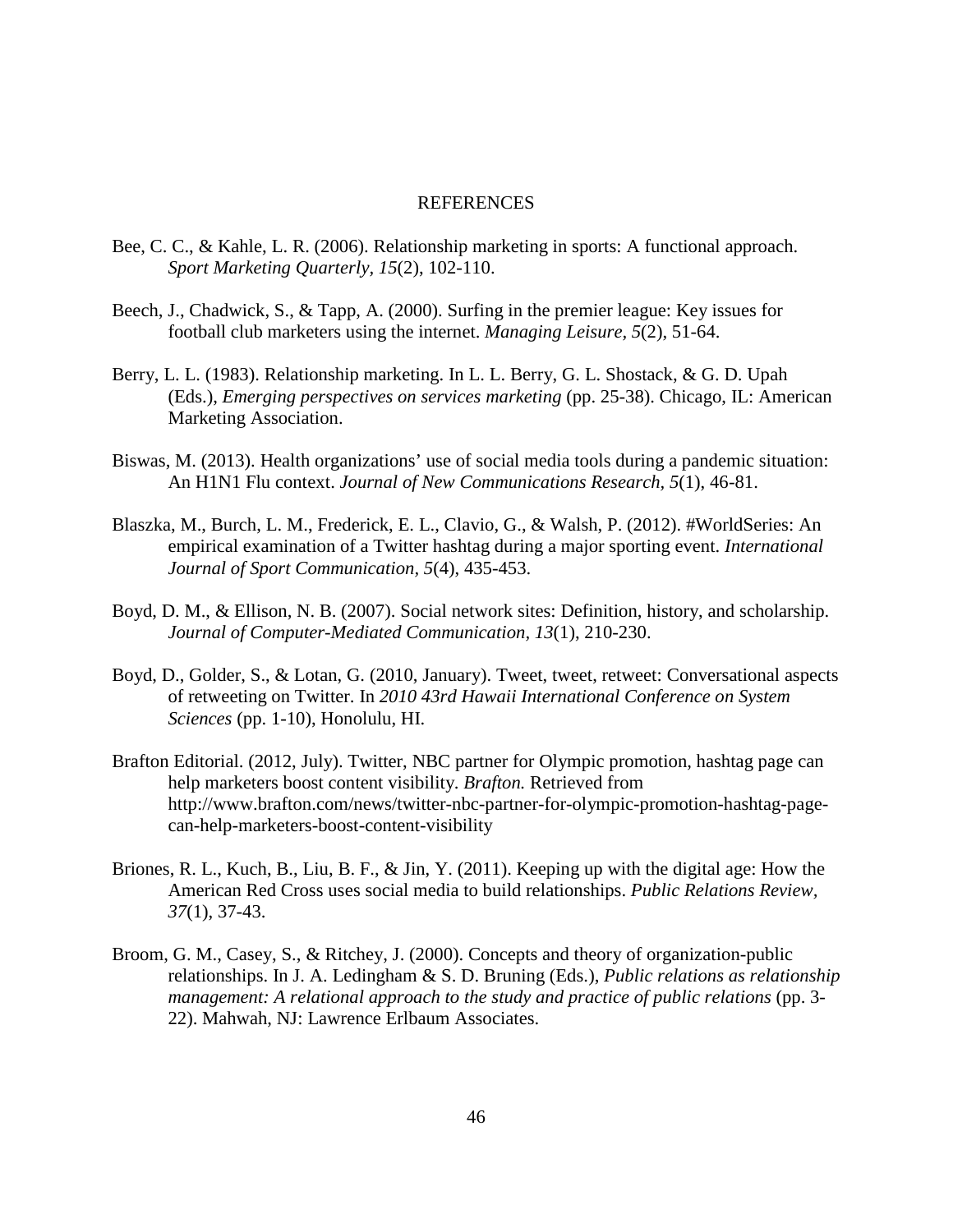- Bruning, S. D. (2000). Examining the role that personal, professional, and community relationships play in respondent relationship recognition and intended behavior. *Communication Quarterly, 48*(4), 437-448.
- Bruning, S. D., Castle, J. D., & Schrepfer, E. (2004). Building relationships between organizations and publics: Examining the linkage between organization-public relationships, evaluations of satisfaction, and behavioral intent. *Communication Studies, 55*(3), 435-446.
- Bruning, S. D., & Galloway, T. (2003). Expanding the organization–public relationship scale: Exploring the role that structural and personal commitment play in organization–public relationships. *Public Relations Review, 29*(3), 309-319.
- Bruning, S. D., Langenhop, A., & Green, K. A. (2004). Examining city–resident relationships: Linking community relations, relationship building activities, and satisfaction evaluations. *Public Relations Review, 30*(3), 335-345.
- Bruning, S. D., & Ledingham, J. A. (1999). Relationships between organizations and publics: Development of a multi-dimensional organization-public relationship scale. *Public Relations Review, 25*(2), 157-170.
- Burton, R., & Cornilles, R. Y. (1998). Emerging theory in team sport sales: Selling tickets in a more competitive arena. *Sport Marketing Quarterly, 7*(1), 29-37.
- Case, C. J., & King, D. L. (2011). Twitter usage in the Fortune 50: A marketing opportunity? *Journal of Marketing Development & Competitiveness, 5*(3), 94-103.
- Chen, G. M. (2011). Tweet this: A uses and gratifications perspective on how active Twitter use gratifies a need to connect with others. *Computers in Human Behavior, 27*(2), 755-762.
- Clavio, G. (2008). Uses and gratifications of Internet collegiate sport message board users (Doctoral dissertation). Available from ProQuest database (AAT 3319833).
- Clavio, G., & Kian, T. M. (2010). Uses and gratifications of a retired female athlete's Twitter followers. *International Journal of Sport Communication, 3*(4), 485-500.
- Coyle, P. (2010). Teams active in social media build strategic advantage. *Street & Smith's Sports Business Journal.* Retrieved from http://www.sportsbusinessdaily.com/Journal/Issues/2010/01/20100104/Opinion/Teams-Active-In-Social-Media-Build-A-Strategic-Advantage.aspx
- Cutlip, S. M., Center, A. H., & Broom, G. M. (1985). *Effective public relations* (6th ed.). Englewood Cliffs, NJ: Prentice Hall.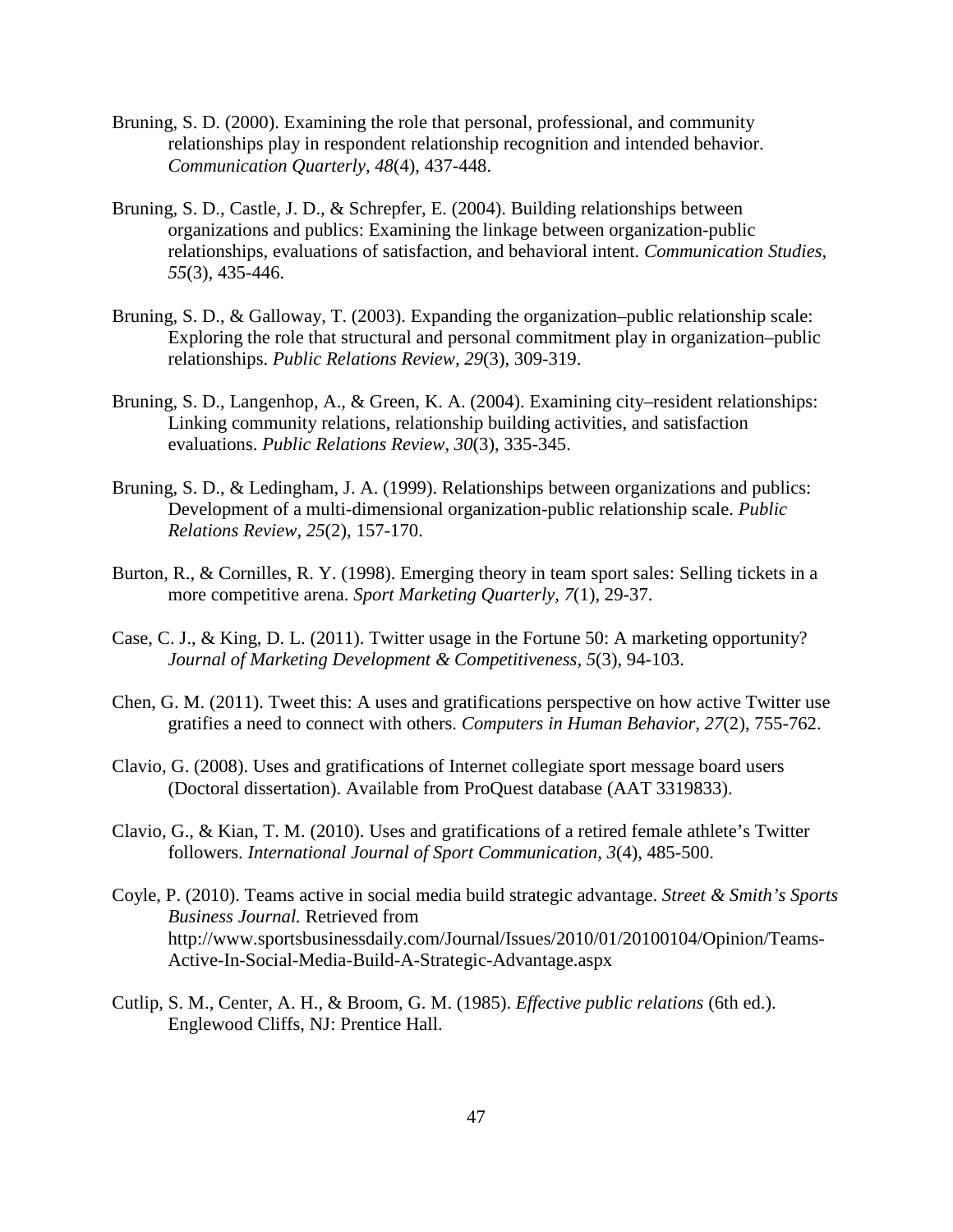- Dick, R. J., & Turner, B. A. (2007). Are fans and NBA marketing directors on the same page? A comparison of value of marketing techniques. *Sport Marketing Quarterly, 16*(3), 140- 146.
- Ehling, W. P. (1992). Estimating the value of public relations and communication to an organization. In J. E. Grunig, D. M. Dozier, W. P. Ehling, L. A. Grunig, F. C. Repper, & J. White (Eds.), *Excellence in public relations and communication management* (pp. 616- 638). Hillsdale, NJ: Lawrence Erlbaum Associates, Inc.
- Ferguson, M. A. (1984). Building theory in public relations: Interorganizational relationships as a public relations paradigm. In *1984 Convention of* the *Association for Education in Journalism and Mass Communication,* Gainesville, FL.
- Filo, K., & Funk, D. C. (2005). Congruence between attractive product features and virtual content delivery for internet marketing communication. *Sport Marketing Quarterly, 14*(2), 112-122.
- Fisher, E. (2009). Flight or fancy? *Sports Business Journal.* Retrieved from www.sportsbusinessjournal.com
- Frederick, E. L., Clavio, G. E., Burch, L. M., & Zimmerman, M. H. (2012). Characteristics of users of a mixed-martial-arts blog: A case study of demographics and usage trends. *International Journal of Sport Communication, 5*(1), 109-125.
- Greenberg, J., & MacAulay, M. (2009). NPO 2.0? Exploring the web presence of environmental nonprofit organizations in Canada. *Global Media Journal-Canadian Edition, 2*(1), 63-88.
- Greenhow, C., & Burton, L. (2011). Help from my "friends": Social capital in the social network sites of low-income students. *Journal of Educational Computing Research, 45*(2), 223- 245.
- Griffiths, J. (2008). Web 2.0 is not about technology: It's about human relationships. *Marketing Society*. Retrieved from https://www.marketingsociety.co.uk/the-library/web-20-notabout-technology-it%E2%80%99s-about-human-relationships

Griswold, W. G. (2007). Five enablers for mobile 2.0. *Computer, 40*(10), 96-98.

- Grosseck, G. & Holotescu, C. (2008, April). Can we use Twitter for educational activities? In *4th International Scientific Conference eLearning and Software for Education,* Bucharest, Romania.
- Grunig, L. A., Grunig, J. E., & Ehling, W. P. (1992). What is an effective organization? In J. E. Grunig, D. M. Dozier, W. P. Ehling, L. A. Grunig, F. C. Repper, & J. White (Eds.), *Excellence in public relations and communication management*, (pp. 65-90). Hillsdale, NJ: Lawrence Erlbaum Associates, Inc.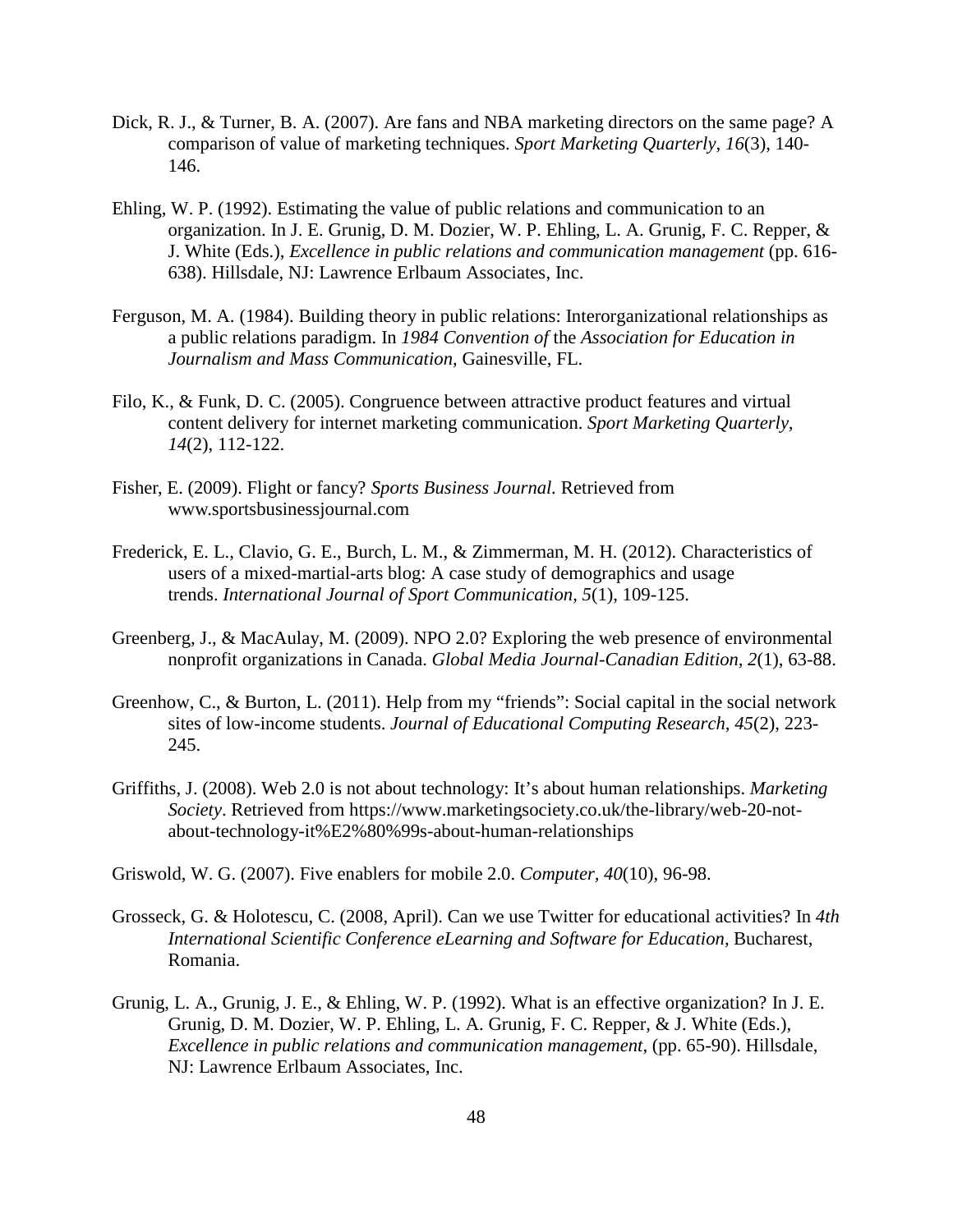Gummesson, E. (1999). *Total relationship marketing.* Oxford, UK: Butterworth-Heinemann.

- Hall, L. A. (2011). How popular culture texts inform and shape students' discussions of social studies texts. *Journal of Adolescent & Adult Literacy*, *55*(4), 296-305.
- Hambrick, M. E., & Mahoney, T. Q. (2011). 'It's incredible trust me': exploring the role of celebrity athletes as marketers in online social networks. *International Journal of Sport Management and Marketing, 10*(3), 161-179.
- Hambrick, M. E., Simmons, J. M., Greenhalgh, G. P., & Greenwell, T. C. (2010). Understanding professional athletes' use of Twitter: A content analysis of athlete tweets. *International Journal of Sport Communication, 3*(4), 454-471.
- Hanson, G., Haridakis, P. M., Cunningham, A. W., Sharma, R., & Ponder, J. D. (2010). The 2008 presidential campaign: Political cynicism in the age of Facebook, MySpace, and YouTube. *Mass Communication and Society, 13*(5), 584-607.
- Harris, L. C., & Ogbonna, E. (2009). The dynamics underlying service firm customer relationships: Insights from a study of English premier league soccer fans. *Journal of Service Research, 10*(4), 382-392.
- Haverstein, H. (2008). Companies are looking for new ways to measure Web 2.0. *Computerworld, 42*(45), 14-15.
- Hernandez, B.A. (2012, June 11). Twitter: New hashtag pages are for events, not brands. [Web log post]. Retrieved from http://mashable.com/2012/06/11/twitter-hashtag-eventpagesnascar/
- Hester, J. B., & Dougall, E. (2007). The efficiency of constructed week sampling for content analysis of online news. *Journalism & Mass Communication Quarterly, 84*(4), 811-824.
- Hon, L. C., & Grunig, J. E. (1999). *Guidelines for measuring relationships in public relations.* Gainesville, FL: Institute for Public Relations, Commission on PR Measurement and Evaluation.
- Huang, Y. H. (1998, August). Public relations strategies and organization–public relationships. In *1998 Convention of the Association for Education in Journalism and Mass Communication,* Baltimore, MD.
- Huang, Y. H. (2001). OPRA: A cross-cultural, multiple-item scale for measuring organizationpublic relationships. *Journal of Public Relations Research, 13*(1), 61-90.
- Huffington Post. (2014, January 1). Twitter statistics. *Statistic Brain.* Retrieved from http://www.statisticbrain.com/twitter-statistics
- Hughes, A. L., & Palen, L. (2009). Twitter adoption and use in mass convergence and emergency events. *International Journal of Emergency Management, 6*(3), 248-260.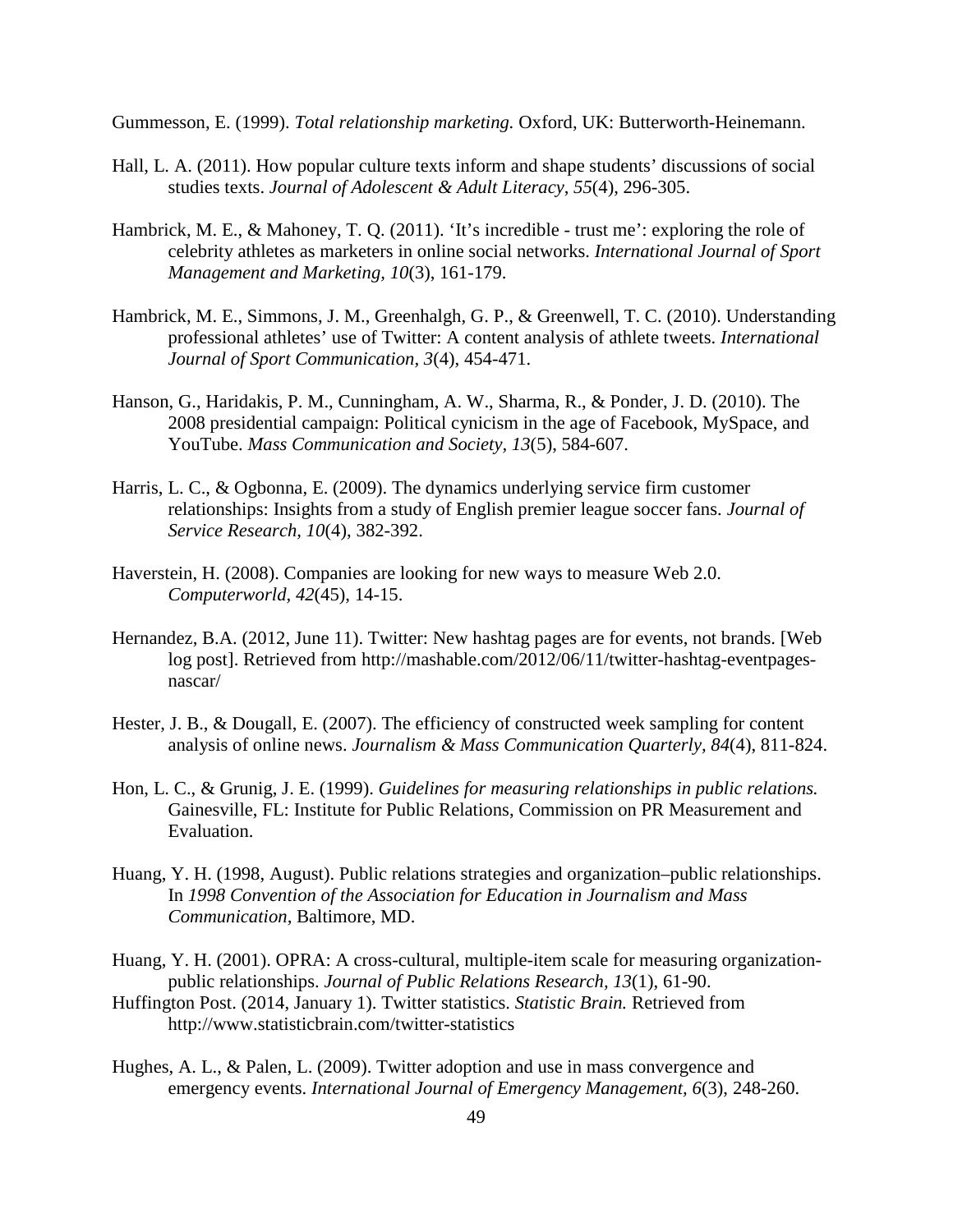- Jo, S., Hon, L. C., & Brunner, B. R. (2004). Organization-public relationships: Measurement validation in a university setting. *Journal of Communication Management, 9*(1), 14-27.
- Jo, S., & Kim, Y. (2003). The effect of web characteristics on relationship building. *Journal of Public Relations Research, 15*(3), 199-223.
- Kaplan, A. M., & Haenlein, M. (2010). Users of the world, unite! The challenges and opportunities of Social Media. *Business Horizons, 53*(1), 59-68.
- Kassing, J. W., & Sanderson, J. (2010). Fan-athlete interaction and Twitter tweeting through the Giro: A case study. *International Journal of Sport Communication, 3*(1), 113-128.
- Katz, E., Blumler, J., & Gurevitch, M. (1974). Utilization of mass communication by the individual. In J. G. Blumler & E. Katz (Eds.), *The uses of mass communications: Current perspectives on gratifications research* (pp. 19-32). Beverly Hills, CA: Sage.
- Kelleher, T. (2009). Conversational voice, communicated commitment, and public relations outcomes in interactive online communication. *Journal of Communication, 59*(1), 172- 188.
- Kent, M. L., & Taylor, M. (1998). Building dialogic relationships through the World Wide Web. *Public Relations Review, 24*(3), 321-334.
- Kent, M. L., Taylor, M., & White, W. J. (2003). The relationship between Web site design and organizational responsiveness to stakeholders. *Public Relations Review, 29*(1), 63-77.
- Ki, E. J., & Hon, L. C. (2007). Testing the linkages among the organization–public relationship and attitude and behavioral intentions. *Journal of Public Relations Research*, *19*(1), 1-23.
- Kim, Y. (2001). Searching for the organization-public relationship: A valid and reliable instrument. *Journalism & Mass Communication Quarterly, 78*(4), 799-815.
- Kotler, P. (1994). *Marketing management* (8th ed.). Englewood Cliffs, NJ: Prentice-Hall.
- Kwak, H., Lee, C., Park, H., & Moon, S. (2010, April). What is Twitter, a social network or a news media? In *19th International World Wide Web (WWW) Conference,* Raleigh, NC.
- Lapio, R., & Speter, K. M. (2000). NASCAR: A lesson in integrated and relationship marketing. *Sport Marketing Quarterly, 9*(2), 85-95.
- Larson, D. (2011, December 27). Twitter records: The highest tweets-per-second. [Web log post]. Retrieved from http://blog.tweetsmarter.com/twitter-stats/infochan-twitters-2011 tweets-per-second-records/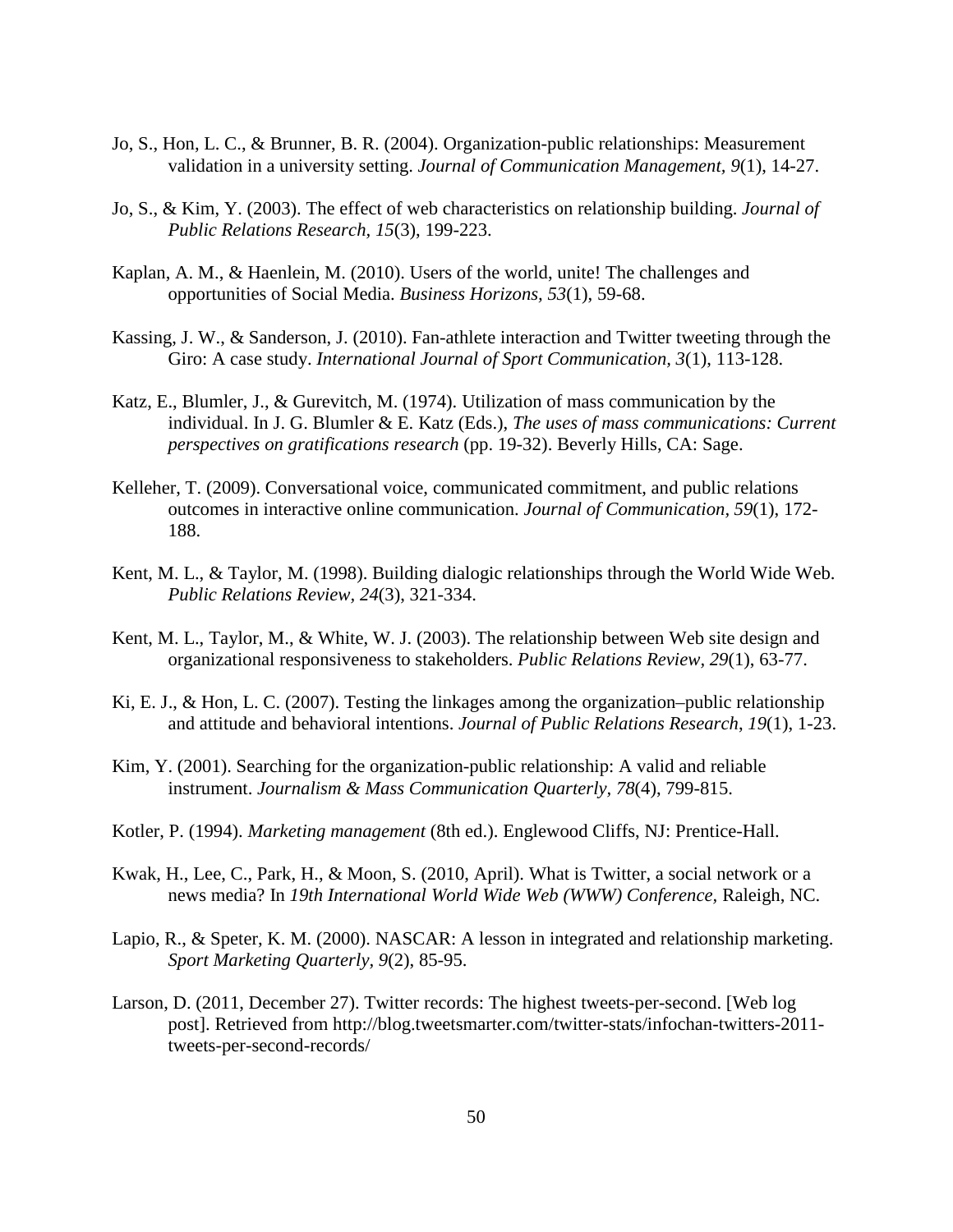- Lawler, R. (2012, June 10). Twitter uses its first TV ad as an opportunity to launch hashtag pages. *Tech Crunch.* Retrieved from http://techcrunch.com/2012/06/10/twitterhashtagpages
- Ledingham, J. A. (2003). Explicating relationship management as a general theory of public relations. *Journal of Public Relations Research, 15*(2), 181-198.
- Ledingham, J. A., & Bruning, S. D. (1997, November). Interpersonal dimensions in an organizational-public relationship. In *1997 Convention of the Association for Education in Journalism and Mass Communication,* Chicago, IL.
- Ledingham, J. A., & Bruning, S. D. (1998). Relationship management in public relations: Dimensions of an organization-public relationship. *Public Relations Review, 24*(1), 55- 65.
- Ledingham, J. A., & Bruning, S. D. (2000). A longitudinal study of organization–public relationships dimensions: Defining the role of communication in the practice of relationship management. In J. A. Ledingham & S. D. Bruning (Eds.), *Public relations as relationship management: A relational approach to public relations* (pp. 55–69). Mahwah, NJ: Lawrence Erlbaum Associates, Inc.
- Leeper, K. A. (1996). Public relations ethics and communitarianism: A preliminary investigation. *Public Relations Review, 22*(2), 163-179.
- Li, C., & Bernoff, J. (2011). *Groundswell: Winning in a world transformed by social technologies*. Boston, MA: Harvard Business Press.
- Liu, B. F., Austin, L., & Jin, Y. (2011). How publics respond to crisis communication strategies: The interplay of information form and source. *Public Relations Review, 37*(4), 345-353.
- Lo, K. D., & Waters, R. D. (2012). New technologies, new cultural traditions: The impact of Facebook on Chinese nongovernmental organizations. *China Media Research, 8*(4), 99- 110.
- Louise, M. (2012, April 23). Unique 2012 Kentucky Derby hashtag trends. *Yahoo! Sports.* Retrieved from http://sports.yahoo.com
- Lovejoy, K. & Saxton, G. D. (2012). Information, community, and action: How nonprofit organizations use social media. *Journal of Computer-Mediated Communication, 17*(3), 337-353.
- Lovejoy, K., Waters, R. D., & Saxton, G. D. (2012). Engaging stakeholders through Twitter: How nonprofit organizations are getting more out of 140 characters or less. *Public Relations Review, 38*(2), 313-318.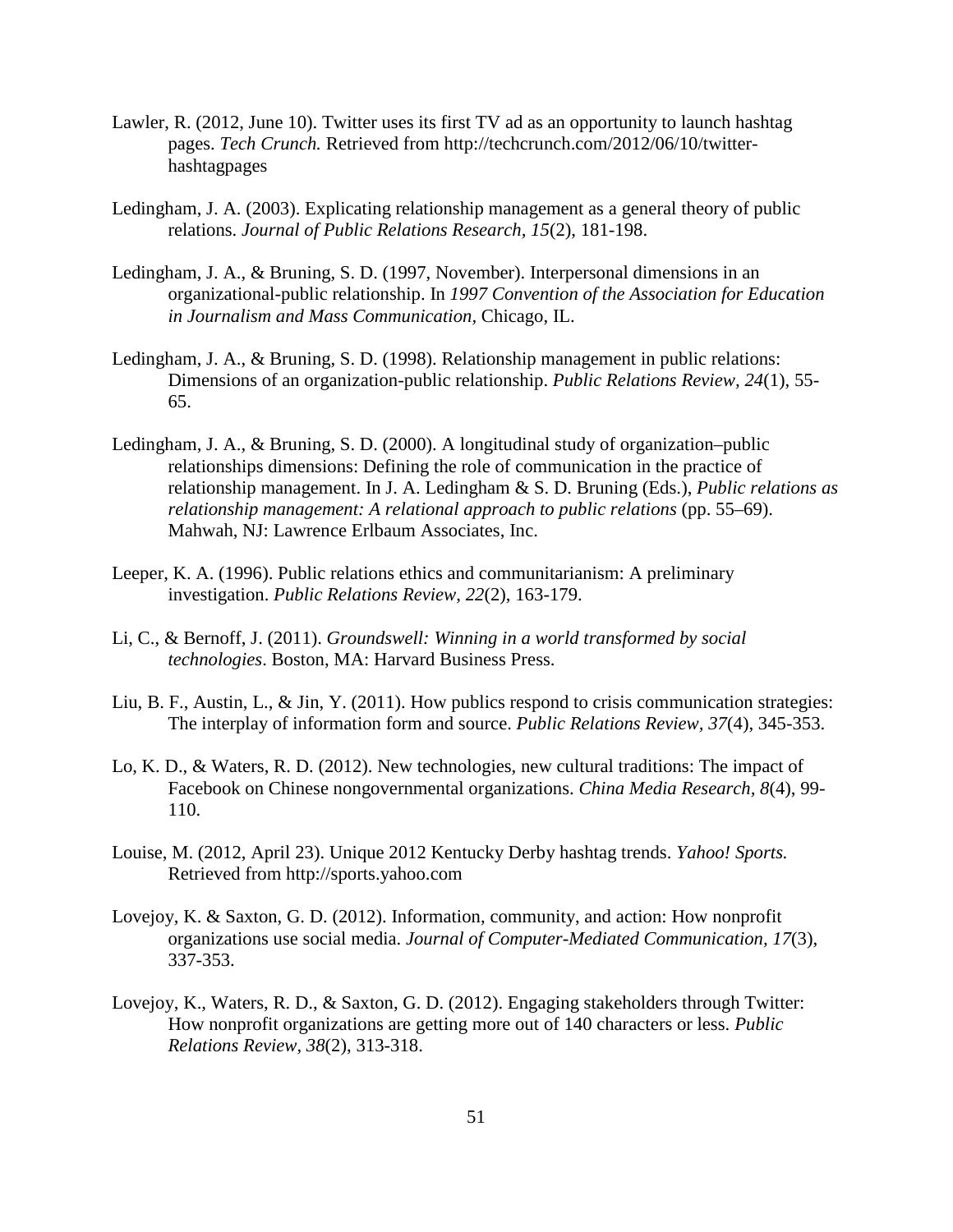- Mamic, L. I., & Almaraz, I. A. (2013). How the larger corporations engage with stakeholders through Twitter. *International Journal of Market Research, 55*(6), 851-872.
- McAllister, S. M., & Taylor, M. (2007). Community college web sites as tools for fostering dialogue. *Public Relations Review, 33*(2), 230-232.
- McQuail, D. (1983). *Mass communication theory: An introduction.* London, UK: Sage.
- Mehdizadeh, S. (2010). Self-presentation 2.0: Narcissism and self-esteem on Facebook. *Cyberpsychology, Behavior, and Social Networking, 13*(4), 357-364.
- Mersham, G. M., Theunissen, P., & Peart, J. (2009). Public relations and communication management: An Aotearoa/New Zealand perspective. *North Shore.* NZ: Pearson.
- Miller, K. (2005). *Communications theories: Perspectives, processes, and contexts* (2nd ed.). Boston, MA: McGraw-Hill.
- Morrissey, B. (2007). Social media sites replacing microsites in marketing mix. *Brandweek, 48*(41), 5.
- Mullin, B., Hardy, S., & Sutton, W. (2007). *Sport marketing.* Champaign, IL: Human Kinetics, c2007.
- Muntinga, D. G., Moorman, M., & Smit, E. G. (2011). Introducing COBRAs: Exploring motivations of brand-related social media use. *International Journal of Advertising, 30*(1), 13-46.
- Nah, S., & Saxton, G. D. (2013). Modeling the adoption and use of social media by nonprofit organizations. *New Media & Society, 15*(2), 294-313.
- Neiger, B., Thackeray, R., Burton, S., Giraud-Carrier, C., & Fagen, M. (2013). Evaluating social media's capacity to develop engaged audiences in health promotion settings: Use of Twitter metrics as a case study. *Health Promotion Practice, 14*(2), 157-162.
- Oh, O., Agrawal, M., & Rao, H. R. (2013). Community intelligence and social media services: A rumor theoretic analysis of tweets during social crises. *MIS Quarterly, 37*(2), 407-426.
- Park, H., & Reber, B. H. (2008). Relationship building and the use of Web sites: How *Fortune* 500 corporations use their Web sites to build relationships. *Public Relations Review, 34*(4), 409-411.
- Park, N., Kee, K. F., & Valenzuela, S. (2009). Being immersed in social networking environment: Facebook groups, uses and gratifications, and social outcomes. *CyberPsychology & Behavior, 12*(6), 729-733.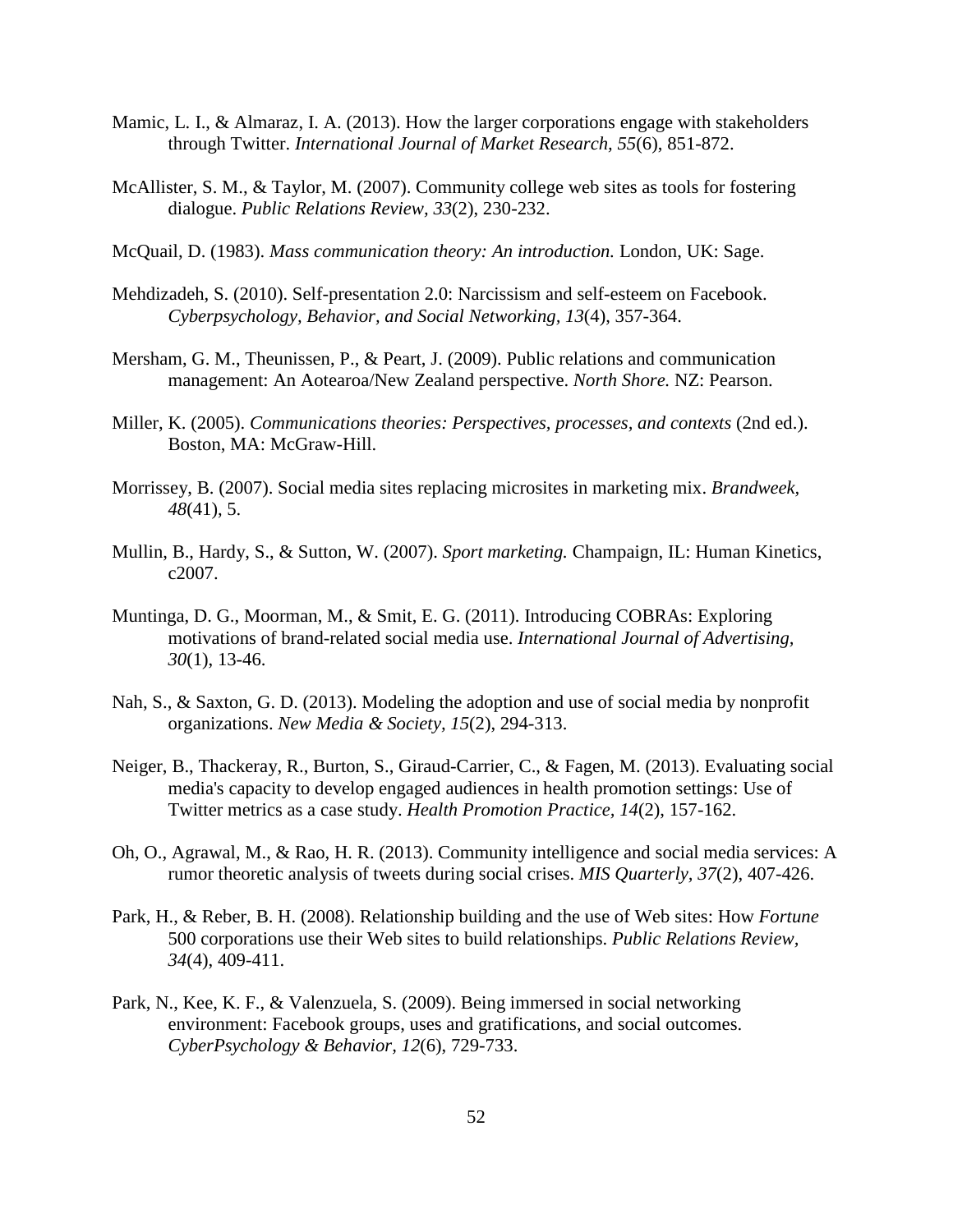- Pedersen, P., Parks, J., Quarterman, J., & Thibault, L. (2010). *Contemporary sport management*  (4th ed.). Champaign, IL: Human Kinetics.
- Pegoraro, A. (2010). Look who's talking--athletes on twitter: A case study. *International Journal of Sport Communication, 3*(4), 501-514.
- Petrison, L. A., & Wang, P. (1993). From relationships to relationship marketing: applying database technology to public relations. *Public Relations Review, 19*(3), 235-245.
- Prendergast, G. P., & Marr, N. E. (1995). Disenchantment discontinuance in the diffusion of selfservice technologies in the services industry: A case study in retail banking. *Journal of International Consumer Marketing, 7*(2), 25-40.
- Pronschinske, M., Groza, M. D., & Walker, M. (2012). Attracting Facebook "fans": The importance of authenticity and engagement as a social networking strategy for professional sport teams. *Sport Marketing Quarterly, 21*(4), 221-231.
- Raacke, J., & Bonds-Raacke, J. (2008). MySpace and Facebook: Applying the uses and gratifications theory to exploring friend-networking sites. *CyberPsychology & Behavior, 11*(2), 169-174.
- Ragas, M. W., & Kiousis, S. (2010). Intermedia agenda-setting and political activism: MoveOn.org and the 2008 presidential election. *Mass Communication & Society, 13*(5), 560-583.
- Reitz, A. (2012). Social media's function in organizations: A functional analysis approach. *Global Media Journal, 5*(2), 41-56.
- Research and Markets (2012). 2012 report on the \$20 billion US professional sports teams & organizations industry featuring NFL, NBA, MLB and NHL. *Business Wire (English),* 9. http://www.thefreelibrary.com/Research+and+Markets%3A+2012+Report+on+the+\$20+ Billion+US+Professional...-a0303603478
- Riffe, D., Lacy, S., & Fico, F. G. (2008). *Analyzing media messages: Using quantitative content analysis in research* (2nd ed.). New York: Routledge Taylor and Francis Group.
- Rubin, A. M. (2009). Uses-and-gratifications perspective on media effects. In J. Bryant, D. Zillmann (3rd ed.), *Media effects: Advances in theory and research* (pp. 165-184). New York and London: Routledge.
- Ruggiero, T. E. (2000). Uses and gratifications theory in the 21st century. *Mass Communication & Society, 3*(1), 3-37.
- Rybalko, S., & Seltzer, T. (2010). Dialogic communication in 140 characters or less: How *Fortune* 500 companies engage stakeholders using Twitter. *Public Relations Review, 36*(4), 336-341.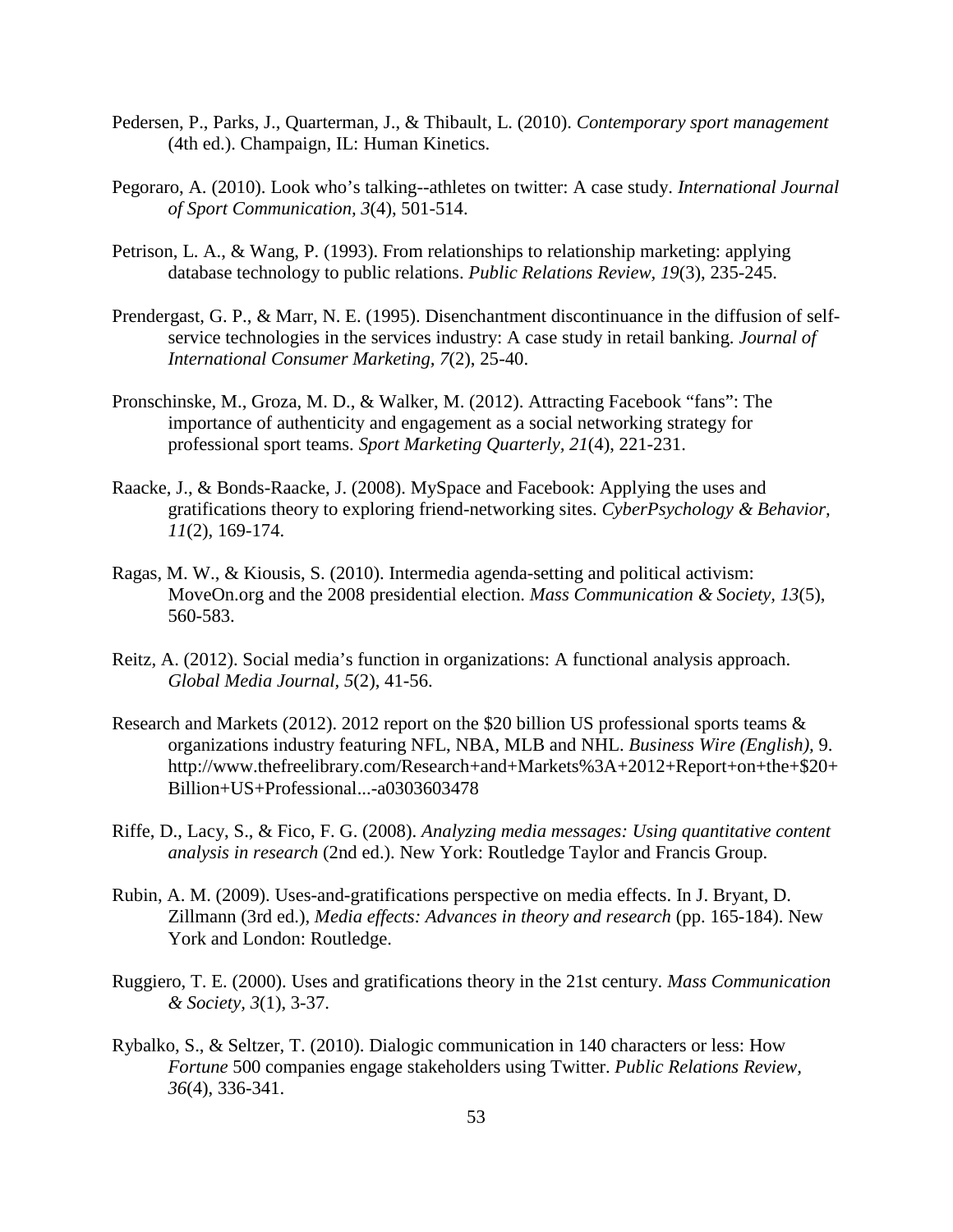- Sachoff, M. (2010, July 7). More businesses using social media to gain customers. *WebProNews.* Retrieved from http://www.webpronews.com/topnews/2010/07/07/more-businessesusing-social-media-to-gain-customers
- Saffer, A. J., Sommerfeldt, E. J., & Taylor, M. (2013). The effects of organizational Twitter interactivity on organization–public relationships. *Public Relations Review, 39*(3), 213- 215.
- Sanderson, J. (2011). To tweet or not to tweet: Exploring division I athletic departments' socialmedia policies. *International Journal of Sport Communication, 4*(4), 492-513.
- Schoenberg, S. (2012, June 20). #ScottBrownDebateDemands: Hashtags help tweets go viral. *The Republican.* Retrieved from http://www.masslive.com
- Seo, W. J., & Green, B. C. (2008). Development of the motivation scale for sport online consumption. *Journal of Sport Management, 22*(1), 82-109.
- Sheffer, M. L., & Schultz, B. (2010). Paradigm shift or passing fad? Twitter and sports journalism. *International Journal of Sport Communication, 3*(4), 472-484.
- Sheth, J. N., & Parvatiyar, A. (2000). *Handbook of relationship marketing*. Thousand Oaks, CA: Sage Publications.
- Shneiderman, B., Preece, J., & Pirolli, P. (2011). Realizing the value of social media requires innovative computing research. *Communications of the ACM, 54*(9), 34-37.
- Small, T. (2010). Canadian politics in 140 characters: Party politics in the Twitterverse. *Canadian Parliamentary Review, 33*(3), 39-45.
- Song, Y., & Chang, T. K. (2012). Selecting daily newspapers for content analysis in China: A comparison of sampling methods and sample sizes. *Journalism Studies, 13*(3), 356-369.
- Sony (2009, December 3). Sony introduces 3D, network, CSR activities connected to the 2010 FIFA World Cup. *Sony.* Retrieved from http://www.sony.net/SonyInfo/News/Press/200912/09-138E
- Stavros, C., Pope, N. K., & Winzar, H. (2008). Relationship marketing in Australian professional sport: An extension of the Shani framework. *Sport Marketing Quarterly, 17*(3), 135-145.
- Stern, B. B., Thompson, C. J., & Arnould, E. J. (1998). Narrative analysis of a marketing relationship: The consumer's perspective. *Psychology & Marketing, 15*(3), 195-214.
- Stevens, V. (2008). Trial by Twitter: the rise and slide of the year's most viral microblogging platform. *Teaching English as a Second or Foreign Language,* 12.1, 1-14. http://teslej.org/ej45/int.html.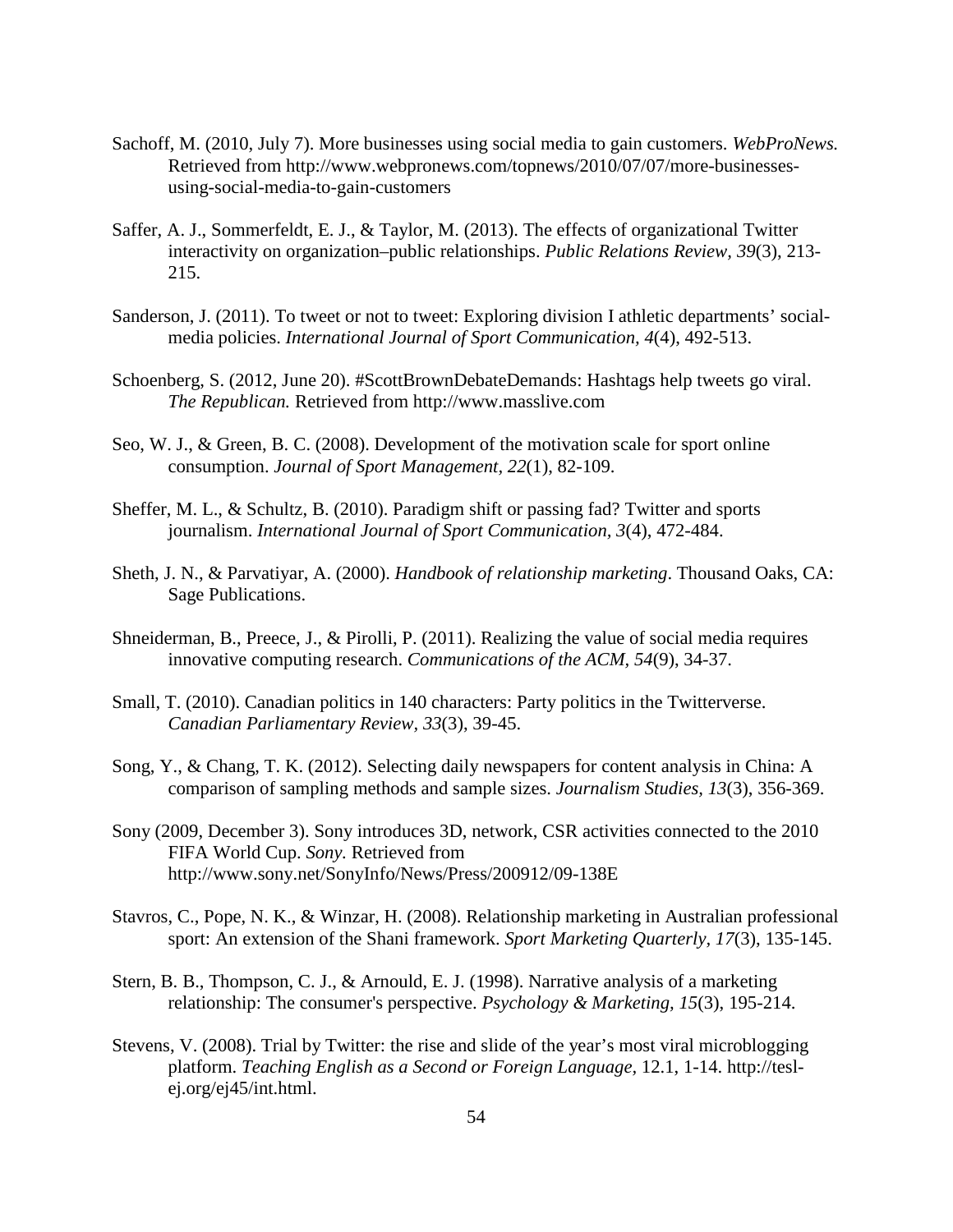- Sundar, S. S., Kalyanaraman, S., & Brown, J. (2003). Explicating web site interactivity impression formation effects in political campaign sites. *Communication research, 30*(1), 30-59.
- Sweetser, K. D., & Kaid, L. L. (2008). Stealth soapboxes: Political information efficacy, cynicism and uses of celebrity weblogs among readers. *New Media & Society, 10*(1), 67- 91.
- Sweetser, K. D., Porter, L. V., Chung, D. S., & Kim, E. (2008). Credibility and the use of blogs among professionals in the communication industry. *Journalism & Mass Communication Quarterly, 85*(1), 169-185.
- Taylor, M., Kent, M. L., & White, W. J. (2001). How activist organizations are using the Internet to build relationships. *Public Relations Review*, *27*(3), 263-284.
- Thoring, A. (2011). Corporate tweeting: Analyzing the use of Twitter as a marketing tool by UK trade publishers. *Publishing Research Quarterly, 27*(2), 141-158.
- Turnbull, P. W., & Wilson, D. T. (1989). Developing and protecting profitable customer relationships. *Industrial Marketing Management, 18*(3), 233-238.
- Twitter. (2013). About Twitter. *Twitter.com.* Retrieved from https://twitter.com/about#about
- Urista, M. A., Dong, Q., & Day, K. D. (2009). Explaining why young adults use MySpace and Facebook through uses and gratifications theory. *Human Communication, 12*(2), 215- 229.
- Vargo, C. (2011). National television news and newspapers as media salience, Twitter as public salience: An agenda-setting effects analysis (Master's thesis). Available from ProQuest database (UMI 1495704).
- Wallace, L., Wilson, J., & Miloch, K. (2011). Sporting Facebook: A content analysis of NCAA organizational sport pages and Big 12 Conference Athletic Department pages. *International Journal of Sport Communication, 4*(4), 422-444.
- Waters, R. D. (2007). Nonprofit organizations' use of the Internet: A content analysis of communication trends on the Internet sites of the philanthropy 400. *Nonprofit Management and Leadership, 18*(1), 59-76.
- Waters, R. D., Burke, K. A., Jackson, Z. J., & Buning, J. D. (2010). Using stewardship to cultivate fandom online: Comparing how National Football League teams use their web sites and Facebook to engage their fans. *International Journal of Sport Communication, 4*(2), 163-177.